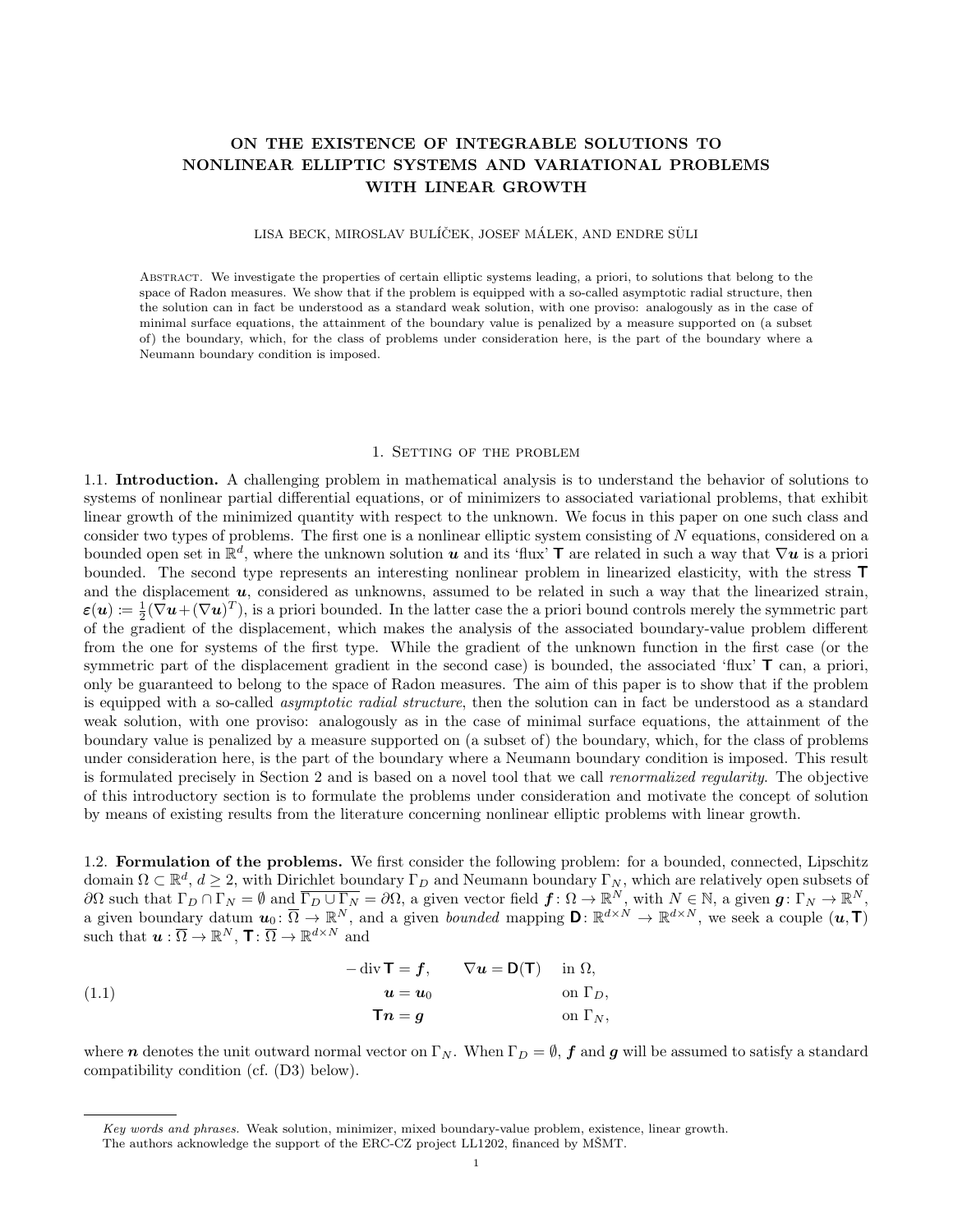Note that if **D** has an inverse  $D^{-1}$  on the range of **D**, which we shall always assume to be the case here, then we can rewrite the system (1.1) in the following, more familiar, form (which however will not be used in what follows):

(1.2)  
\n
$$
-\operatorname{div} \mathbf{D}^{-1}(\nabla \mathbf{u}) = \mathbf{f} \qquad \text{in } \Omega,
$$
\n
$$
\mathbf{u} = \mathbf{u}_0 \qquad \text{on } \Gamma_D,
$$
\n
$$
\mathbf{D}^{-1}(\nabla \mathbf{u})\mathbf{n} = \mathbf{g} \qquad \text{on } \Gamma_N.
$$

As a prototypical example one can consider

(1.3) 
$$
\mathbf{D}(\mathbf{T}) = \frac{\mathbf{T}}{(1+|\mathbf{T}|^a)^{\frac{1}{a}}}, \quad a > 0.
$$

In this case,  $\mathbf{T} = \mathbf{D}^{-1}(\nabla \boldsymbol{u}) = (1 - |\nabla \boldsymbol{u}|^a)^{-\frac{1}{a}} \nabla \boldsymbol{u}.$ 

We adopt the following natural assumptions reflecting (1.3): there exist constants  $C_0 \geq 0$  and  $C_1, C_2 > 0$  such that, for all  $\mathbf{T} \in \mathbb{R}^{d \times N}$ ,

$$
D(T) \cdot T \ge C_1 |T| - C_0,
$$

$$
|\mathbf{D}(\mathbf{T})| \le C_2.
$$

Furthermore, assuming that  $\mathbf{D} \colon \mathbb{R}^{d \times N} \to \mathbb{R}^{d \times N}$  is a  $\mathcal{C}^1$  mapping we define the mapping  $\mathcal{A} \colon \mathbb{R}^{d \times N} \to \mathbb{R}^{d \times N} \times \mathbb{R}^{d \times N}$ as

(1.6) 
$$
\mathcal{A}(\mathbf{T}) \coloneqq \frac{\partial \mathsf{D}(\mathbf{T})}{\partial \mathbf{T}}, \quad \text{i.e.,} \quad \mathcal{A}_{i\nu j\mu}(\mathbf{T}) \coloneqq \frac{\partial \mathsf{D}_{i\nu}(\mathbf{T})}{\partial \mathbf{T}_{j\mu}}
$$

for all  $i, j = 1, \ldots, d$  and  $\nu, \mu = 1, \ldots, N$ , and we require that **D** is uniformly *h*-monotone, i.e., we assume that there exists a positive nonincreasing continuous function  $h: \mathbb{R}_+ \to \mathbb{R}_+$  such that, for all  $\mathbf{T}, \mathbf{B} \in \mathbb{R}^{d \times N}$ , one has

(1.7) 
$$
h(|\mathbf{T}|)|\mathbf{B}|^2 \leq (\mathbf{B}, \mathbf{B})_{\mathcal{A}(\mathbf{T})} := \sum_{i,j=1}^d \sum_{\nu,\mu=1}^N \mathcal{A}_{i\nu j\mu}(\mathbf{T}) \mathbf{B}_{i\nu} \mathbf{B}_{j\mu} \leq \frac{C_2 |\mathbf{B}|^2}{1+|\mathbf{T}|}.
$$

We note that, for the example (1.3), the condition (1.7) holds with the function  $h(s) = (1 + s^a)^{-1-\frac{1}{a}}, s \in \mathbb{R}_+$ , and  $C_2 = \max\{1, 2^{1-\frac{1}{a}}\}.$ 

The class of problems (1.1) with the structural assumption (1.3) is not just of theoretical importance: it is closely related to *limiting strain models* in continuum mechanics, and this is in fact the second type of problem we are interested in. Its formulation can be given in the following way: for a bounded, connected, Lipschitz domain  $\Omega \subset \mathbb{R}^d$ ,  $d \geq 2$ , with Dirichlet boundary  $\Gamma_D$  and Neumann boundary  $\Gamma_N$ , which are relatively open subsets of  $\partial\Omega$  such that  $\Gamma_D \cap \Gamma_N = \emptyset$  and  $\overline{\Gamma_D \cup \Gamma_N} = \partial \Omega$ , a given vector field  $\boldsymbol{f} : \Omega \to \mathbb{R}^d$ , a given  $\boldsymbol{g} : \Gamma_N \to \mathbb{R}^d$ , a given boundary datum  $u_0: \overline{\Omega} \to \mathbb{R}^d$ , and a given *bounded* mapping  $\varepsilon^*: \mathbb{R}^{d \times d}_{sym} \to \mathbb{R}^{d \times d}_{sym}$ , we seek a couple  $(u, \mathsf{T})$ , the displacement and the Cauchy stress tensor, such that  $u : \overline{\Omega} \to \mathbb{R}^d$ ,  $\mathsf{T} : \overline{\Omega} \to \mathbb{R}^{d \times d}_{sym}$ , and

(1.8) 
$$
-\operatorname{div} \mathbf{T} = \mathbf{f}, \qquad \varepsilon(\mathbf{u}) = \varepsilon^*(\mathbf{T}) \quad \text{in } \Omega, \mathbf{u} = \mathbf{u}_0 \qquad \text{on } \Gamma_D, \mathbf{T}\mathbf{n} = \mathbf{g} \qquad \text{on } \Gamma_N,
$$

where  $\varepsilon(u)$  is the linearized strain tensor, i.e.,  $\varepsilon(u) \coloneqq \frac{1}{2}(\nabla u + (\nabla u)^T)$ . A prototypical example of a limiting strain model is one in which the linearized strain tensor and the Cauchy stress are related by the formula

$$
\boldsymbol{\varepsilon}(\boldsymbol{u}) = \boldsymbol{\varepsilon}^*(\mathsf{T}) \coloneqq \frac{\mathsf{T}}{(1+|\mathsf{T}|^a)^{\frac{1}{a}}}, \qquad a > 0.
$$

Problem (1.8) is then an almost direct analogue of problem (1.1) with  $N = d$ ; the only aspect in which the latter model differs from (1.1) (and is therefore considerably more difficult) is that, in contrast with (1.1), one is forced to operate in the space of symmetric matrices and function spaces of symmetric gradients. We refer the interested reader to [17, 18, 19, 10, 9] for a detailed overview of limiting strain models, their theoretical justification stemming from implicit constitutive theory, a discussion of their importance in modeling the responses of materials near regions of stress-concentration, where  $|T|$  is large, and their mathematical analysis (see in particular the survey paper [9] for more details).

Analogously to problem (1.1), we adopt the following natural assumptions associated with limiting strain models (see [9]): there exist constants  $C_0 \ge 0$  and  $C_1, C_2 > 0$  such that, for all  $\mathbf{T} \in \mathbb{R}^{d \times d}_{sym}$ ,

(1.9) 
$$
\boldsymbol{\varepsilon}^*(\mathbf{T}) \cdot \mathbf{T} \geq C_1 |\mathbf{T}| - C_0,
$$

$$
|\varepsilon^*(\mathbf{T})| \le C_2.
$$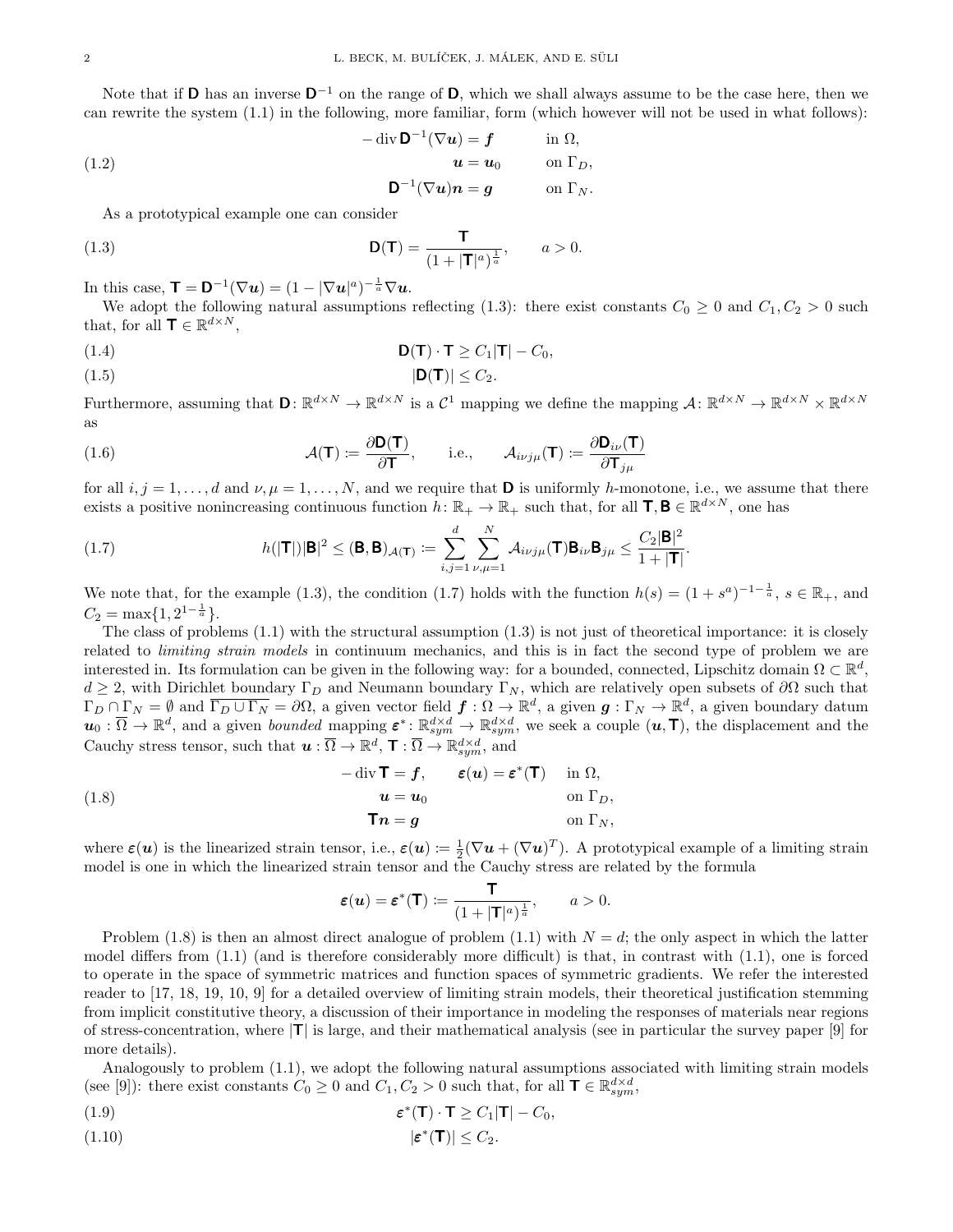We also assume that  $\boldsymbol{\varepsilon}^* \colon \mathbb{R}^{d \times d}_{sym} \to \mathbb{R}^{d \times d}_{sym}$  is a  $\mathcal{C}^1$  mapping and define the mapping  $\mathcal{A} \colon \mathbb{R}^{d \times d}_{sym} \to \mathbb{R}^{d \times d}_{sym} \times \mathbb{R}^{d \times d}_{sym}$  as

(1.11) 
$$
\mathcal{A}(\mathbf{T}) := \frac{\partial \boldsymbol{\varepsilon}^*(\mathbf{T})}{\partial \mathbf{T}}, \quad \text{i.e.,} \quad \mathcal{A}_{ijkl}(\mathbf{T}) := \frac{\partial \boldsymbol{\varepsilon}_{ij}^*(\mathbf{T})}{\partial \mathbf{T}_{kl}}
$$

for all  $i, j, k, l = 1, \ldots, d$ . Moreover, we require that  $\varepsilon^*$  is uniformly h-monotone, i.e., we assume that there exists a positive nonincreasing continuous function  $h: \mathbb{R}_+ \to \mathbb{R}_+$ , such that, for all  $\mathbf{T}, \mathbf{B} \in \mathbb{R}^{d \times d}_{sym}$ , one has

(1.12) 
$$
h(|\mathbf{T}|)|\mathbf{B}|^2 \leq (\mathbf{B}, \mathbf{B})_{\mathcal{A}(\mathbf{T})} \coloneqq \sum_{i,j,k,l=1}^d \mathcal{A}_{ijkl}(\mathbf{T})\mathbf{B}_{ij}\mathbf{B}_{kl} \leq \frac{C_2|\mathbf{B}|^2}{1+|\mathbf{T}|}.
$$

As a precursor to our choice of the appropriate function spaces for the solution pair, we make the following observations: the system (1.1) yields boundedness of  $|\nabla u|$  as a direct consequence of the boundedness of the mapping  $T \mapsto |D(T)|$  (compare also with (1.3)); analogously, the system (1.8) yields boundedness of  $|\varepsilon(u)|$ . On the other hand, for both problems, our assumptions will only supply an  $L^1(\Omega)$  norm bound on the unknown **T**. This can be viewed as a counterpart of the situation one faces with minimal surface type equations, corresponding to  $\mathbf{D}^{-1}$  rather than **D** itself being a bounded mapping. For example, one can consider the following counterpart of  $(1.3)$ :

(1.13) 
$$
\mathbf{T} = \frac{\nabla u}{(1+|\nabla u|^a)^{\frac{1}{a}}}, \quad a > 0,
$$

which, in tandem with  $-\text{div } \mathbf{T} = f$ , corresponds to the classical minimal surface equation if one sets  $N = 1$  and  $a=2$ . Similarly to the minimal surface equation, the natural function space for **T** in problem (1.1) is not  $L^1(\Omega)^{d\times N}$ but rather the space of Radon measures M. The main purpose of this paper is to show that such an extension of the notion of solution to the space of Radon measures is unnecessary, provided that one equips problem (1.1) with asymptotically symmetric and asymptotic radial structures. We postpone the definitions of asymptotically symmetric structure and asymptotic radial structure to Section 2, where the main results of this paper are precisely stated.

The purpose of the remaining part of this section is to introduce a suitable concept of solution. To this end, we will assume for the moment that the fourth-order tensor  $A$  is symmetric, which then guarantees the existence of a potential  $F$  for the nonlinearity  $D$ . This allows us to link our problem with an associated problem in the field of Calculus of Variations, where problems of this type have been studied for some time; summarizing the available existence results and counterexamples helps to motivate the concept of weak solution used in our approach (see Subsection 1.5).

1.3. Notation. Before proceeding further, we introduce the relevant notational conventions that will be used throughout the paper. We shall use the standard notations  $L^p(\Omega)$  and  $W^{1,p}(\Omega)$  for Lebesgue spaces and Sobolev spaces, respectively. The space of Radon measures on a set  $\Omega' \subseteq \overline{\Omega}$  (which need not necessarily be an open subset of  $Ω$ ) will be denoted by  $M(Ω')$ . In addition, we denote by  $W^{1,p}_{\Gamma_D}(Ω)$  the Sobolev space of functions having zero trace on  $\Gamma_D$ ; in what follows we shall suppose that  $\Gamma_D$  is sufficiently smooth so as to ensure that the following characterization holds for all  $p \in [1, \infty)$ :

(1.14) 
$$
W_{\Gamma_D}^{1,p}(\Omega) = \overline{\{u \in \mathcal{C}^{\infty}(\overline{\Omega}) : \operatorname{supp} u \cap \overline{\Gamma_D} = \emptyset\}}^{\|\cdot\|_{1,p}}.
$$

In addition, to simplify the notational conventions, when  $\Gamma_D = \emptyset$  it will be understood that

$$
W^{1,p}_{\Gamma_D}(\Omega) \coloneqq \left\{ u \in W^{1,p}(\Omega) \colon \int_{\Omega} u \, \mathrm{d}x = 0 \right\},\,
$$

and  $u_0$  will then be supposed to be identically equal to 0 on  $\Omega$ .

In order to distinguish scalar-, vector- and tensor-valued functions, we shall use italic letters for scalars (e.g.,  $u$ ), boldface letters for vectors (e.g.,  $\mathbf{u} := (u_1, \ldots, u_N)$ ), capital bold letters for  $d \times N$  matrices (e.g.,  $\mathbf{B} := (\mathbf{B}_{i\nu})$  with  $i = 1, \ldots, d$  and  $\nu = 1, \ldots, N$ , and calligraphic letters for fourth-order tensors (e.g.,  $\mathcal{A} := (\mathcal{A}_{i\nu j\mu})$  with  $i, j = 1, \ldots, d$ and  $\mu, \nu = 1, \ldots, N$ . Moreover, in what follows the sub- and superscripts written in italics will be understood to take the values in  $\{1,\ldots,d\}$ , while the sub- and superscripts indicated in Greek letters take the values in  $\{1,\ldots,N\}$ . We also use the following abbreviations for function spaces of vector- and tensor-valued functions:

$$
X(\Omega)^d := \underbrace{X(\Omega) \times \ldots \times X(\Omega)}_{d \text{ times}},
$$

$$
X(\Omega)^{d \times N} := \underbrace{X(\Omega) \times \ldots \times X(\Omega)}_{d \times N \text{ times}}.
$$

In addition, we shall frequently use the symbol  $\langle \cdot, \cdot \rangle := \langle \cdot, \cdot \rangle_{X^*,X}$  for the dual pairing between a normed linear space X and its dual space  $X^*$ , and will omit the subscript  $_{X^*,X}$  whenever there is no ambiguity regarding the choice of the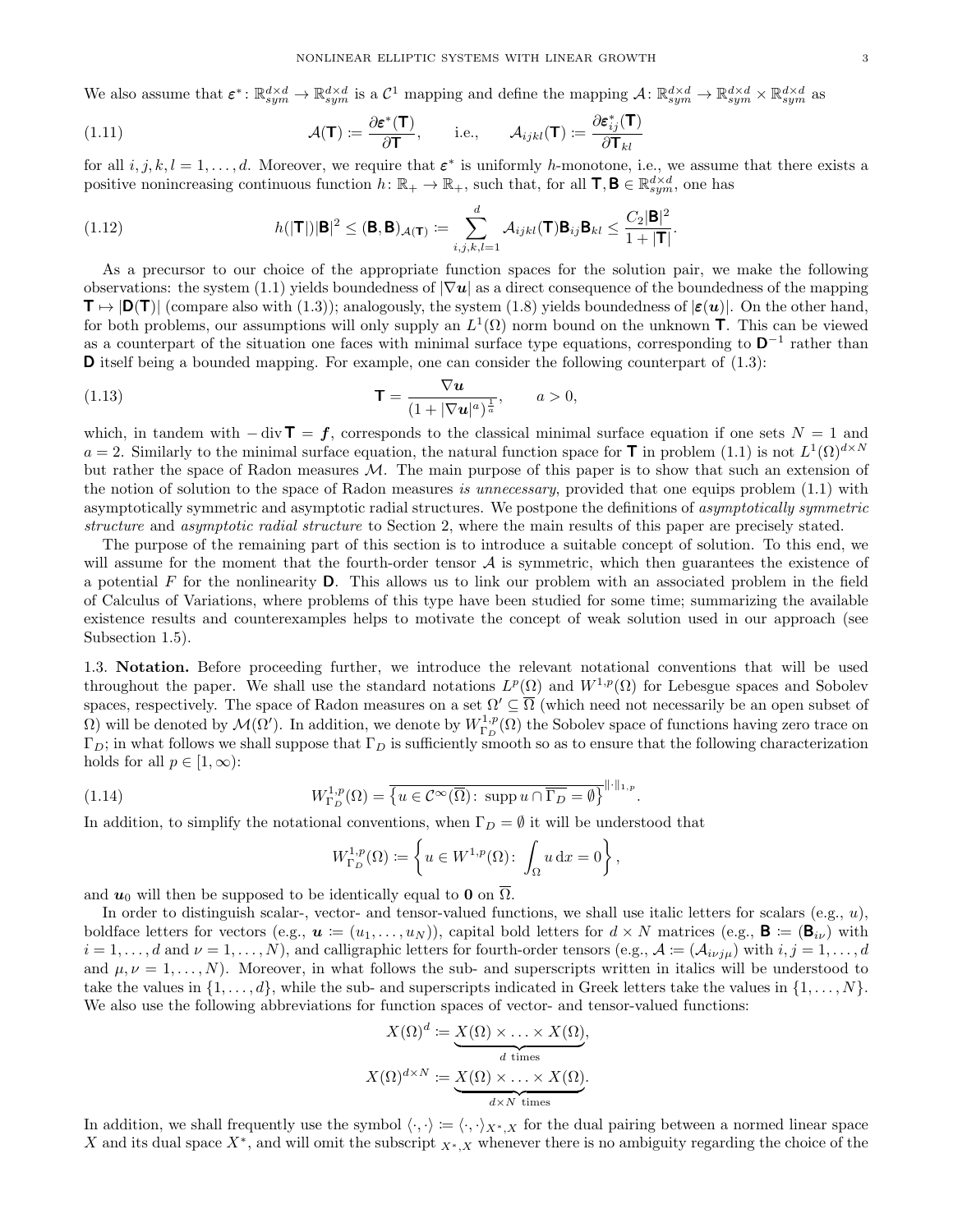spaces X and X<sup>\*</sup>. Finally,  $\mathbb{R}_+$  will signify the set of all nonnegative real numbers,  $\mathbb{R}^{d \times N}$  the set of  $d \times N$  matrices, and  $\mathbb{R}^{d \times d}_{sym}$  the set of symmetric  $d \times d$  matrices.

1.4. Assumptions on the data. Concerning the vector function  $f$  appearing on the right-hand side of (1.1) (and of (1.8) with  $N = d$ ) we assume that

(D1) f ∈ L 2 (Ω)<sup>N</sup> .

This condition can be relaxed: the square-integrability of f is assumed here for the sake of simplicity only. Next, we need to assume certain compatibility of the data. For the problem (1.1) we require that

(D2) 
$$
\mathbf{u}_0 \in W^{1,\infty}(\Omega)^N \text{ with } \nabla \mathbf{u}_0(x) \text{ for a.e. } x \in \overline{\Omega} \text{ is contained in a compact set } K \text{ in } \mathbb{R}^{d \times N},
$$
  
which is, in turn, contained in the interior of  $\mathbf{D}(\mathbb{R}^{d \times N})$ .

This condition is trivially satisfied for each constant function  $u_0$  (thanks to (1.4) and Brouwer's fixed point theorem, cf. the proof of Lemma A.1); this is so in particular when  $\Gamma_D = \emptyset$  (where, in line with the notational convention adopted following equation (1.14), we have taken  $u_0$  to be identically **0** on  $\overline{\Omega}$ ). Otherwise, when  $\Gamma_D \neq \emptyset$ , a sufficient condition for (D2) to be satisfied is the requirement

(1.15) 
$$
\mathbf{u}_0 \in W^{1,\infty}(\Omega)^N \text{ with } \|\nabla \mathbf{u}_0\|_{\infty} < C_1.
$$

**Remark 1.1.** It should be noted here that, because of hypothesis (1.5), for any plausible solution pair  $(u, T)$  obeying  $\nabla u = \mathsf{D}(\mathsf{T})$ , the function  $\nabla u$  should necessarily satisfy  $\|\nabla u\|_{\infty} \leq C_2$ , where, due to (1.4),  $C_2 \geq C_1$ . As the range of **D** is potentially a strict subset of the closed ball of radius  $C_2$  in  $\mathbb{R}^{d\times N}$ , the condition  $\|\nabla u_0\|_{\infty} \leq C_2$  on  $u_0$  would not guarantee that  $\nabla u_0(x) \in \mathsf{D}(\mathbb{R}^{d\times N})$  for all  $x \in \overline{\Omega}$ ; on the other hand, (1.15) does imply that  $\nabla u_0(x) \in \mathsf{D}(\mathbb{R}^{d\times N})$ for all  $x \in \Omega$ . In fact, for the prototypical case (1.3), condition (1.15) is equivalent to (D2). In any case, we shall assume (D2) rather than the, generally stronger, requirement (1.15).

The condition (D2), which excludes the possibility that  $\nabla u_0(x)$  touches the boundary of the set  $\mathbf{D}(\mathbb{R}^{d\times N})$ , may also be reformulated as the requirement

$$
(1.16) \t\t \t\t \boldsymbol{u}_0 \in W^{1,\infty}(\Omega)^N \t\t with \ 0 < C_1 \leq \liminf_{n \to \infty} \left( \underset{x \in \Omega}{\mathrm{ess}\inf} \inf_{\mathbf{T} \in \mathbb{R}^{d \times N}; |\mathbf{T}| = 1} \left( \mathbf{D}(n\mathbf{T}) - \nabla \boldsymbol{u}_0(x) \right) \cdot \mathbf{T} \right),
$$

where, by selecting  $C_1$  to be sufficiently small, we may use the same constant  $C_1$  as in (1.4). This equivalence between (D2) and (1.16) is stated in Appendix A as Lemma A.2. Let us note at this stage that such a condition is necessary in order to obtain the required a priori bounds on  $\mathbf T$  in  $L^1(\Omega)^{d\times N}$ , and it is quite natural, e.g. in problems of plasticity. If  $u$  is interpreted as the displacement of an elastic body from its initial configuration, then  $(D2)$  can be seen to be a "safety condition" on the displacement gradient, which motivates us to call it safety strain condition.

For the problem (1.8), because of the presence of the symmetric gradient, we adopt the following *safety strain* condition: we require that

$$
(D2^*)\qquad \qquad \mathbf{u}_0 \in W^{1,1}(\Omega)^d \text{ with } \boldsymbol{\varepsilon}(\mathbf{u}_0(x)) \text{ for a.e. } x \in \overline{\Omega} \text{ is contained in a compact set } K \text{ in } \mathbb{R}^{d \times d},
$$

which is, in turn, contained in the interior of  $\boldsymbol{\varepsilon}^*(\mathbb{R}^{d \times d})$ .

Similarly as before (see, again, Lemma A.2), this can be reformulated as the requirement

(1.17) 
$$
\boldsymbol{u}_0 \in W^{1,1}(\Omega)^d \text{ with } 0 < C_1 \leq \liminf_{n \to \infty} \left( \underset{x \in \Omega}{\text{ess inf}} \underset{\boldsymbol{\tau} \in \mathbb{R}^{d \times d}_{sym}; |\boldsymbol{\tau}| = 1}{\inf} (\boldsymbol{\varepsilon}^*(n\boldsymbol{\tau}) - \boldsymbol{\varepsilon}(\boldsymbol{u}_0(x))) \cdot \boldsymbol{\tau} \right).
$$

Furthermore, g will be assumed to be integrable over  $\Gamma_N$ , and in the case when  $\Gamma_D = \emptyset$  (and therefore  $\Gamma_N = \partial\Omega$ ) we shall also assume the usual natural compatibility condition on the Neumann datum  $g$  and the source term  $f$ :

$$
g \in L^{1}(\Gamma_{N})^{N},
$$
  
\n
$$
0 = \int_{\Omega} f dx + \int_{\partial \Omega} g dS \quad \text{if } \Gamma_{N} = \partial \Omega
$$

(with  $N = d$  for problem  $(1.8)$ ).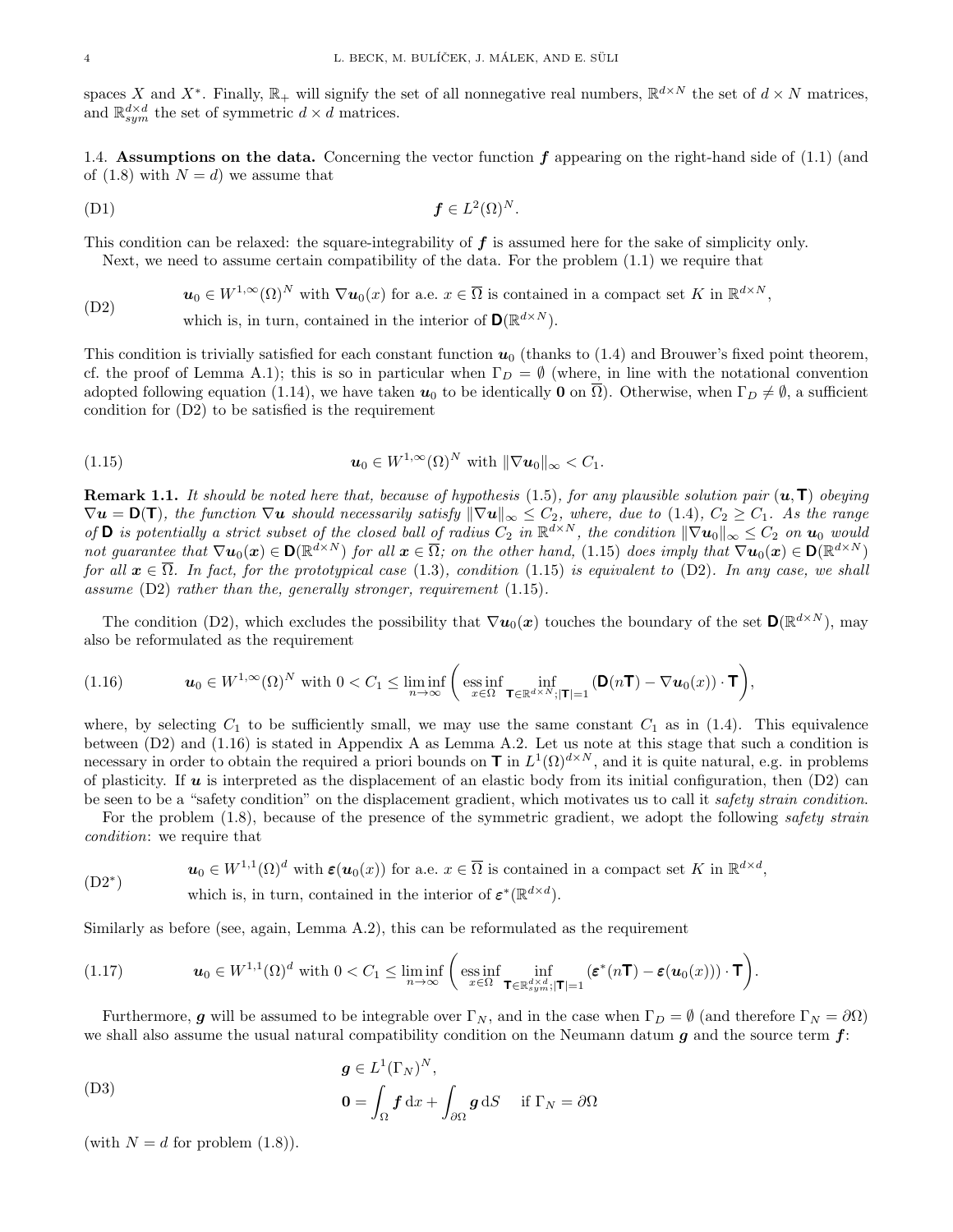**Definition 1.1.** Let **D** satisfy  $(1.4)$ – $(1.7)$  and let the data satisfy  $(D1)$ – $(D3)$ . We say that a couple  $(u, T)$  is a weak solution to (1.1) if  $\mathbf{u} - \mathbf{u}_0 \in W_{\Gamma_D}^{1,\infty}(\Omega)^N$ ,  $\mathbf{T} \in L^1(\Omega)^{d \times N}$  and

(1.18) 
$$
\int_{\Omega} \mathbf{T} \cdot \nabla \mathbf{w} \, dx = \int_{\Omega} \mathbf{f} \cdot \mathbf{w} \, dx + \int_{\Gamma_N} \mathbf{g} \cdot \mathbf{w} \, dS \quad \text{for all } \mathbf{w} \in W_{\Gamma_D}^{1,\infty}(\Omega)^N, \\ \nabla \mathbf{u} = \mathbf{D}(\mathbf{T}) \quad \text{in } \Omega.
$$

Unfortunately, such a definition is too restrictive and in general the solution in this sense may not exist even if the data are arbitrarily smooth and small. Indeed, it was shown in [10] that in certain cases (namely if  $d = N = 2$ ) one can directly link the problem (1.1), (1.3) (by reformulating a geometrically special subproblem in terms of the Airy stress function) to its counterpart  $(1.2)$ ,  $(1.13)$ , where for the special choice  $a = 2$  one obtains the minimal surface equation, which is in general unsolvable in nonconvex planar domains  $(d = 2)$ . Moreover, the same holds true for general  $a \neq 2$ , which was also observed in the series of papers [5, 7, 6, 3]. On the other hand, it was pointed out in [6] and [3] that by restricting oneself to the case of  $a \in (0, 2/d)$  (with the upper bound  $a = 2/d$  included for the planar case  $d = 2$ ), which would, in a certain sense, correspond to the assumption that the function h from (1.7) satisfies

(1.19) 
$$
h(|\mathbf{T}|) \ge \frac{C_1}{1+|\mathbf{T}|^q} \quad \text{for some } q < 1 + \frac{2}{d} \text{ (or } q \le 2 \text{ for } d = 2),
$$

one may observe (when  $(1.13)$  holds) that the failure of solvability of  $(1.18)$  is only due to the presence of the boundary part  $\Gamma_D$ . Then, by a proper redefinition of the notion of a solution, namely by allowing the nonattainment of  $u_0$  on  $\Gamma_D$ , one can still formulate a satisfactory definition of a solution. We note that an analogous situation occurs when one considers the counterpart of (1.3) exemplified by (1.13). Thus, in the rest of this section we shall make a link to the available results when this 'opposite' extreme behavior to (1.3) is considered and we attempt to introduce a notion of solution that is more appropriate than (1.18), and which, nevertheless, encapsulates the relevant information. To do so, we restrict ourselves for the moment to the potential case; this allows us to look at our problem by means of tools from the Calculus of Variations where problems with linear growth have been studied for some time. Motivated by the available results we introduce a concept of solution to our problems. We emphasize however that our results, stated precisely in Section 2, are not proved by techniques from the Calculus of Variations; in fact, PDE methods will be used. We also rely on the symmetry of the considered structure in a much weaker sense when proving our main results than in the existing literature. It is noteworthy that the results presented in Section 2 seem to be the first ones of this kind where one benefits from the (asymptotic) radial structure for the symmetric gradient.

In the rest of this subsection, following the goal to motivate the concept of solution, we assume temporarily that  $A$  is symmetric, i.e.,

$$
\mathcal{A}_{i\nu j\mu}(\mathbf{T}) = \mathcal{A}_{j\mu i\nu}(\mathbf{T}) \text{ for all } \mathbf{T} \in \mathbb{R}^{d \times N}, i, j = 1, \dots, d \text{ and } \nu, \mu = 1, \dots, N.
$$

If this is the case, one can define a potential  $F: \mathbb{R}^{d \times N} \to \mathbb{R}$  as

(1.20) 
$$
F(\mathbf{T}) := \int_0^1 \mathbf{D}(t\mathbf{T}) \cdot \mathbf{T} dt,
$$

and by the symmetry of  $A$  (cf. Lemma A.1 in Appendix A) it then follows that

(1.21) 
$$
\frac{\partial F(\mathbf{T})}{\partial \mathbf{T}_{i\nu}} = \mathbf{D}_{i\nu}(\mathbf{T}).
$$

In addition, since  $A$  is h-monotone, the function F is strictly convex (see Lemma A.1), and one is directly led to the variational formulation of (1.1). We note here that we have in principle two options: the primal formulation and the corresponding dual formulation. To this end, we also introduce by the usual formula the (convex) conjugate function  $F^*$  of  $F$ :

(1.22) 
$$
F^*(\mathbf{B}) := \sup_{\mathbf{T} \in \mathbb{R}^{d \times N}} \{ \mathbf{B} \cdot \mathbf{T} - F(\mathbf{T}) \}.
$$

It then follows from this definition that (see Lemma A.1)

(1.23) 
$$
F^*(\mathbf{B}) = \infty \quad \text{if } \mathbf{B} \notin \overline{\mathbf{D}(\mathbb{R}^{d \times N})},
$$

$$
F^*(\mathbf{B}) = \mathbf{B} \cdot \mathbf{D}^{-1}(\mathbf{B}) - F(\mathbf{D}^{-1}(\mathbf{B})) \quad \text{if } \mathbf{B} \in \mathbf{D}(\mathbb{R}^{d \times N}).
$$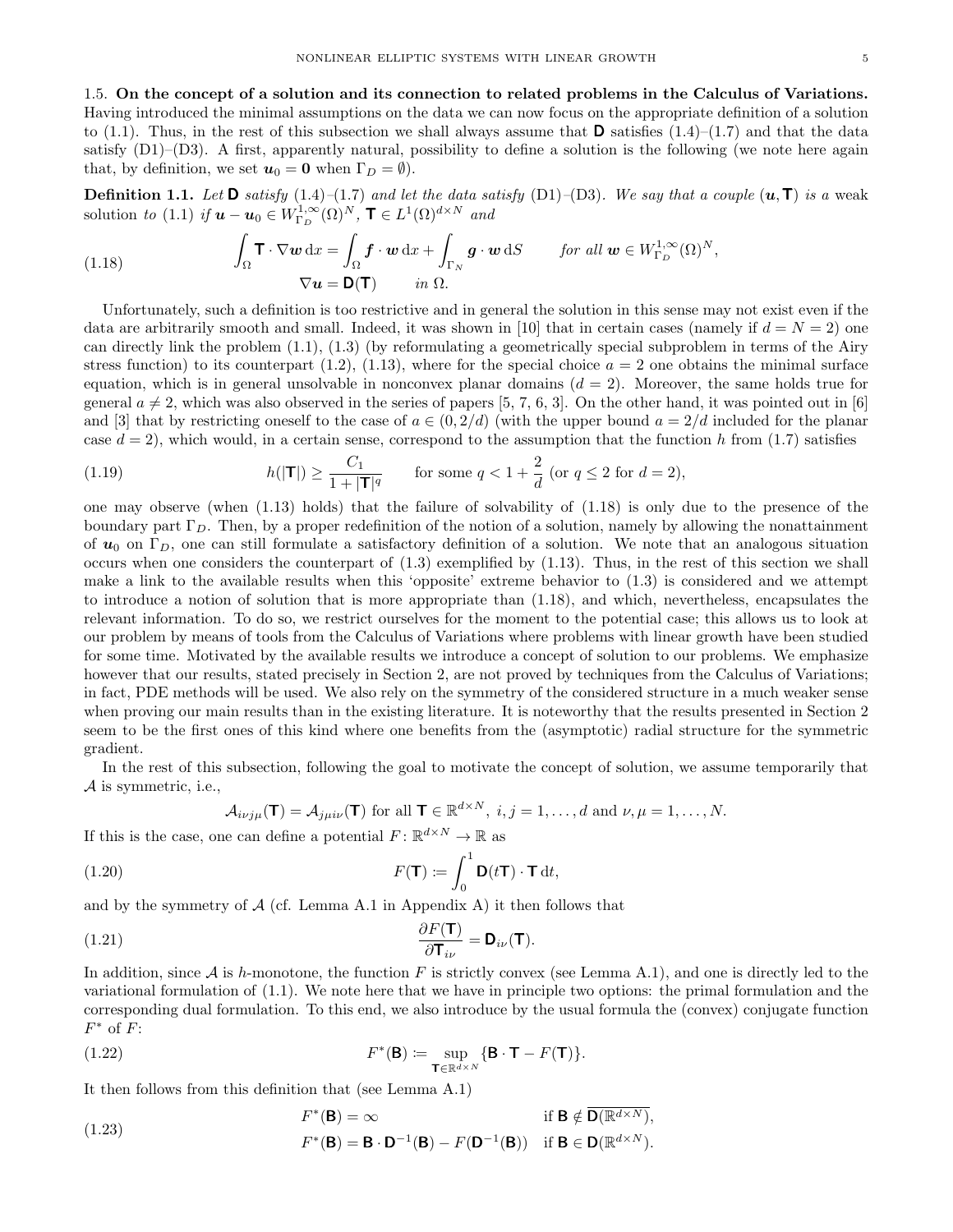Note that the value of  $F^*(\mathbf{B})$  can be finite or infinite for  $\mathbf{B} \in \partial \mathbf{D}(\mathbb{R}^{d \times N})$  depending on the structure of F. Moreover, by differentiating the expression in the second line of (1.23) we have that

(1.24) 
$$
\frac{\partial F^*(\mathbf{B})}{\partial \mathbf{B}} = \mathbf{D}^{-1}(\mathbf{B}) \quad \text{if } \mathbf{B} \in \mathbf{D}(\mathbb{R}^{d \times N}).
$$

We refer the reader to Lemma A.1 and its proof given in Appendix A for the above relations. Having introduced the potential  $F$ , we are directly led to the definition of a solution to  $(1.1)$  in terms of minimizers of a variational problem. Let us define to this end the admissible class of tensor functions T as

$$
\mathcal{S} := \left\{ \mathbf{T} \in L^1(\Omega)^{d \times N} : \int_{\Omega} \mathbf{T} \cdot \nabla \mathbf{w} - \mathbf{f} \cdot \mathbf{w} \, dx = \int_{\Gamma_N} \mathbf{g} \cdot \mathbf{w} \, dS \text{ for all } \mathbf{w} \in W_{\Gamma_D}^{1,\infty}(\Omega)^N \right\}
$$

and the admissible class of vector functions  $\boldsymbol{u}$  as

$$
\mathcal{S}^* := \left\{ \boldsymbol{u} \in W^{1,\infty}(\Omega)^N \colon \boldsymbol{u} - \boldsymbol{u}_0 \in W^{1,\infty}_{\Gamma_D}(\Omega)^N \right\}
$$

.

We can then introduce the following two variational problems.

**Primal problem:** Find  $u \in S^*$  such that, for all  $v \in S^*$ ,

(1.25) 
$$
J^*(u) := \int_{\Omega} F^*(\nabla u) - \boldsymbol{f} \cdot \boldsymbol{u} \, dx - \int_{\Gamma_N} \boldsymbol{g} \cdot \boldsymbol{u} \, dS \leq \int_{\Omega} F^*(\nabla \boldsymbol{v}) - \boldsymbol{f} \cdot \boldsymbol{v} \, dx - \int_{\Gamma_N} \boldsymbol{g} \cdot \boldsymbol{v} \, dS.
$$

Dual problem: Find  $\mathsf{T} \in \mathcal{S}$  such that, for all  $\mathsf{W} \in \mathcal{S}$ ,

(1.26) 
$$
J(\mathbf{T}) := \int_{\Omega} F(\mathbf{T}) - \nabla \mathbf{u}_0 \cdot \mathbf{T} \, dx \leq \int_{\Omega} F(\mathbf{W}) - \nabla \mathbf{u}_0 \cdot \mathbf{W} \, dx.
$$

Moreover, we can rewrite the definition of a weak solution to (1.1) (in the sense of Definition 1.1 above) as follows.

Weak solution: Find  $(u, T) \in S^* \times S$  such that

$$
\nabla \mathbf{u} = \mathbf{D}(\mathbf{T}) \quad \text{in } \Omega.
$$

Next, we make links between these various formulations and we also discuss the main difficulties. To do so, we state the following three lemmas, whose proofs are based on standard techniques from convex analysis and can be found in Appendix B.

**Lemma 1.1.** Let  $\Omega \subset \mathbb{R}^d$  be a bounded, connected Lipschitz domain, let the mapping **D** satisfy (1.4)–(1.7) with symmetric A and let the data satisfy (D1)–(D3). Assume that  $(u, T)$  is a weak solution to (1.18); then, u solves the primal problem and  $\mathsf T$  solves the dual problem. Moreover, if a weak solution exists, then it is unique.

**Lemma 1.2.** Let  $\Omega \subset \mathbb{R}^d$  be a bounded, connected Lipschitz domain, let the mapping **D** satisfy  $(1.4)$ - $(1.7)$  with symmetric A and let the data satisfy (D1)–(D3); then, the infimum of  $J(T)$  over  $T \in S$  is finite. Moreover, if the infimum is attained for some  $\mathbf{T} \in \mathcal{S}$ , then there exists a function  $\mathbf{u} \in W^{1,\infty}(\Omega)^N$  such that  $\mathbf{u} - \mathbf{u}_0 \in W^{1,\infty}_{\Gamma_D}(\Omega)^N$  and  $\nabla u = D(T)$  in  $\Omega$ , and, consequently, the couple  $(u, T)$  is a unique weak solution.

**Lemma 1.3.** Let  $\Omega \subset \mathbb{R}^d$  be a bounded, connected Lipschitz domain, let the mapping **D** satisfy (1.4)–(1.7) with symmetric A and let the data satisfy  $(D1)$ – $(D3)$ ; then, there exists a unique minimizer **u** to the primal problem. Moreover, there exists a unique  $\mathbf{T} \in L^1(\Omega)^{d \times N}$  such that  $\nabla \mathbf{u} = \mathbf{D}(\mathbf{T})$  in  $\Omega$  and

(1.28) 
$$
\int_{\Omega} \mathbf{T} \cdot \nabla (\boldsymbol{u} - \boldsymbol{v}) \, dx \leq \int_{\Omega} \boldsymbol{f} \cdot (\boldsymbol{u} - \boldsymbol{v}) \, dx + \int_{\Gamma_N} \boldsymbol{g} \cdot (\boldsymbol{u} - \boldsymbol{v}) \, dS
$$

 $for \ all \ \mathbf{v} \in W^{1,\infty}(\Omega)^N \ \ such \ that \ \mathbf{v} - \mathbf{u}_0 \in W^{1,\infty}_{\Gamma_D}(\Omega)^N \ \ and \ \mathbf{D}^{-1}(\nabla \mathbf{v}) \in L^1(\Omega)^{d \times N}$ . Furthermore, if for each  $\mathbf{w} \in$  $W^{1,\infty}_{\Gamma_D}(\Omega)^N$  there exists a sequence  $(\mathbf{w}^n)_{n\in\mathbb{N}}$  in  $W^{1,\infty}_{\Gamma_D}(\Omega)^N$  such that

(1.29) 
$$
\text{supp } \nabla \mathbf{w}^n \subset \{x \in \Omega \colon |\mathbf{T}(x)| \leq n\} \quad \text{and} \quad \mathbf{w}^n \rightharpoonup^* \mathbf{w} \text{ weakly-* in } W^{1,\infty}_{\Gamma_D}(\Omega)^N,
$$

then  $(\mathbf{u}, \mathbf{T})$  is a weak solution.

We elaborate on these results in more detail. We see from Lemmas 1.1–1.3 that finding a weak solution to the problem under consideration is equivalent to finding a minimizer to the dual problem. Unfortunately, even if the infimum of J exists and is finite, we cannot claim that it is attained for some  $\mathsf{T} \in \mathcal{S}$  because of the nonreflexivity of the space  $L^1$ , although it is in general attained for some  $\mathbf{T} \in \mathcal{M}(\Omega \cup \overline{\Gamma_N})^{d \times N}$ . On the other hand, we see that the solution to the primal problem always exists and is unique, and therefore  $\boldsymbol{u}$  is a good candidate for being the first component of a weak solution couple  $(u, T)$  to the original weak formulation. However, because (1.28) is only an inequality rather than an equality, we cannot claim that  $\mathbf{T} \in \mathcal{S}$ ; in particular,  $\mathbf{T}$  may have a singular part that penalizes  $\mathsf{T}$  in order to ensure that it belongs to S. It therefore seems natural, in view of Lemmas 1.2 and 1.3, to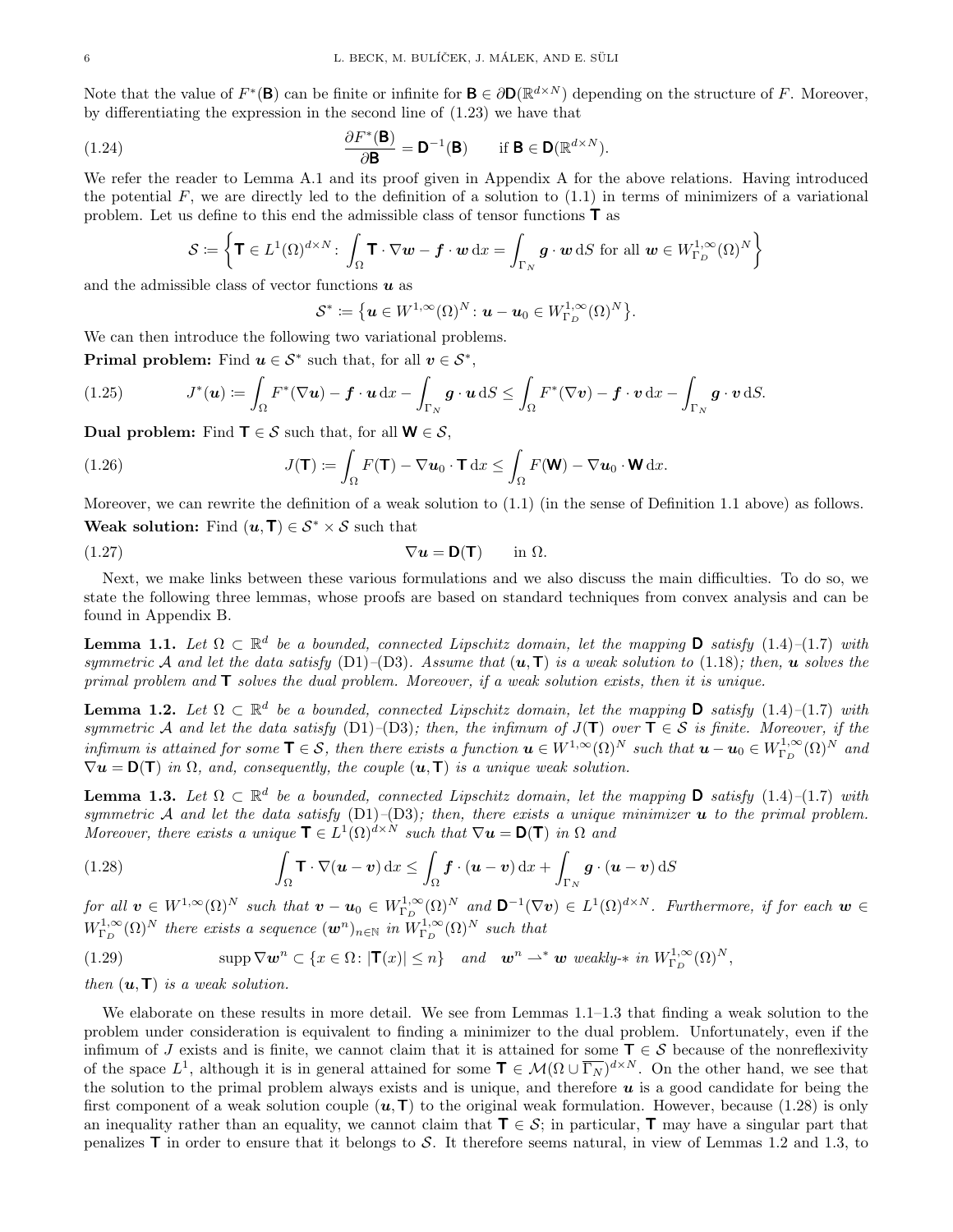define a weaker notion of solution. A natural idea is to weaken the topology of the set of admissible functions  $T$  so that it is merely a weakly- $*$  closed set. Therefore, we modify S to  $S<sup>m</sup>$ , where

$$
\mathcal{S}^m \coloneqq \left\{ \mathbf{T} \in \mathcal{M}(\Omega \cup \overline{\Gamma_N})^{d \times N} \colon \langle \mathbf{T}, \nabla \mathbf{w} \rangle - \int_{\Omega} \mathbf{f} \cdot \mathbf{w} \, dx = \int_{\Gamma_N} \mathbf{g} \cdot \mathbf{w} \, dS \text{ for all } \mathbf{w} \in \mathcal{C}_{\Gamma_D}^1(\overline{\Omega})^N \right\}.
$$

One can then relax the notion of a minimizer to the dual problem to the following.

Relaxed dual problem: Assume that  $u_0 \in \mathcal{C}^1(\overline{\Omega})^N$ . Find  $\textsf{T} \in \mathcal{S}^m$  such that for all  $\textsf{W} \in \mathcal{S}^m$  one has

(1.30) 
$$
\mathcal{J}(\mathbf{T}) := \int_{\Omega} F(\mathbf{T}^r) dx + \mathcal{F}_{\infty}(\mathbf{T}^s) - \langle \nabla u_0, \mathbf{T} \rangle \leq \int_{\Omega} F(\mathbf{W}^r) dx + \mathcal{F}_{\infty}(\mathbf{W}^s) - \langle \nabla u_0, \mathbf{W} \rangle.
$$

Here, we have used the decomposition of a general measure  $\mathbf{T}$  as  $\mathbf{T} = \mathbf{T}^r + \mathbf{T}^s$ , where<sup>1</sup> | $\mathbf{T}^r$ | is absolutely continuous with respect to the Lebesgue measure and  $T^s$  is a singular measure. Furthermore,  $\mathcal{F}_{\infty}(T^s)$  denotes the recession functional

$$
\mathcal{F}_\infty(\mathbf{T}^s):=\int_{\Omega\cup\overline{\Gamma_N}}F_\infty\left(\frac{\mathbf{T}^s}{|\mathbf{T}^s|}\right)\,\mathrm{d} |\mathbf{T}^s|,
$$

where  $F_{\infty}(\mathbf{T}) \coloneqq \lim_{n \to \infty} \frac{1}{n} F(n\mathbf{T})$  stands for the recession function and  $\mathbf{T}^s/|\mathbf{T}^s|$  for the Radon–Nikodým density of  $\mathsf{T}^s$  with respect to  $|\mathsf{T}^s|$  (which is well-defined  $|\mathsf{T}^s|$ -a.e.). Thanks to the convexity of F the recession function is well-defined (with values in R because of the linear growth of F), it is strictly positive on  $\mathbb{R}^{d\times N}\setminus\{0\}$ , positively 1homogeneous and convex. In turn, also the functional  $\mathcal J$  is convex on  $\mathcal S^m$  (cf. [1, Proposition 2.37]). The significance of this relaxed problem is encapsulated in the next lemma (see Appendix B for a sketch of its proof).

**Lemma 1.4.** Let  $\Omega \subset \mathbb{R}^d$  be a bounded, connected Lipschitz domain, let the mapping **D** satisfy (1.4)–(1.7) with symmetric A and let the data satisfy (D1)–(D3), with  $u_0 \in C^1(\overline{\Omega})^N$ . Then, the minimum of J in  $S^m$  is attained for some  $\mathbf{T} \in \mathcal{S}^m$ , and for any two minimizers  $\mathbf{T}, \mathbf{T} \in \mathcal{S}^m$  we have

$$
\mathbf{T}^r = \overline{\mathbf{T}}^r \quad a.e. \in \mathbb{N} \quad \text{and} \quad \langle \mathbf{T}^s - \overline{\mathbf{T}}^s, \nabla \mathbf{w} \rangle = 0 \quad \text{for all } \mathbf{w} \in \mathcal{C}_{\Gamma_D}^1(\overline{\Omega})^N.
$$

Moreover, the unique minimizer **u** to the primal problem satisfies  $\nabla u = \mathsf{D}(\mathsf{T}^r)$  and the couple  $(u, \mathsf{T}^r)$  satisfies (1.28).

Hence, it is evident that for problems with linear growth the relaxed dual formulation is optimal. Indeed, it is known that one cannot expect a better behavior for general potentials  $F$ , see e.g. [13, 21, 15, 8], and therefore one cannot avoid the presence of a singular part in T. On the other hand, it is of importance to identify at least the support of the singular measure  $\mathsf{T}^s$ . Not only is this relevant from the point of view of PDE theory, but the location of the support of the singular measure also has important consequences in continuum mechanics when one considers limiting strain models  $(1.8)$ . Here, the description of the singular part of  $\mathsf{T}$ , which is in the context of continuum mechanics the Cauchy stress tensor, directly leads to the prediction of sets where stress concentration may occur, and it therefore leads to the identification of the set where a crack in an elastic body may be initiated or where material discontinuities may appear. On the other hand, inspired by [3, 6], one may also hope that by assuming uniform monotonicity of  $\bf{D}$  in a suitable sense (such as in (1.19), for example,) one can avoid the presence of a singular part  $T^s$  in the interior of the domain  $\Omega$  and can show that such a singular part (if it exists) is supported only on the Neumann part  $\Gamma_N$  of the boundary. (The reader should compare this with [6] and [10, Sect. 7], where an analogous result has been proved for the counterpart of our problem, and the problematic part of the boundary there is only  $\Gamma_D$ .) It seems quite surprising that there is no known example of a problem with a radial structure of the form (1.13) that exhibits a singularity in the interior of the domain. Indeed, all known examples involving a singular measure in the interior of the domain  $\Omega$  are either for nonsmooth coefficients or for very general non-radial structures. This also leads to the hypothesis that for problems of the form (1.3) one can obtain a unique solution whose singular part is due to the presence of the Neumann part of the boundary  $\Gamma_N$ . This is, in fact, the main result of the paper, which, for the prototypical example with the particular choice (1.3), is as follows.

**Theorem 1.1.** Let  $\Omega \subset \mathbb{R}^d$  be a bounded, connected Lipschitz domain. Assume that the data  $(f, g)$  satisfy  $(D1)$ - $(D3)$ and consider  $a > 0$ . Then, there exists a pair  $(u, T) \in S^* \times L^1(\Omega)^{d \times N}$  satisfying

(1.31) 
$$
\int_{\Omega} \mathbf{T} \cdot \nabla \mathbf{w} \, dx = \int_{\Omega} \mathbf{f} \cdot \mathbf{w} \, dx \quad \text{for all } \mathbf{w} \in C_0^1(\Omega)^N,
$$

(1.32) 
$$
\nabla u = \frac{\mathbf{T}}{(1+|\mathbf{T}|^a)^{\frac{1}{a}}} \quad in \ \Omega
$$

<sup>&</sup>lt;sup>1</sup>We denote here by  $|T^r|$  the standard Euclidean norm of  $T^r$ , while  $|T^s|$  denotes the Radon measure, which is the variation of the vector-valued measure  $\mathbf{T}^s$ , defined, for any compact set K, as  $|\mathbf{T}^s|(K) := \sup_{\{\mathbf{E} \in \mathcal{C}(K)^{d \times N} : |\mathbf{E}| \leq 1\}} \langle \mathbf{T}^s, \mathbf{E} \rangle$ .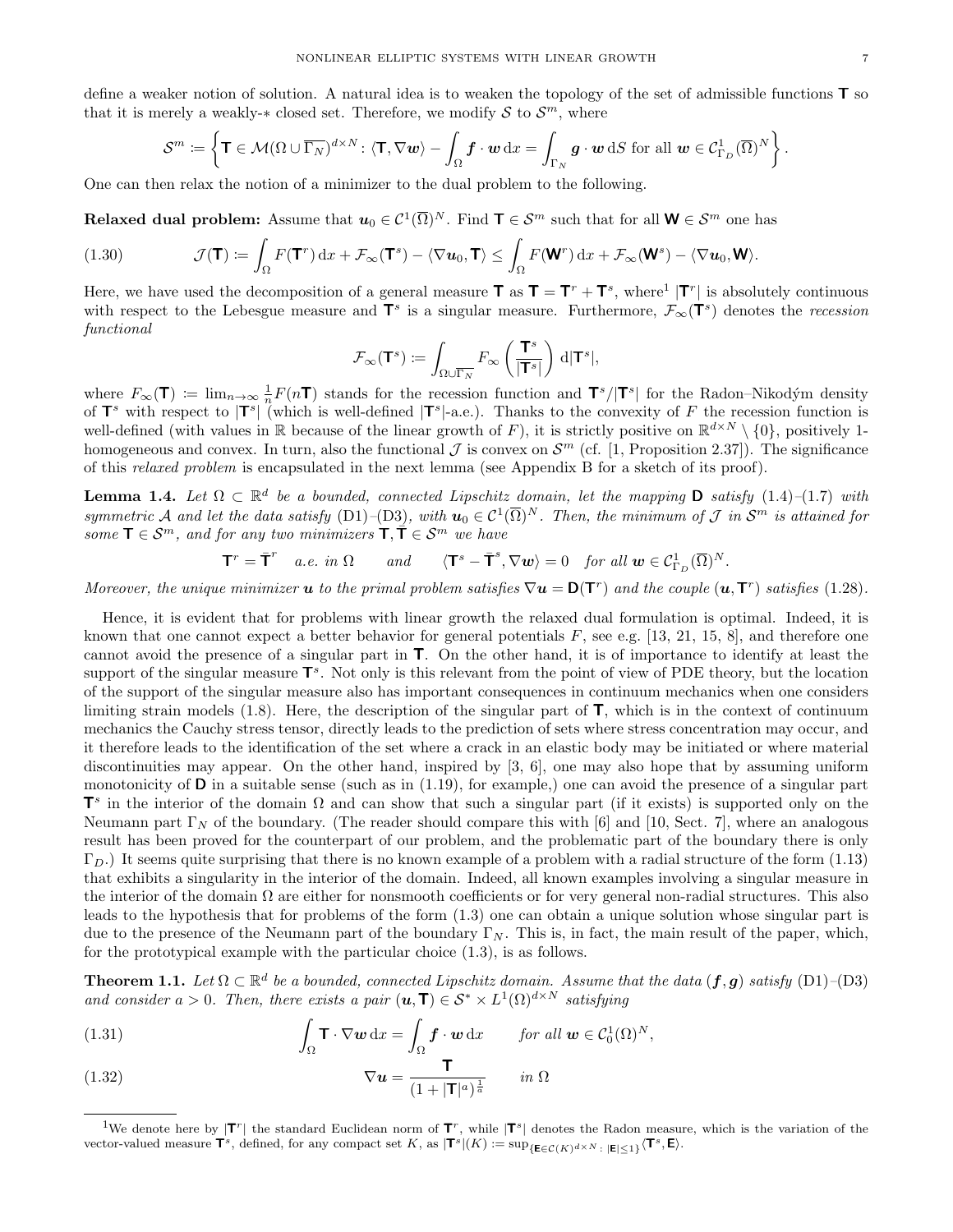and

(1.33) 
$$
\int_{\Omega} \mathbf{T} \cdot \nabla (\boldsymbol{u} - \boldsymbol{v}) \, dx \leq \int_{\Omega} \boldsymbol{f} \cdot (\boldsymbol{u} - \boldsymbol{v}) \, dx + \int_{\Gamma_N} \boldsymbol{g} \cdot (\boldsymbol{u} - \boldsymbol{v}) \, dS
$$

for all  $v \in W^{1,\infty}(\Omega)^N$  that are equal to  $u_0$  on  $\Gamma_D$  and satisfy, for some  $\tilde{\mathbf{T}} \in L^1(\Omega)^{d \times N}$ ,  $\nabla v = (1 + |\tilde{\mathbf{T}}|^a)^{-\frac{1}{a}} \tilde{\mathbf{T}}$  in  $\Omega$ . Furthermore, there is a  $\tilde{\boldsymbol{g}} \in (C_0^1(\Gamma_N)^d)^*$  such that

(1.34) 
$$
\int_{\Omega} \mathbf{T} \cdot \nabla \mathbf{w} \, dx = \int_{\Omega} \mathbf{f} \cdot \mathbf{w} \, dx + \langle \mathbf{g} - \tilde{\mathbf{g}}, \mathbf{w} \rangle |_{\Gamma_N} \quad \text{for all } \mathbf{w} \in \mathcal{C}_{\Gamma_D}^1(\overline{\Omega})^N.
$$

In addition,  $\bf{T}$  is the regular part of the minimizer to (1.30), for which the singular part  $\bf{T}^s$  has the unique representation

$$
\langle \mathbf{T}^s, \nabla \boldsymbol{w} \rangle = -\langle \tilde{\boldsymbol{g}}, \boldsymbol{w} \rangle \quad \text{for all } \boldsymbol{w} \in \mathcal{C}_{\Gamma_D}^1(\overline{\Omega})^N
$$

and consequently div  $\mathbf{T}^s = 0$  in  $\Omega$  in the sense of distributions.

If  $a < 2/d$  and  $d \geq 3$  or if  $a \leq 1$  and  $d = 2$ , then supp  $|\mathbf{T}^s| \subset \overline{\Gamma_N}$  and  $\mathbf{T} \in L^{d(1-a)/(d-2)}_{loc}(\Omega)^{d \times N}$  for  $d \geq 3$ and  $\mathbf{T} \in L_{loc}^{p}(\Omega)^{2\times N}$ ,  $p \in [1,\infty)$ , for  $d=2$ ; if, on the other hand,  $a \geq 2/d$  and  $d \geq 3$  or  $a > 1$  and  $d=2$ , then  $\supp |\mathsf{T}^s| \subset \{x \in \Omega \cup \overline{\Gamma_N} : M(|\mathsf{T}|)(x) = \infty\},\$  where M denotes the maximal function. Moreover, we have

$$
\frac{\mathsf{T}^s}{|\mathsf{T}^s|} = \lim_{\varepsilon \to 0_+} \frac{\nabla \boldsymbol{u}^\varepsilon}{|\nabla \boldsymbol{u}^\varepsilon|} = \lim_{\varepsilon \to 0_+} \left(\frac{\mathsf{T}}{|\mathsf{T}|}\right)^\varepsilon,
$$

where the limit is understood in  $L^1(\Omega,|\mathbf{T}^s|)$  and the superscript  $\varepsilon$ , for  $\varepsilon > 0$ , denotes the standard  $\varepsilon$ -mollification.

The next lemma, proved in Appendix B, provides additional information about the pair of functions  $(u, T)$  whose existence is guaranteed by Theorem 1.1.

Lemma 1.5. Under the assumptions of Theorem 1.1 (or, more generally, of Theorem 2.1) the following is true: the function  $u \in W^{1,\infty}(\Omega)^N$  is the unique minimizer of the primal problem, and, if  $\tilde{g} = 0$ , then  $\mathsf{T} \in L^1(\Omega)^{d \times N}$  is a minimizer of the dual problem.

**Remark 1.2.** In the special case  $\Gamma_N = \emptyset$ , Theorem 1.1 holds with  $\tilde{g} = 0$  and hence, in this case the function  $\mathbf T$ is in fact a minimizer of J in S; this means that Theorem 1.1 guarantees the existence of a weak solution  $(u,T) \in$  $S^* \times S$  to (1.1) with **D** given by (1.3) for all  $a > 0$ . This is a significant improvement of the theory for the problem (1.8) developed earlier. More precisely, the equilibrium and constitutive equations in (1.8) in combination with the requirement that the unknowns  $(u, T)$  are spatially periodic were already analyzed in [11], and the existence of weak solution was established for  $a \in (0, 2/d)$ . Also, the concept of renormalized solution was introduced there and its existence was proved for all  $a > 0$ .

The problem (1.8) with  $\Gamma_N = \emptyset$  was investigated in [9] and the authors proved the existence of a weak solution for  $a \in (0,1/d)$ . A novel tool that enables us to achieve now the improvement to the full range  $a > 0$  is presented in Subsect.  $4.3$ ; we call this method renormalized regularity. Based on the results stated in Theorem 1.1 and valid for the case  $\Gamma_N = \emptyset$ , one can conjecture that for a "minimal surface" problem with Neumann boundary condition on the whole of  $\partial\Omega$  a weak solution always exists.

Finally, we wish to emphasize that even in the general case  $\Gamma_N \neq \emptyset$ , we are able to show that the equilibrium equation div  $\mathbf{T} = \mathbf{f}$  holds in  $\Omega$  (in the sense of distributions) and that, in analogy with the results available for the minimal surface equation, the presence of a nontrivial  $\tilde{q}$  is essential in some cases. Of course, it is of interest to identify assumptions (such as convexity of  $\Omega$  for the minimal surface equation) that guarantee  $\tilde{g} = 0$ .

The rest of the paper is organized as follows. In Section 2 we formulate more precisely the assumptions on the admissible choice of  $\bf{D}$  and state the main result for the original problem (1.1) and also for the limiting strain model  $(1.8)$ . In particular, we do not assume the symmetry of  $\mathcal A$  (which will be relaxed to an *asymptotically* symmetric structure) and we also distinguish between the case when (1.19) is assumed and when an asymptotic radial structure is involved. The relevant properties of **D** (as well as of the potential F and its conjugate  $F^*$ ), which are used throughout the paper, are mostly standard results from convex analysis, but for the convenience of the reader they are provided in Appendix A. Moreover, we collect the proofs of the Lemmas 1.1–1.5 in Appendix B. Section 3 is then concerned with the proof of uniqueness of the solution. Section 4 is the core of this paper: it contains the proof of the existence of solutions. Because of the linear growth setting we need to work here with approximations of the problem, for which various a priori estimates are derived. The proof of the main result relies heavily on the concept of a renormalized weak solution, on a new technique for the identification of the limit in  $(1.32)$  of the approximations, and the justification of the weak formulation in (1.31).

For the sake of brevity, we shall confine ourselves to the proofs for the limiting strain model (involving the symmetric gradient; cf.  $(1.8)$ ) because this model is considerably more difficult to analyze than the analogous model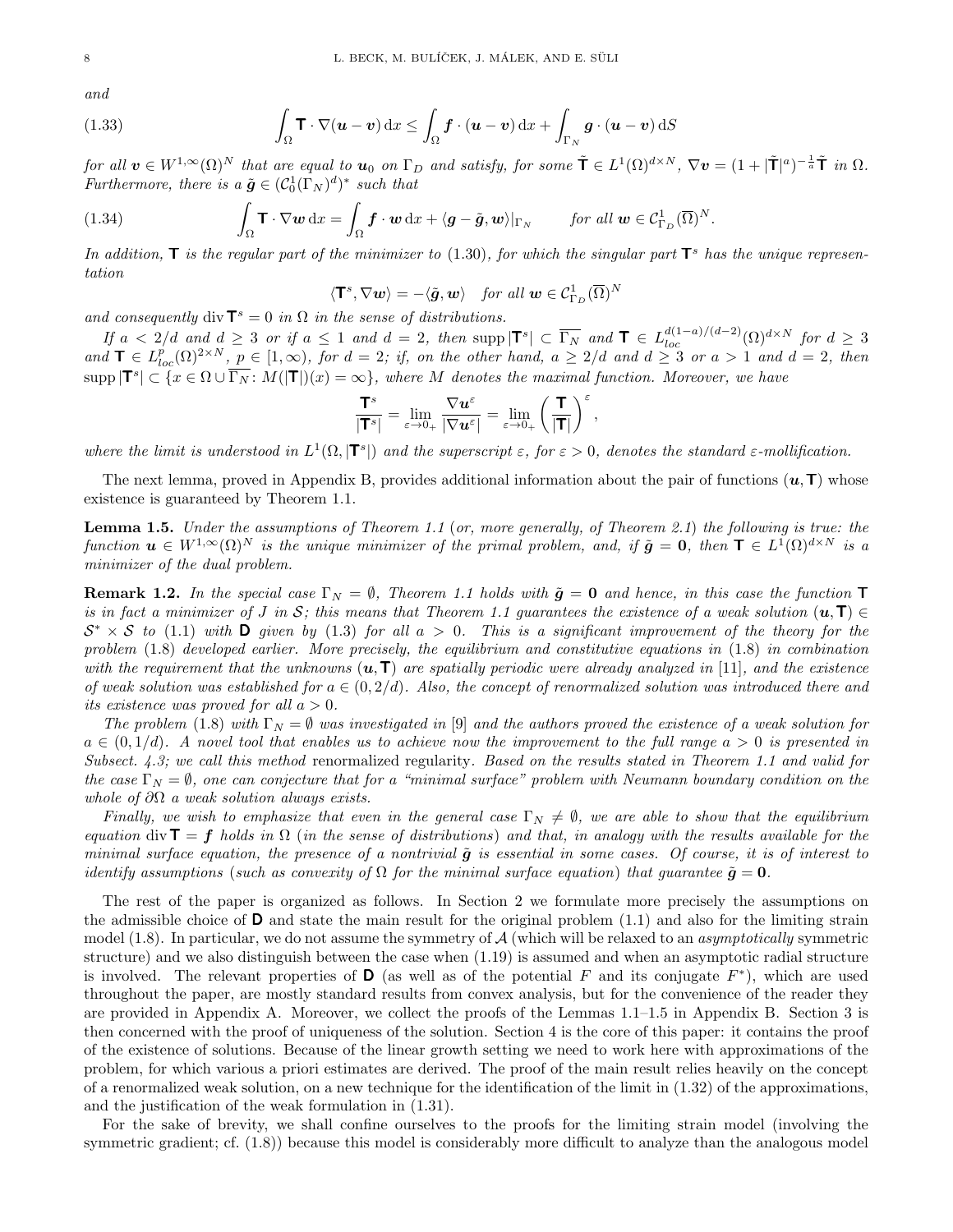involving the full gradient. In fact, to the best of our knowledge, this is the first result of this kind where one benefits from the radial structure for the symmetric gradient.

#### 2. STATEMENT OF THE MAIN RESULT

Our first aim is to establish results concerning properties of the problem  $(1.1)$  assuming that the data satisfy  $(D1)$ – (D3) and the nonlinear function **D** satisfies  $(1.4)$ – $(1.7)$  (in particular, **D** is h-monotone).

We saw in the previous section (motivated also by the results in [6]) that the possibility for introducing a potential F was essential in order to overcome the difficulties with linear growth. We shall therefore assume in what follows that  $A$  is *asymptotically symmetric*, i.e., by denoting

(2.1) 
$$
\mathcal{A}^s(\mathbf{T}) \coloneqq \frac{1}{2}(\mathcal{A}(\mathbf{T}) + \mathcal{A}^T(\mathbf{T})), \text{ i.e., } \mathcal{A}^s_{i\nu k\mu}(\mathbf{T}) \coloneqq \frac{1}{2}(\mathcal{A}_{i\nu k\mu}(\mathbf{T}) + \mathcal{A}_{k\mu i\nu}(\mathbf{T})),
$$

we assume that (with  $h$  as in  $(1.7)$ )

(2.2) 
$$
\frac{|\mathcal{A}^s(\mathbf{T}) - \mathcal{A}(\mathbf{T})|^2}{h(|\mathbf{T}|)} \le \frac{C_2}{1 + |\mathbf{T}|}
$$

We note at this point that, independently of the assumption  $(2.2)$ , the function h has, as a direct consequence of hypotheses (1.4)–(1.7), the implied asymptotic property  $h(s) s \to 0$  as  $s \to \infty$ .<sup>2</sup> Therefore, keeping in mind that  $|\mathcal{A}(\mathsf{T})|$  is bounded by  $C_2(1+|\mathsf{T}|)^{-1}$  due to (1.7), we observe that condition (2.2) is in general not implied by our previous assumptions.

.

The second key assumption of the paper is twofold. We shall assume either the uniform monotonicity condition (1.19) on h, which does not require further structure; or, if (1.19) is not valid, then we shall require that  $\bf{D}$  has the *asymptotic radial structure*<sup>3</sup>, i.e., we shall assume that there exists a nonnegative continuous function  $g: \mathbb{R}_+ \to \mathbb{R}_+$ with

(2.4) 
$$
g(t) \le C_2(1+t) \quad \text{for all } t \in \mathbb{R}_+
$$

such that, for all  $\mathbf{T} \in \mathbb{R}^{d \times N}$ , one has

(2.5) 
$$
\frac{|g(|\mathbf{T}|)\mathbf{D}(\mathbf{T}) - \mathbf{T}|^2}{h(|\mathbf{T}|)} \leq C_2(1 + |\mathbf{T}|^3).
$$

Under each of these two additional assumptions we can now formulate the main result of the paper concerning problem (1.1).

**Theorem 2.1.** Let  $\Omega \subset \mathbb{R}^d$  be a bounded, connected Lipschitz domain. Assume that the data  $(f, g)$  satisfy  $(D1)$ - $(D3)$ and that  $\bf{D}$  satisfies (1.4)–(1.7) and (2.2). In addition, let either (1.19), or (2.4) and (2.5) hold. Then, there exists a triple  $(\mathbf{u}, \mathbf{T}, \tilde{\mathbf{g}}) \in W^{1,\infty}(\Omega)^N \times L^1(\Omega)^{d \times N} \times (C_0^1(\Gamma_N)^d)^*$  such that

$$
\mathbf{u} = \mathbf{u}_0 \qquad \text{on } \Gamma_D,
$$
  

$$
\nabla \mathbf{u} = \mathbf{D}(\mathbf{T}) \qquad \text{in } \Omega,
$$

which solves

(2.6) 
$$
\int_{\Omega} \mathbf{T} \cdot \nabla \mathbf{w} \,dx = \int_{\Omega} \mathbf{f} \cdot \mathbf{w} \,dx + \langle \mathbf{g} - \tilde{\mathbf{g}}, \mathbf{w} \rangle |_{\Gamma_N} \quad \text{for all } \mathbf{w} \in \mathcal{C}_{\Gamma_D}^1(\overline{\Omega})^N.
$$

<sup>2</sup>This can be shown by taking  $T_1 = T$  and  $T_2 = 0$  in the first three displayed lines of mathematics in the proof of Lemma A.1 to deduce first that  $\int_0^\infty h(s) ds < \infty$ . Hence, thanks to the assumed monotonicity of h, we first find  $\sum_{k=1}^\infty h(k) < \infty$  and then  $h(n)$   $n \leq 2 \sum_{k=\lfloor n/2 \rfloor}^{\infty} h(k) \to 0$  as  $n \to \infty$ . Given any real number  $s \geq 1$ , again thanks to the monotonicity of h, we have  $0 \leq h(s)$  s  $\leq$  $h([s]) s = h([s])[s]s/[s],$  and therefore  $h(s) s \to 0$  as  $s \to \infty$  thanks to  $h(n)n \to 0$  as  $n \to \infty$ , with  $n = [s]$ , and the fact that  $1\le s/[s]<2.$ 

<sup>3</sup>Nonlinear elliptic systems of the form

$$
-\operatorname{div}(\mathcal{B}(|\nabla u|)\nabla u)=\mathbf{f},
$$

where the coefficient  $\beta$  only depends on the matrix norm of the gradient of the solution, are referred to in the literature as systems with radial structure [23]. Equivalently, we can write

$$
-\operatorname{div} \mathbf{T} = \mathbf{f} \quad \text{with} \quad \mathbf{T} = \mathcal{B}(|\nabla \mathbf{u}|) \nabla \mathbf{u}.
$$

In the present paper we shall be, instead, concerned with problems of the form

(2.3) 
$$
-\operatorname{div} \mathbf{T} = \mathbf{f} \quad \text{with } \nabla \mathbf{u} = \mathcal{H}(|\mathbf{T}|) \mathbf{T}.
$$

Since our assumptions on the nonlinear function  $A$  will be such that they will ensure an equivalent restatement of the relationship  $\nabla u = \mathcal{H}(|\mathsf{T}|)$ **T** as  $\mathsf{T} = \mathcal{B}(|\nabla u|) \nabla u$ , it is natural to refer to the elliptic problems (2.3) as having radial structure. Similarly, we call also the systems with B depending on the matrix norm of the symmetric part of the gradient  $|\varepsilon(u)|$  systems with radial structure.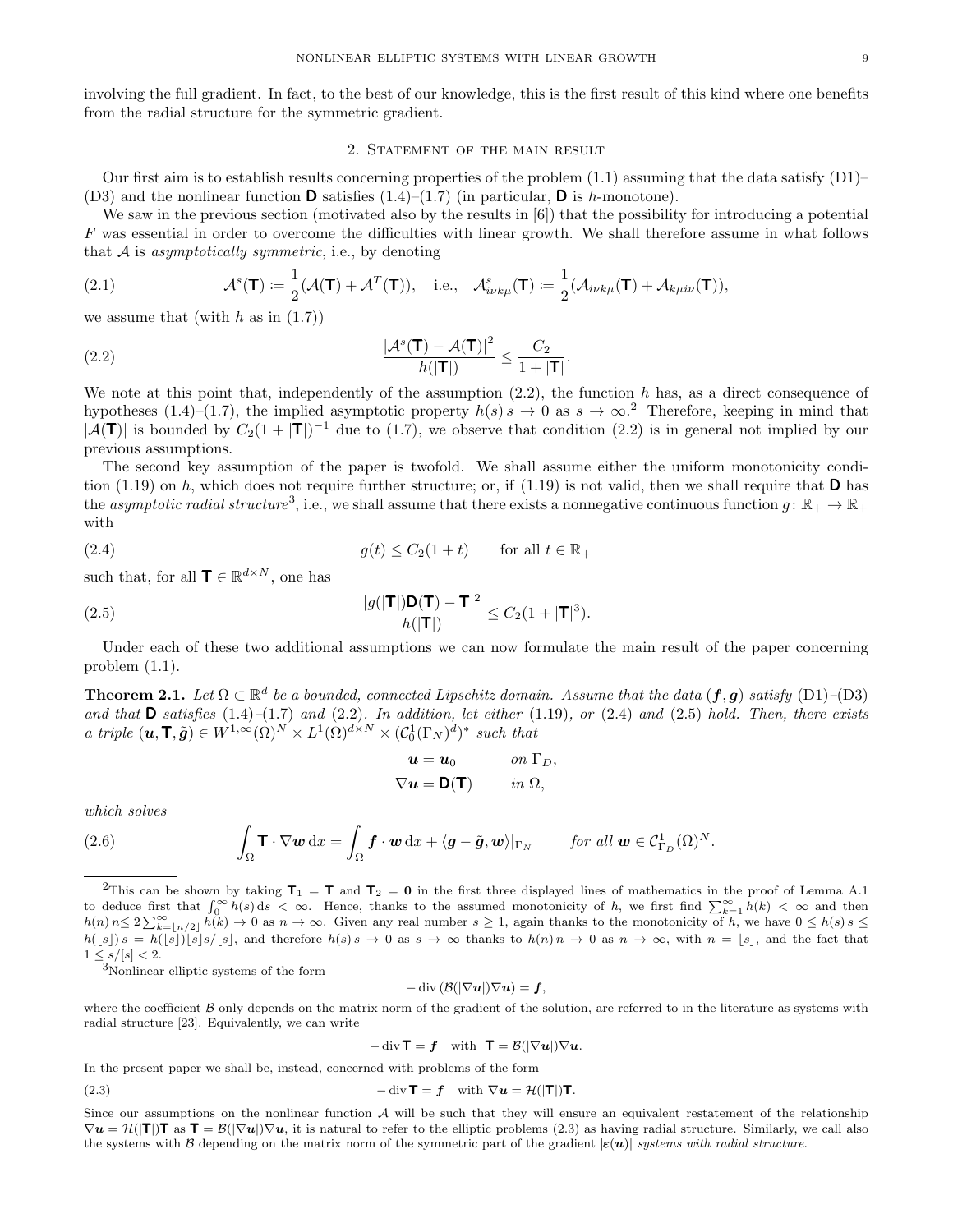In particular, div  $\mathbf{T} = \mathbf{f}$  in the sense of distributions. In addition, the following inequality holds:

(2.7) 
$$
\int_{\Omega} \mathbf{T} \cdot \nabla (\boldsymbol{u} - \boldsymbol{v}) \, dx \leq \int_{\Omega} \boldsymbol{f} \cdot (\boldsymbol{u} - \boldsymbol{v}) \, dx + \int_{\Gamma_N} \boldsymbol{g} \cdot (\boldsymbol{u} - \boldsymbol{v}) \, dS,
$$

for all  $\mathbf{v} \in W^{1,\infty}(\Omega)^N$  that are equal to  $\mathbf{u}_0$  on  $\Gamma_D$  and satisfy, for some  $\tilde{\mathbf{T}} \in L^1(\Omega)^{d \times N}$ ,  $\nabla \mathbf{v} = \mathbf{D}(\tilde{\mathbf{T}})$  in  $\Omega$ . Moreover, the triple  $(u, \mathsf{T}, \tilde{g})$  is unique in the class of solutions satisfying (2.6), (2.7) provided that either  $\Gamma_D \neq \emptyset$  or the integral mean-value of  $u$  is fixed.

Furthermore, there exists a  $\mathbf{T}^s \in \mathcal{M}(\Omega \cup \overline{\Gamma}_N)^{d \times N}$  having the unique representation

$$
\langle \mathbf{T}^s, \nabla \boldsymbol{w} \rangle = - \langle \tilde{\boldsymbol{g}}, \boldsymbol{w} \rangle \quad \textit{for all } \boldsymbol{w} \in \mathcal{C}^1_{\Gamma_D}(\overline{\Omega})^N
$$

and consequently div  $\mathbf{T}^s = 0$  in  $\Omega$  in the sense of distributions.

Under the assumption (1.19), we have in fact supp  $|\mathbf{T}^s| \subset \overline{\Gamma_N}$ , and  $\mathbf{T} \in L_{loc}^{d(2-q)/(d-2)}(\Omega)^{d\times N}$  for  $d \geq 3$  and  $\mathbf{T} \in L_{loc}^p(\Omega)^{2\times N}$ ,  $p \in [1,\infty)$ , for  $d=2$ , while under the assumptions (2.4) and (2.5), we have

$$
\operatorname{supp} |\mathbf{T}^s| \subset \{ x \in \Omega \cup \overline{\Gamma_N} \colon M(|\mathbf{T}|)(x) = \infty \},
$$

where M denotes the maximal function, and

$$
\frac{\mathsf{T}^s}{|\mathsf{T}^s|} = \lim_{\varepsilon \to 0_+} \frac{\nabla u^\varepsilon}{|\nabla u^\varepsilon|} = \lim_{\varepsilon \to 0_+} \left(\frac{\mathsf{T}}{|\mathsf{T}|}\right)^\varepsilon,
$$

where the limit is understood in  $L^1(\Omega, |\mathbf{T}^s|)$  and the superscript  $\varepsilon$ , for  $\varepsilon > 0$ , denotes the standard mollification.

Finally, if A defined in (1.6) is symmetric, then  $T$  and  $T^s$  are the regular and singular parts, respectively, of the minimizer to  $(1.30)$ .

The second theorem that we state here concerns the limiting strain problem (1.8), where instead of  $\nabla u = D(T)$ , with **D** as above, we consider  $\varepsilon(u) = \varepsilon^*(T)$ , and where, in analogy with **D**,  $\varepsilon^*$  is a bounded function of its argument. Although the corresponding theorem has some similarities with the previous theorem, we must take into account the fact that only the symmetric part of the gradient (of the displacement  $u$ ) appears in the equation, and therefore we have adopted in Section 1 slightly different assumptions on the possible structure of  $\varepsilon^*$  than in the case when the full gradient  $\nabla u$  depends nonlinearly on **T**, see (1.9)–(1.12).

Exactly as for problem (1.8), we require that the symmetric part of A satisfies (2.2), with  $N = d$ , and we shall either assume that h satisfies (1.19) or assume that  $\varepsilon^*$  has asymptotic radial structure, i.e., we assume that there exists a nonnegative continuous function  $g: \mathbb{R}_+ \to \mathbb{R}_+$  with

(2.8) 
$$
g(t) \le C_2(1+t) \quad \text{for all } t \in \mathbb{R}_+
$$

such that, for all  $\mathbf{T} \in \mathbb{R}^{d \times d}_{sym}$ , one has

(2.9) 
$$
\frac{|g(|\mathbf{T}|)\,\boldsymbol{\varepsilon}^*(\mathbf{T})-\mathbf{T}|^2}{h(|\mathbf{T}|)}\leq C_2(1+|\mathbf{T}|^3).
$$

Our main result for the limiting strain model is then the following theorem.

**Theorem 2.2.** Let  $\Omega \subset \mathbb{R}^d$  be a bounded Lipschitz domain and assume that the data  $(f,g)$  satisfy  $(D1)$ ,  $(D2^*)$ and (D3). Assume further that  $\varepsilon^*$  satisfies (1.9)–(1.12) together with (2.2) and that either (1.19) holds, or that (2.8) and (2.9) hold. Then, there exists a triple  $(\mathbf{u}, \mathbf{T}, \tilde{\mathbf{g}}) \in W^{1,1}(\Omega)^d \times L^1(\Omega)^{d \times d} \times (\mathcal{C}_0^1(\Gamma_N)^d)^*$  such that

$$
\mathbf{u} \in W^{1,p}(\Omega)^d \quad \text{for all } p \in [1,\infty),
$$
  

$$
\varepsilon(\mathbf{u}) \in L^{\infty}(\Omega)^{d \times d},
$$
  

$$
\mathbf{u} = \mathbf{u}_0 \quad \text{on } \Gamma_D,
$$
  

$$
\varepsilon(\mathbf{u}) = \varepsilon^*(\mathbf{T}) \quad \text{in } \Omega,
$$

which solves

(2.10) 
$$
\int_{\Omega} \mathbf{T} \cdot \boldsymbol{\varepsilon}(\boldsymbol{w}) dx = \int_{\Omega} \boldsymbol{f} \cdot \boldsymbol{w} dx + \langle \boldsymbol{g} - \tilde{\boldsymbol{g}}, \boldsymbol{w} \rangle |_{\Gamma_N} \quad \text{for all } \boldsymbol{w} \in C_{\Gamma_D}^1(\overline{\Omega})^d.
$$

In particular, div  $\mathbf{T} = \mathbf{f}$  in the sense of distributions. In addition, the following inequality holds:

(2.11) 
$$
\int_{\Omega} \mathbf{T} \cdot (\boldsymbol{\varepsilon}(\boldsymbol{u}) - \boldsymbol{\varepsilon}(\boldsymbol{v})) \, dx \leq \int_{\Omega} \boldsymbol{f} \cdot (\boldsymbol{u} - \boldsymbol{v}) \, dx + \int_{\Gamma_N} \boldsymbol{g} \cdot (\boldsymbol{u} - \boldsymbol{v}) \, dS,
$$

for all  $v oldsymbol{\in} W^{1,1}(\Omega)^d$  that are equal to  $u_0$  on  $\Gamma_D$  and satisfy, for some  $\tilde{\mathbf{T}} \in L^1(\Omega)^{d \times d}$ ,  $\varepsilon(v) = \varepsilon^*(\tilde{\mathbf{T}})$  in  $\Omega$ . Moreover, the triple  $(u,\mathsf{T},\tilde{g})$  is unique in the class of solutions satisfying (2.10), (2.11) provided that either  $\Gamma_D \neq \emptyset$  or the integral mean value of  $u$  is fixed.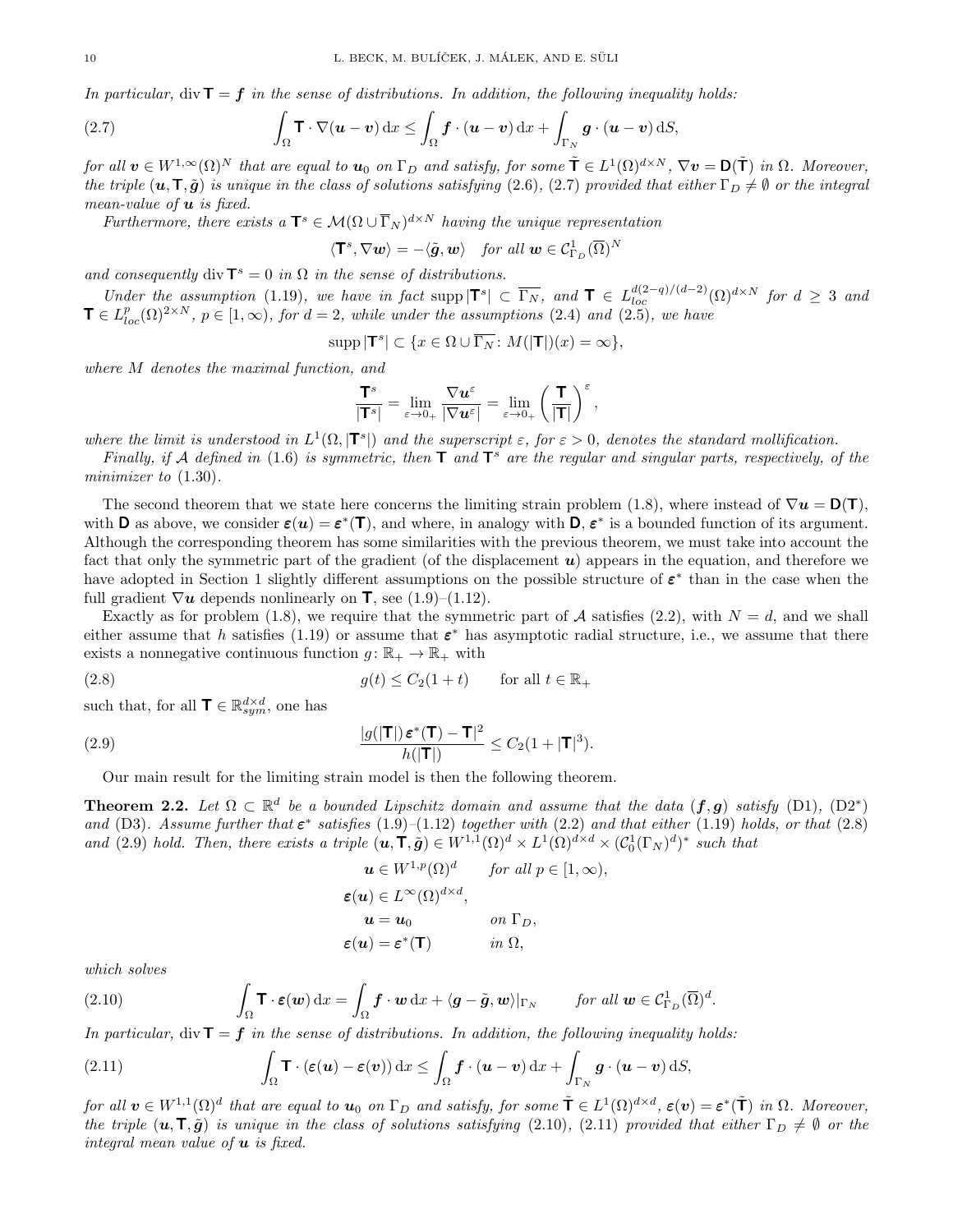Furthermore, there exists a symmetric  $\mathbf{T}^s \in \mathcal{M}(\Omega \cup \overline{\Gamma_N})^{d \times d}$  which fulfills

$$
\langle \mathbf{T}^s, \boldsymbol{\varepsilon}(\boldsymbol{w}) \rangle = - \langle \tilde{\boldsymbol{g}}, \boldsymbol{w} \rangle \quad \textit{for all } \boldsymbol{w} \in \mathcal{C}_{\Gamma_D}^1(\overline{\Omega})^d
$$

and consequently div  $\mathbf{T}^s = 0$  in  $\Omega$  in the sense of distributions.

Under the assumption (1.19), we have in fact supp  $|\mathbf{T}^s| \subset \overline{\Gamma_N}$ , and  $\mathbf{T} \in L^{d(2-q)/(d-2)}_{loc}(\Omega)^{d \times d}$  for  $d \geq 3$  and  $\mathbf{T} \in L_{loc}^p(\Omega)^{2\times 2}$ ,  $p \in [1,\infty)$ , for  $d=2$ , while under the assumptions (2.8) and (2.9), we have

$$
\operatorname{supp} |{\mathbf T}^s|\subset \{x\in \Omega\cup \overline{\Gamma_N}\colon M(|{\mathbf T}|)(x)=\infty\},
$$

where M denotes the maximal function, and

(2.12) 
$$
\frac{\mathbf{T}^s}{|\mathbf{T}^s|} = \lim_{\varepsilon \to 0_+} \frac{\varepsilon(\mathbf{u}^{\varepsilon})}{|\varepsilon(\mathbf{u}^{\varepsilon})|} = \lim_{\varepsilon \to 0_+} \left(\frac{\mathbf{T}}{|\mathbf{T}|}\right)^{\varepsilon},
$$

where the limit is understood in  $L^1(\Omega,|\mathbf{T}^s|)^d$  and the superscript  $\varepsilon$ , for  $\varepsilon > 0$ , denotes the standard mollification.

Finally, if A defined in (1.11) is symmetric, then  $T$  and  $T^s$  are the regular and singular parts of the minimizer to (1.30) with  $F(\cdot)$  defined through  $F(\mathbf{T}) := \int_0^1 \varepsilon^*(t\mathbf{T}) \cdot \mathbf{T} dt$ .

We conclude this section by noting that although this special structure plays a crucial role in the proof, it can be relaxed to the following more general assumption. We can assume that there exist a  $C^1$ -function  $g: \mathbb{R}^{d \times N} \to \mathbb{R}_+$ , a function  $\mathcal{B} \in W^{1,\infty}(\Omega)^{d \times N \times d \times N}$  and constants  $C_2 \geq C_1 > 0$  and  $C_0 \geq 0$  such that

(2.13) 
$$
C_1|\mathbf{T}| - C_0 \le g(|\mathbf{T}|) \le C_2(1+|\mathbf{T}|) \quad \text{for all } \mathbf{T} \in \mathbb{R}^{d \times N}
$$

and, for all  $\mathbf{T} \in \mathbb{R}^{d \times d}_{sym}$  and almost all  $x \in \Omega$ , one has

(2.14) 
$$
\frac{|g(|\mathbf{T}|)\mathcal{B}(x)\,\varepsilon^*(\mathbf{T})-\mathbf{T}|^2}{h(|\mathbf{T}|)}\leq C_2(1+|\mathbf{T}|^3).
$$

Then all of the results stated above remain valid, with no essential changes to the proofs; for the sake of brevity we omit these proofs and will confine ourselves to some comments in Section 4.5.

#### 3. Uniqueness

Here we prove the uniqueness of the triple  $(\boldsymbol{u}, \boldsymbol{\mathsf{T}}, \tilde{\boldsymbol{g}}) \in W^{1,1}(\Omega)^d \times L^1(\Omega)^{d \times d} \times (\mathcal{C}_0^1(\Gamma_N)^d)^*$  satisfying the properties asserted in Theorem 2.2 (assuming its existence). Suppose, to this end, that  $(\mathbf{u}_1, \mathbf{T}_1, \tilde{g}_1)$  and  $(\mathbf{u}_2, \mathbf{T}_2, \tilde{g}_2)$  are two such triples. Using  $(2.11)$ , we obtain the following inequalities:

(3.1) 
$$
\int_{\Omega} \mathbf{T}_1 \cdot (\varepsilon(\boldsymbol{u}_1) - \varepsilon(\boldsymbol{v})) \, dx \leq \int_{\Omega} \boldsymbol{f} \cdot (\boldsymbol{u}_1 - \boldsymbol{v}) \, dx + \int_{\Gamma_N} \boldsymbol{g} \cdot (\boldsymbol{u}_1 - \boldsymbol{v}) \, dS,
$$

(3.2) 
$$
\int_{\Omega} \mathbf{T}_2 \cdot (\boldsymbol{\varepsilon}(\boldsymbol{u}_2) - \boldsymbol{\varepsilon}(\boldsymbol{v})) \, dx \leq \int_{\Omega} \boldsymbol{f} \cdot (\boldsymbol{u}_2 - \boldsymbol{v}) \, dx + \int_{\Gamma_N} \boldsymbol{g} \cdot (\boldsymbol{u}_2 - \boldsymbol{v}) \, dS,
$$

valid for all admissible  $v \in W^{1,1}(\Omega)^d$  with  $v = u_0$  on  $\Gamma_D$  and the representation  $\varepsilon(v) = \varepsilon^*(\tilde{\mathbf{T}})$  for some  $\tilde{\mathbf{T}} \in L^1(\Omega)^{d \times d}$ . Using the solution property, we see that we can set  $v = u_1$  in (3.2) and  $v = u_2$  in (3.1) respectively, which leads, after summing these two inequalities, to

$$
\int_{\Omega} (\mathbf{T}_1 - \mathbf{T}_2) \cdot (\boldsymbol{\varepsilon}^*(\mathbf{T}_1) - \boldsymbol{\varepsilon}^*(\mathbf{T}_2)) dx = \int_{\Omega} (\mathbf{T}_1 - \mathbf{T}_2) \cdot (\boldsymbol{\varepsilon}(\boldsymbol{u}_1) - \boldsymbol{\varepsilon}(\boldsymbol{u}_2)) dx \leq 0.
$$

Consequently, using Lemma A.1 (applied to  $\varepsilon^*$  instead of D), we have that  $T_1 = T_2$  in  $\Omega$  and then necessarily also  $\varepsilon(u_1) = \varepsilon(u_2)$ . Since, by hypothesis, either  $\Gamma_D$  is nonempty or  $u_i$  has zero integral mean value, Korn's inequality leads also to  $u_1 = u_2$  in  $\Omega$ . Hence, to complete the proof it remains to discuss the behavior of  $\tilde{g}_i$  on  $\Gamma_N$ . Since however we already know that  $\mathbf{T}_1 = \mathbf{T}_2$ , it directly follows from (2.10) that

$$
\langle \tilde{\boldsymbol{g}}_1 - \tilde{\boldsymbol{g}}_2, \boldsymbol{w} \rangle |_{\Gamma_N} = 0
$$
 for all  $\boldsymbol{w} \in C_0^1(\Gamma_N)^d$ ,

and therefore  $\tilde{\boldsymbol{g}}_1 = \tilde{\boldsymbol{g}}_2$  in  $(C_0^1(\Gamma_N)^d)^*$ .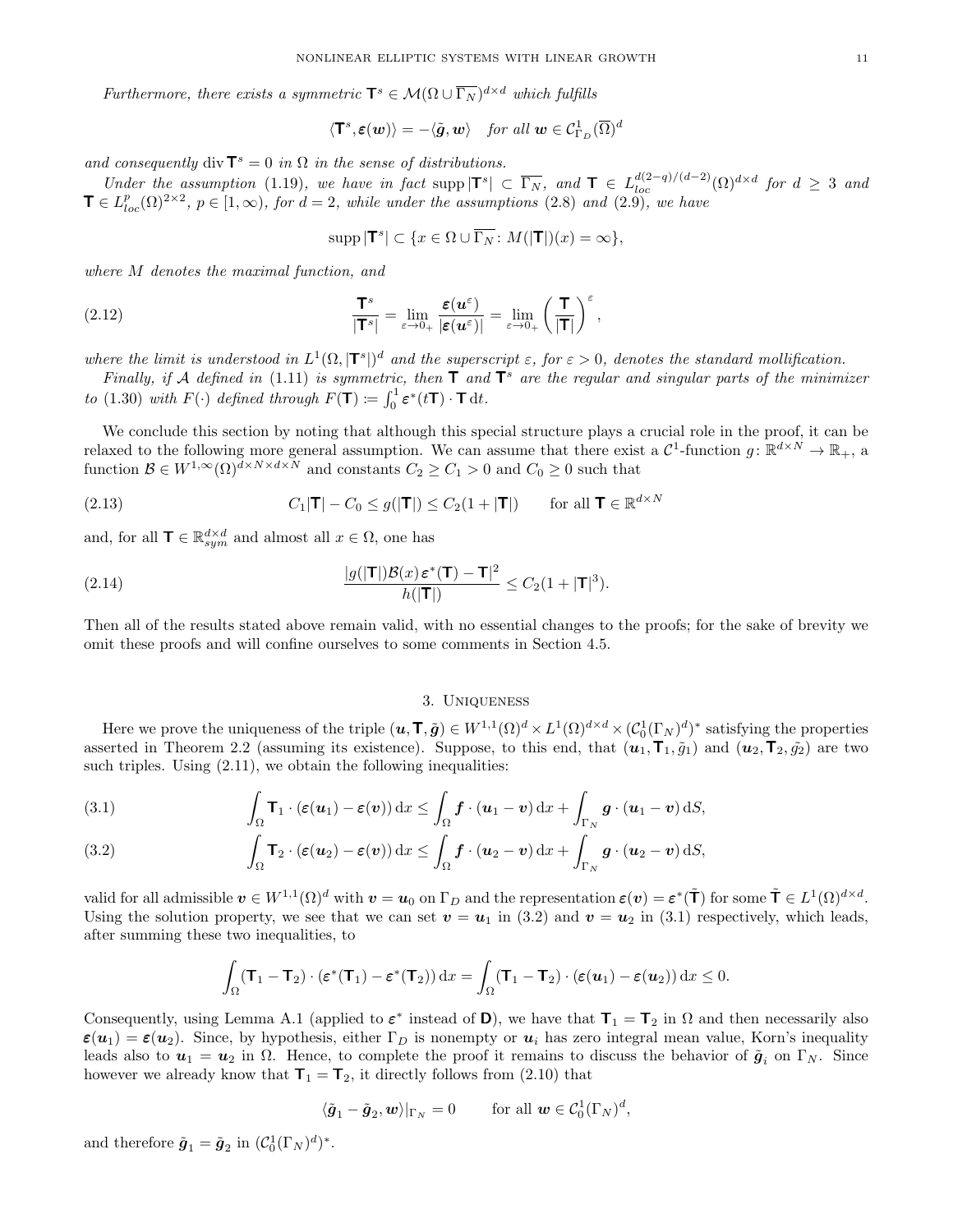## 4. Existence

Following [10], [9], we introduce the following sequence of approximating problems: Find  $(u^n, T^n) \in W^{1,n+1}_{\Gamma_D}(\Omega)^d \times$  $L^{\frac{n+1}{n}}(\Omega)^{d \times d}$  with  $\mathbf{T}^n \in \mathbb{R}^{d \times d}_{sym}$  almost everywhere in  $\Omega$  and such that

(4.1) 
$$
\int_{\Omega} \mathbf{T}^n \cdot \boldsymbol{\varepsilon}(\boldsymbol{w}) dx = \int_{\Omega} \boldsymbol{f} \cdot \boldsymbol{w} dx + \int_{\Gamma_{\underline{N}}} \boldsymbol{g} \cdot \boldsymbol{w} dS \quad \text{for all } \boldsymbol{w} \in W_{\Gamma_{\underline{D}}}^{1,n+1}(\Omega)^d,
$$

(4.2) 
$$
\epsilon(\mathbf{u}^n) = \epsilon^*(\mathbf{T}^n) + \frac{\mathbf{T}^n}{n(1+|\mathbf{T}^n|^2)^{\frac{n-1}{2n}}} \quad \text{in } \Omega,
$$

u n (4.3) = u<sup>0</sup> on ΓD.

First, in order to ensure the meaningfulness of the expression on the right-hand side of (4.1), we shall assume in what follows that  $n \geq d$ , and therefore  $W^{1,n+1}(\Omega) \hookrightarrow \mathcal{C}(\overline{\Omega})$ . It then follows from our assumptions on f and g that the equation  $(4.1)$  is meaningful. In order to show the existence of a solution to  $(4.1)-(4.3)$ , we note (using also the fact that  $\varepsilon^*(u)$  is monotone, see Lemma A.1, applied to  $\varepsilon^*$  instead of **D**) that (4.2) can be restated, for each fixed n, in the following equivalent form:

$$
\mathbf{T}^n=\mathbf{T}_n^*(\pmb{\varepsilon}(\pmb{u}^n)),
$$

where  $\mathbf{T}_n^* \colon \mathbb{R}^{d \times d}_{sym} \to \mathbb{R}^{d \times d}_{sym}$  is a continuous mapping such that, for all  $\mathbf{E}, \mathbf{E}_1, \mathbf{E}_2 \in \mathbb{R}^{d \times d}_{sym}$ ,

$$
\mathbf{T}_n^*(\mathbf{E}) \cdot \mathbf{E} \ge -C(n) + \tilde{C}(n)|\mathbf{E}|^{n+1},
$$
  
\n
$$
|\mathbf{T}_n^*(\mathbf{E})| \le C(n)(1 + |\mathbf{E}|^n),
$$
  
\n
$$
(\mathbf{T}_n^*(\mathbf{E}_1) - \mathbf{T}_n^*(\mathbf{E}_2)) \cdot (\mathbf{E}_1 - \mathbf{E}_2) \ge 0.
$$

Hence, the solvability of  $(4.1)$ – $(4.3)$  follows, for any  $n \geq d$  fixed, from standard monotone operator theory. Our goal is to let  $n \to \infty$  in order to establish the existence of a solution to the original problem.

4.1. First a priori estimates. Here, we recall some simple a priori estimates. By noting the assumption  $(D2^*)$ and Korn's inequality, we see that  $w := u^n - u_0$  is an admissible choice in (4.1), and therefore we have the identity

$$
\int_{\Omega} \mathbf{T}^n \cdot (\boldsymbol{\varepsilon}(\boldsymbol{u}^n) - \boldsymbol{\varepsilon}(\boldsymbol{u}_0)) \, dx = \int_{\Omega} \boldsymbol{f} \cdot (\boldsymbol{u}^n - \boldsymbol{u}_0) \, dx + \int_{\Gamma_N} \boldsymbol{g} \cdot (\boldsymbol{u}^n - \boldsymbol{u}_0) \, dS.
$$

Next, using  $(4.2)$  and the assumptions  $(D1)$ ,  $(D3)$  we arrive at the following inequality:

(4.4) 
$$
\int_{\Omega} \frac{|\mathbf{T}^n|^{1+\frac{1}{n}}}{n} + (\boldsymbol{\varepsilon}^*(\mathbf{T}^n) - \boldsymbol{\varepsilon}(\boldsymbol{u}_0)) \cdot \mathbf{T}^n dx \leq C(\boldsymbol{f}, \boldsymbol{g}, \boldsymbol{u}_0) (1 + ||\boldsymbol{u}^n||_{\mathcal{C}(\overline{\Omega})^d}).
$$

We now estimate the two terms on the left-hand side. We start with the second one and note that, thanks to  $(1.17)$ (which is equivalent to  $(D2^*)$ ), there exists a constant  $t_c$  such that

$$
(\boldsymbol{\varepsilon}^*(\mathbf{T}) - \boldsymbol{\varepsilon}(\boldsymbol{u}_0)) \cdot \mathbf{T} \ge \frac{C_1 |\mathbf{T}|}{2}
$$
 for all  $|\mathbf{T}| \ge t_c$  and a.e. in  $\Omega$ .

Consequently, thanks to (1.10), we have

$$
\int_{\Omega} (\boldsymbol{\varepsilon}^*(\mathbf{T}^n) - \boldsymbol{\varepsilon}(\boldsymbol{u}_0)) \cdot \mathbf{T}^n \, dx \geq \frac{C_1}{2} \|\mathbf{T}^n\|_1 - |\Omega|(C_1 + C_2 + ||\boldsymbol{\varepsilon}(\boldsymbol{u}_0)||_{\infty}) \, t_c.
$$

Next, using (1.10) and (4.2), we deduce the following estimate:

(4.5) 
$$
|\varepsilon(\boldsymbol{u}^n)| \leq C_2 + \frac{|\mathbf{T}^n|^{\frac{1}{n}}}{n},
$$

which, by Sobolev embedding, Korn's inequality and the inequality  $\frac{d+1}{n} \leq 1 + \frac{1}{n}$ , leads to

(4.6) 
$$
\|u^n\|_{\mathcal{C}(\overline{\Omega})^d}^{d+1} \leq C \|\boldsymbol{\varepsilon}(u^n)\|_{d+1}^{d+1} \leq C \bigg(1 + \frac{1}{n^d} \int_{\Omega} \frac{|\mathsf{T}^n|^{1+\frac{1}{n}}}{n} dx\bigg).
$$

Hence, inserting the last two estimates into (4.4) and using Young's inequality to absorb the term on the right-hand side, we deduce, by taking n sufficiently large and thereby  $1/n^d$  sufficiently small, the inequality

(4.7) 
$$
\|\mathbf{T}^n\|_1 + \frac{\|\mathbf{T}^n\|_{1+\frac{1}{n}}^{1+\frac{1}{n}}}{n} \leq C,
$$

where the constant C depends only on  $\Omega$ , d, f, g,  $u_0$ ,  $C_1$ ,  $C_2$  and  $t_c$ . Thus, returning to (4.5), we immediately have that

$$
||\varepsilon(\boldsymbol{u}^n)||_{n+1} \leq C,
$$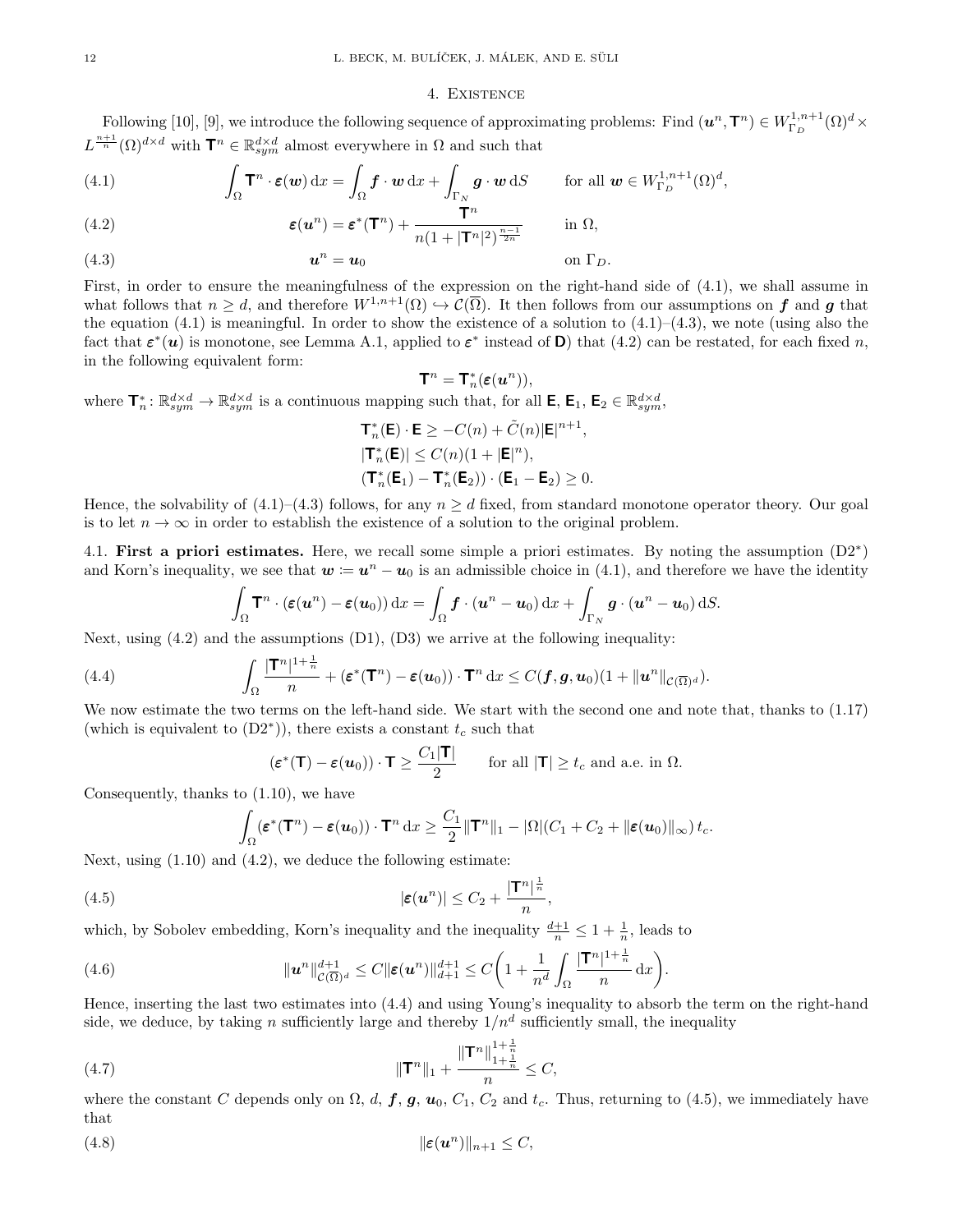with the same dependencies of the constant C.

4.2. Limit  $n \to \infty$ . It follows from (4.7), (4.8) and compact embedding that there exists a triple  $(u, \mathsf{T}, \overline{\mathsf{T}})$  and a (sub)sequence that we do not relabel such that

(4.9) 
$$
\mathbf{T}^n \rightharpoonup^* \overline{\mathbf{T}} \qquad \text{ weakly-* in } \mathcal{M}(\overline{\Omega})^{d \times d},
$$

(4.10) 
$$
\mathbf{T}^n \rightharpoonup \mathbf{T} \qquad \text{biting in } L^1(\Omega)^{d \times d},
$$

(4.11) 
$$
\mathbf{u}^n - \mathbf{u}_0 \rightharpoonup \mathbf{u} - \mathbf{u}_0 \quad \text{weakly in } W_{\Gamma_D}^{1,d+1}(\Omega)^d,
$$

(4.12) 
$$
\mathbf{u}^n \to \mathbf{u} \quad \text{strongly in } \mathcal{C}(\overline{\Omega})^d,
$$

(4.13) 
$$
\frac{\mathbf{T}^n}{n|\mathbf{T}^n|^{1-\frac{1}{n}}} \to \mathbf{0} \quad \text{strongly in } L^1(\Omega)^{d \times d}.
$$

Let us recall at this stage the definition of convergence of  $\mathbf{T}^n$  to  $\mathbf{T}$  in  $L^1(\Omega)^{d \times d}$  in the weak biting sense, as the existence of an increasing sequence  $(\Omega_k)_{k\in\mathbb{N}}$  of measurable subsets of  $\Omega$  with  $|\Omega \setminus \Omega_k| \to 0$  as  $k \to \infty$  such that

$$
\mathbf{T}^n \rightharpoonup \mathbf{T} \qquad \text{weakly in } L^1(\Omega_k)^{d \times d} \text{ for each } k \in \mathbb{N}.
$$

With this definition and the uniform bound (4.7) at hand, the convergence (4.10) is in fact a direct consequence of Chacon's biting lemma, see [4].

With the convergence (4.9), we can now let  $n \to \infty$  in (4.1) to deduce that

(4.14) 
$$
\langle \overline{\mathbf{T}}, \boldsymbol{\varepsilon}(\boldsymbol{w}) \rangle = \int_{\Omega} \boldsymbol{f} \cdot \boldsymbol{w} \, dx + \langle \boldsymbol{g}, \boldsymbol{w} \rangle |_{\Gamma_N} \quad \text{for all } \boldsymbol{w} \in \mathcal{C}_{\Gamma_D}^1(\overline{\Omega})^d,
$$

which is (2.10) with **T** replaced by  $\overline{T}$  and with  $\tilde{q} \equiv 0$ . Moreover, it directly follows from (4.8) and (4.12) that  $\varepsilon(u) \in L^{\infty}(\Omega)^{d \times d}$ . Hence, to complete the proof, it remains to show that

(4.15) 
$$
\operatorname{div} \overline{\mathbf{T}}|_{\Omega} = \operatorname{div} \mathbf{T} \text{ in the sense of distributions,}
$$

that the passage from  $\bar{\mathsf{T}}$  to  $\mathsf{T}$  in (4.14) requires a correction via a measure  $\tilde{\boldsymbol{g}} \in (\mathcal{C}_0^1(\Gamma_N)^d)^*$  on  $\Gamma_N$ , and also that

(4.16) 
$$
\boldsymbol{\varepsilon}(\boldsymbol{u}) = \boldsymbol{\varepsilon}^*(\mathbf{T}) \text{ in } \Omega.
$$

In addition to (4.15), we must be able to identify the behavior of  $\bar{\mathsf{T}}$  near the boundary  $\Gamma_N$ , where the boundary integral appears. Therefore, in what follows we first focus on proving the pointwise convergence of  $\mathsf{T}^n$ , i.e., that

(4.17) 
$$
\mathbf{T}^n \to \mathbf{T}
$$
 almost everywhere in  $\Omega$ ,

from which, combined with  $(4.2)$ , the equality  $(4.16)$  as well as the convergence

(4.18) 
$$
\boldsymbol{\varepsilon}(\boldsymbol{u}^n) \to \boldsymbol{\varepsilon}(\boldsymbol{u})
$$
 almost everywhere in  $\Omega$ ,

directly follow. Unfortunately, in general we will not be able to show that

$$
\mathbf{T}^n \rightharpoonup \mathbf{T}
$$
 weakly in  $L^1_{loc}(\Omega)^{d \times d}$ 

,

so we shall skip this step and directly prove (4.15). In fact, once the pointwise convergence (4.17) has been established, it is not difficult to show (2.11). Indeed, setting  $w := u^n - v$  in (4.1), where v is an admissible test function in (2.11), we obtain the identity

(4.19) 
$$
\int_{\Omega} \mathbf{T}^n \cdot (\boldsymbol{\varepsilon}(\boldsymbol{u}^n) - \boldsymbol{\varepsilon}(\boldsymbol{v})) \, dx = \int_{\Omega} \boldsymbol{f} \cdot (\boldsymbol{u}^n - \boldsymbol{v}) \, dx + \int_{\Omega} \boldsymbol{g} \cdot (\boldsymbol{u}^n - \boldsymbol{v}) \, dS.
$$

Hence, using (4.12), we can easily let  $n \to \infty$  in both terms on the right-hand side to obtain the right-hand side of (2.11). In order to identify the limit also in the term on the left-hand side, we consider a  $\tilde{\mathbf{T}} \in L^1(\Omega)^{d \times d}$  such that  $\varepsilon(v) = \varepsilon^*(\tilde{\mathsf{T}})$  (the existence of such a  $\tilde{\mathsf{T}}$  is the assumption on admissible test functions). Then, using (4.2), we can rewrite the first term as

(4.20)  
\n
$$
\int_{\Omega} \mathbf{T}^n \cdot (\boldsymbol{\varepsilon}(\boldsymbol{u}^n) - \boldsymbol{\varepsilon}(\boldsymbol{v})) dx = \int_{\Omega} \mathbf{T}^n \cdot \left( \boldsymbol{\varepsilon}^*(\mathbf{T}^n) + \frac{\mathbf{T}^n}{n(1+|\mathbf{T}|^2)^{\frac{n-1}{2n}}} - \boldsymbol{\varepsilon}(\boldsymbol{v}) \right) dx
$$
\n
$$
\geq \int_{\Omega} \mathbf{T}^n \cdot (\boldsymbol{\varepsilon}^*(\mathbf{T}^n) - \boldsymbol{\varepsilon}(\boldsymbol{v})) dx
$$
\n
$$
= \int_{\Omega} (\mathbf{T}^n - \tilde{\mathbf{T}}) \cdot (\boldsymbol{\varepsilon}^*(\mathbf{T}^n) - \boldsymbol{\varepsilon}(\boldsymbol{v})) dx + \int_{\Omega} \tilde{\mathbf{T}} \cdot (\boldsymbol{\varepsilon}^*(\mathbf{T}^n) - \boldsymbol{\varepsilon}(\boldsymbol{v})) dx.
$$

Finally, using the monotonicity of  $\varepsilon^*$  (recall that  $\varepsilon(v) = \varepsilon^*(\tilde{\mathbf{T}})$ ), see Lemma A.1, the first term on the right-hand side is nonnegative and we can therefore use Fatou's lemma and (4.17) to identify the limes inferior. The limit in the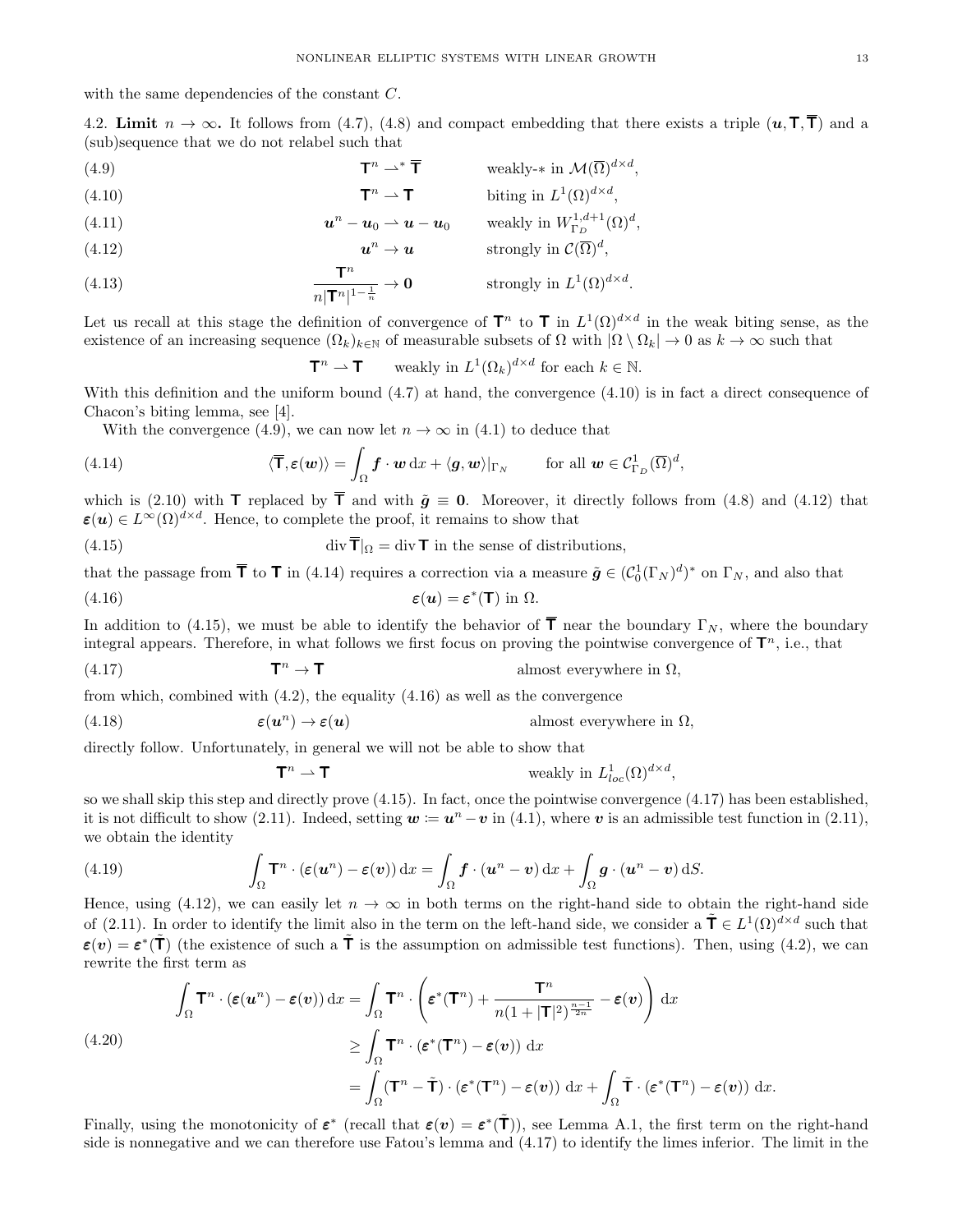second term is the consequence of the assumption (1.10) and Lebesgue's dominated convergence theorem. It then follows from  $(4.20)$  and  $(4.16)$  that

$$
\liminf_{n \to \infty} \int_{\Omega} \mathbf{T}^n \cdot (\varepsilon(\mathbf{u}^n) - \varepsilon(\mathbf{v})) dx \ge \int_{\Omega} (\mathbf{T} - \tilde{\mathbf{T}}) \cdot (\varepsilon^*(\mathbf{T}) - \varepsilon(\mathbf{v})) dx + \int_{\Omega} \tilde{\mathbf{T}} \cdot (\varepsilon^*(\mathbf{T}) - \varepsilon(\mathbf{v})) dx
$$

$$
= \int_{\Omega} \mathbf{T} \cdot (\varepsilon^*(\mathbf{T}) - \varepsilon(\mathbf{v})) dx
$$

$$
= \int_{\Omega} \mathbf{T} \cdot (\varepsilon(\mathbf{u}) - \varepsilon(\mathbf{v})) dx.
$$

Thus we can substitute the above inequality into (4.19) to deduce (2.11).

The essential ingredients of the proofs of the statements (4.15) and (4.17) are interior weighted estimates for  $\nabla T^n$ . These are established in the next subsection. In order to show (4.15), a novel approach, called the (interior) *renormalized regularity* of  $\mathbf{T}^n$ , is used; see Subsection 4.5.

4.3. Uniform interior higher differentiability. In this subsection, we establish uniform bounds on the solution to (4.1)–(4.3); for the sake of simplicity, we omit writing the superscript n, so we replace  $(u^n, T^n)$  by  $(u, T)$ , but we shall nevertheless trace the dependence of the bounds on  $n$ . First, recalling standard interior higher differentiability theory (see for example [14]), one can prove the existence of a strong solution that satisfies, pointwise,

$$
-\operatorname{div} \mathbf{T} = \mathbf{f} \qquad \text{in } \Omega.
$$

Hence, for an arbitrary  $\eta \in C_0^1(\Omega)$ , we multiply this equation by  $-\eta^2 \Delta u$  (which is well-defined thanks to the regularity of **T** and identity (4.2)), and after integration over  $\Omega$  we obtain the following identity:

(4.21) 
$$
\int_{\Omega} \operatorname{div} \mathbf{T} \cdot \Delta \mathbf{u} \, \eta^2 \, \mathrm{d}x = - \int_{\Omega} \mathbf{f} \cdot \Delta \mathbf{u} \, \eta^2 \, \mathrm{d}x.
$$

This identity is the starting point for the analysis that follows. Henceforth, we shall use Einstein's summation convention, and any formal integration by parts that may occur in the course of the argument below will be understood to be justified by the density of smooth functions in the relevant function space. In addition, in order to simplify the presentation, we denote  $\partial_j \coloneqq \frac{\partial}{\partial x_j}$ . First, we focus on the term on the left-hand side of (4.21). By defining

(4.22) 
$$
I := \int_{\Omega} \eta^2 \partial_k \mathbf{T} \cdot \partial_k \boldsymbol{\varepsilon}(\boldsymbol{u}) \, \mathrm{d}x,
$$

our goal is to express the term I as the left-hand side of  $(4.21)$  and a certain pollution term. To do so, we integrate by parts in the term on the left-hand side of (4.21) to deduce that

(4.23)  
\n
$$
\tilde{I} := \int_{\Omega} \text{div}\,\mathbf{T} \cdot \triangle \mathbf{u} \,\eta^2 \,dx = \int_{\Omega} \partial_j \mathbf{T}_{ij} \,\partial_{kk} \mathbf{u}^i \,\eta^2 \,dx
$$
\n
$$
= -\int_{\Omega} \mathbf{T}_{ij} \,\partial_{kk} \mathbf{u}^i \,\eta^2 \,dx - 2 \int_{\Omega} \eta \mathbf{T}_{ij} \,\partial_{kk} \mathbf{u}^i \,\partial_j \eta \,dx
$$
\n
$$
= -\int_{\Omega} \mathbf{T}_{ij} \,\partial_{kk} \varepsilon_{ij}(\mathbf{u}) \,\eta^2 \,dx - 2 \int_{\Omega} \eta \mathbf{T}_{ij} \,\partial_{kk} \mathbf{u}^i \,\partial_j \eta \,dx
$$
\n
$$
= I + 2 \int_{\Omega} \eta \mathbf{T}_{ij} \,\partial_k \varepsilon_{ij}(\mathbf{u}) \,\partial_k \eta \,dx - 2 \int_{\Omega} \eta \mathbf{T}_{ij} \,\partial_{kk} \mathbf{u}^i \,\partial_j \eta \,dx.
$$

Hence, inserting  $(4.23)$  into  $(4.21)$ , we get

(4.24) 
$$
I = -2 \int_{\Omega} \eta \mathbf{T}_{ij} \, \partial_k \varepsilon_{ij}(\mathbf{u}) \, \partial_k \eta \, dx + 2 \int_{\Omega} \eta \mathbf{T}_{ij} \, \partial_k \kappa \mathbf{u}^i \, \partial_j \eta \, dx - \int_{\Omega} \mathbf{f} \cdot \Delta \mathbf{u} \, \eta^2 \, dx.
$$

Next, using the fact that  $\partial_{kk}u^i = 2\partial_k \varepsilon_{ik}(u) - \partial_i \varepsilon_{kk}(u)$ , we see that we can rewrite (4.24) in the following, more compact, form:

(4.25) 
$$
I = \int_{\Omega} \eta \, \partial_k \boldsymbol{\varepsilon}_{ij}(\boldsymbol{u}) \, \mathbf{B}_{ij}^k \, \mathrm{d}x,
$$

where

 ${\sf B}^k_{ij} \coloneqq -2 {\sf T}_{ij} \, \partial_k \eta + 4 {\sf T}_{im} \, \partial_m \eta \, \delta_{jk} -2 {\sf T}_{km} \, \partial_m \eta \, \delta_{ij} - 2 \eta \, {\bm f}^i \, \delta_{jk} + {\bm f}^k \, \eta \, \delta_{ij}$ 

and  $\delta_{ij}$  denotes the Kronecker delta. Next, we evaluate the terms on both sides of (4.25) with the help of the definition of  $A$ ; see (1.11). To this end we also introduce  $\mathcal{B}^n$  as

$$
\mathcal{B}^n(\mathbf{T}) \coloneqq \frac{\partial}{\partial \mathbf{T}} \left( \frac{\mathbf{T}}{n(1+|\mathbf{T}|^2)^{\frac{n-1}{2n}}} \right).
$$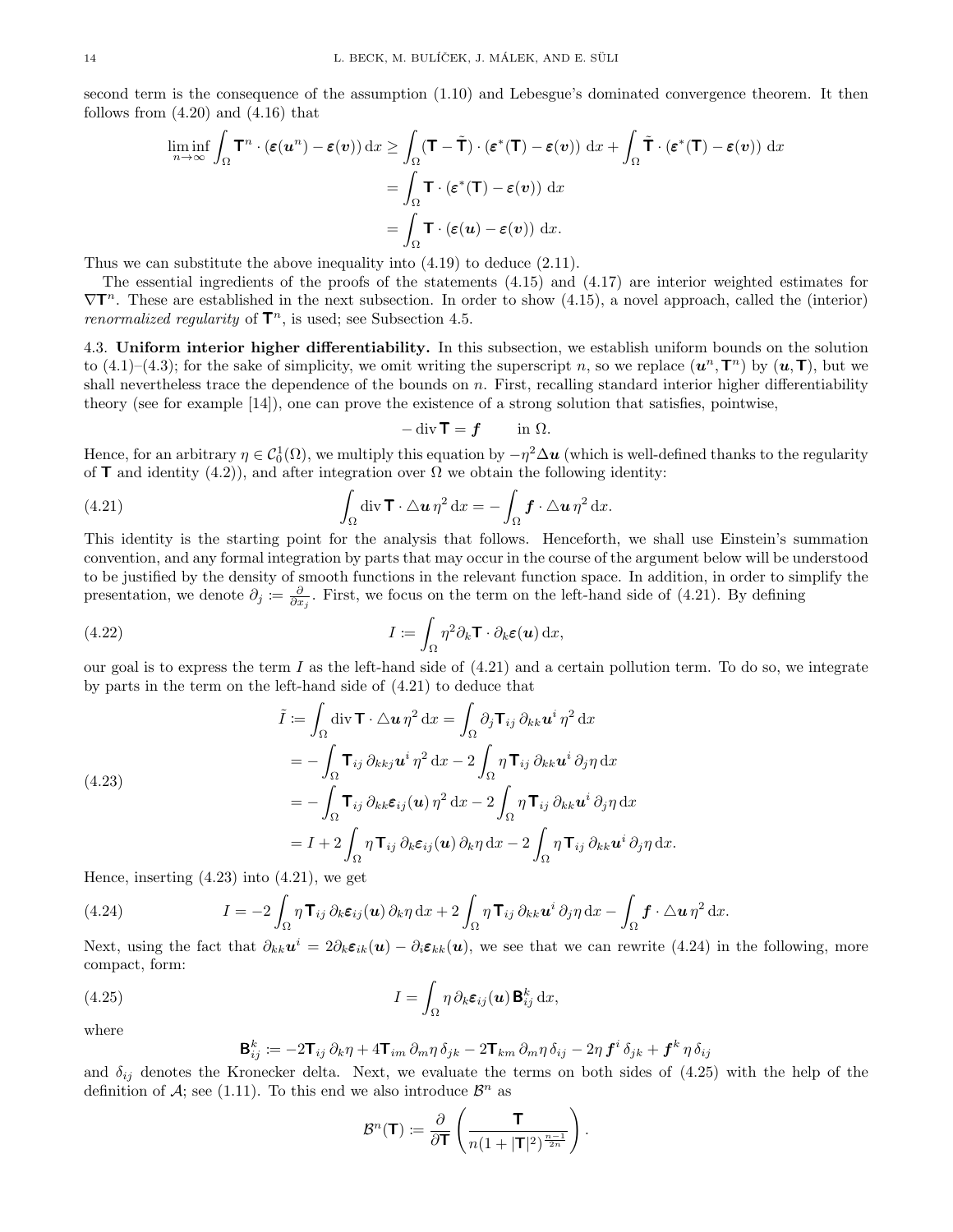A straightforward calculation shows that

$$
\mathcal{B}_{ijab}^n(\mathbf{T}) = \frac{1}{n(1+|\mathbf{T}|^2)^{\frac{n-1}{2n}}} \left( \delta_{ia} \,\delta_{jb} - \frac{n-1}{n} \frac{\mathbf{T}_{ij} \mathbf{T}_{ab}}{1+|\mathbf{T}|^2} \right),\,
$$

.

which implies that  $\mathcal{B}^n$  is a symmetric and positive definite operator for each  $\mathbf{T} \in \mathbb{R}^{d \times d}_{sym}$ . Moreover, it satisfies

$$
|\mathcal{B}^n(\mathbf{T})| \le \frac{C}{n(1+|\mathbf{T}|^2)^{\frac{n-1}{2n}}}
$$

Finally, using (4.2) we can express the first partial derivatives of  $\varepsilon(u)$  as

$$
\partial_k \varepsilon_{ij}(\mathbf{u}) = \partial_k \varepsilon_{ij}^*(\mathbf{T}) + \partial_k \frac{\mathbf{T}_{ij}}{n(1+|\mathbf{T}|^2)^{\frac{n-1}{2n}}} = (\mathcal{A}_{ijab}(\mathbf{T}) + \mathcal{B}_{ijab}^n(\mathbf{T})) \partial_k \mathbf{T}_{ab}.
$$

Hence, returning to  $(4.25)$ , and using the definition  $(4.22)$  of I, we deduce that (note that only the symmetric part of  $A$  appears on the right-hand side of  $(4.22)$ )

$$
\int_{\Omega} (\eta \, \partial_k \mathbf{T}, \eta \, \partial_k \mathbf{T})_{A^s(\mathbf{T})} + (\eta \, \partial_k \mathbf{T}, \eta \, \partial_k \mathbf{T})_{B^n(\mathbf{T})} \, dx = I
$$
\n
$$
= \int_{\Omega} (\mathcal{A}_{ijab}(\mathbf{T}) + \mathcal{B}_{ijab}^n(\mathbf{T})) \, \eta \, \partial_k \mathbf{T}_{ab} \mathbf{B}_{ij}^k \, dx
$$
\n
$$
= \int_{\Omega} (\eta \, \partial_k \mathbf{T}, \mathbf{B}^k)_{A^s(\mathbf{T})} + (\eta \, \partial_k \mathbf{T}, \mathbf{B}^k)_{B^n(\mathbf{T})} \, dx + \int_{\Omega} (\mathcal{A}_{ijab}(\mathbf{T}) - \mathcal{A}_{ijab}^s(\mathbf{T})) \, \eta \, \partial_k \mathbf{T}_{ab} \, \mathbf{B}_{ij}^k \, dx.
$$

Next, using the fact that  $\mathcal{A}^s$  is symmetric and positive definite for each **T** (see (1.12)), we see that  $(\cdot, \cdot)_{\mathcal{A}^s(\mathbf{T})}$  is a scalar product on  $\mathbb{R}^{d\times d}_{sym}$  and the same holds true also for  $(\cdot,\cdot)_{\mathcal{B}^n(\mathsf{T})}$ . Therefore, using the Cauchy–Schwarz inequality and Young's inequality to absorb the first integral, we see that

$$
\int_{\Omega} (\eta \, \partial_k \mathbf{T}, \eta \, \partial_k \mathbf{T})_{\mathcal{A}^s(\mathbf{T})} \, dx \n\leq \int_{\Omega} (\mathbf{B}^k, \mathbf{B}^k)_{\mathcal{A}^s(\mathbf{T})} + (\mathbf{B}^k, \mathbf{B}^k)_{\mathcal{B}^n(\mathbf{T})} \, dx + 2 \int_{\Omega} |\mathcal{A}(\mathbf{T}) - \mathcal{A}^s(\mathbf{T})| \, \eta \, |\nabla \mathbf{T}| \, |\mathbf{B}| \, dx.
$$

Thus, using  $(1.12)$ ,  $(2.2)$ ,  $(4.26)$  and Young's inequality, we deduce that

$$
\int_{\Omega} h(|\mathbf{T}|) |\nabla \mathbf{T}|^2 \eta^2 dx \le \int_{\Omega} (\eta \, \partial_k \mathbf{T}, \eta \, \partial_k \mathbf{T})_{\mathcal{A}^s(\mathbf{T})} dx
$$
\n
$$
\le C \int_{\Omega} \frac{|\mathbf{B}|^2}{1+|\mathbf{T}|} + \frac{|\mathbf{B}|^2}{n(1+|\mathbf{T}|^2)^{\frac{n-1}{2n}}} dx + C \int_{\Omega} \frac{|\mathcal{A}(\mathbf{T}) - \mathcal{A}^s(\mathbf{T})|^2 |\mathbf{B}|^2}{h(|\mathbf{T}|)} dx
$$
\n
$$
\le C \int_{\Omega} \frac{|\mathbf{B}|^2}{1+|\mathbf{T}|} + \frac{|\mathbf{B}|^2}{n(1+|\mathbf{T}|^2)^{\frac{n-1}{2n}}} dx.
$$

Finally, using the definition of B, the above inequality reduces to

(4.27)  
\n
$$
\int_{\Omega} h(|\mathbf{T}|) |\nabla \mathbf{T}|^2 \eta^2 + (\eta \partial_k \mathbf{T}, \eta \partial_k \mathbf{T})_{A^s(\mathbf{T})} dx
$$
\n
$$
\leq C(\eta) \int_{\Omega} \frac{|\mathbf{T}|^2 + |\mathbf{f}|^2}{1 + |\mathbf{T}|} + \frac{|\mathbf{T}|^2 + |\mathbf{f}|^2}{n(1 + |\mathbf{T}|^2)^{\frac{n-1}{2n}}} dx
$$
\n
$$
\leq C(\eta) \int_{\Omega} |\mathbf{f}|^2 + |\mathbf{T}| + \frac{1}{n} |\mathbf{T}|^{1 + \frac{1}{n}} dx \leq C(\eta),
$$

where the last inequality follows from the a priori estimate  $(4.7)$  and the assumption  $(D1)$ .

4.4. Pointwise convergence result (4.17). In this subsection, we use the bounds derived in the previous subsection. Hence, returning to our original notation  $(u^n, T^n)$  for a solution to (4.1), we are now interested in proving the pointwise convergence result (4.17). First, we introduce an auxiliary function  $\hat{h}$  as

(4.28) 
$$
\tilde{h}(t) := \int_t^{\infty} \frac{h(s)}{(1+s)^2} ds \quad \text{for all } t \in \mathbb{R}_+.
$$

We note that  $\tilde{h} \colon \mathbb{R}_+ \to \mathbb{R}_+$  is strictly monotonic decreasing and since h is also nonincreasing, we have

$$
\tilde{h}(t) \le h(t) \qquad \text{for all } t \in \mathbb{R}_+.
$$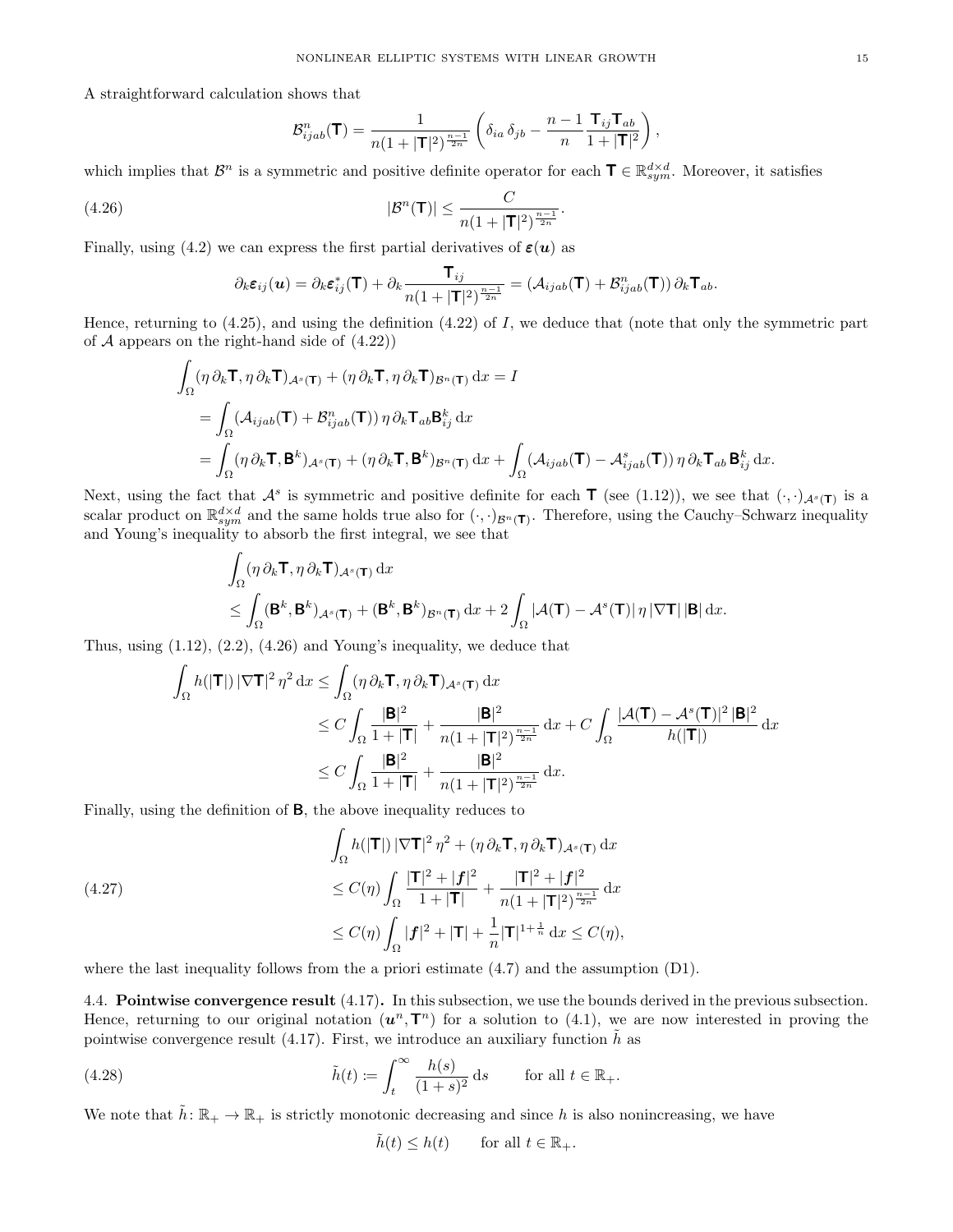Then, by defining

$$
\mathbf{B}^n \coloneqq \tilde{h}(|\mathbf{T}^n|)\mathbf{T}^n,
$$
  

$$
a^n \coloneqq \tilde{h}(|\mathbf{T}^n|),
$$

it follows from (4.27) and from the fact that  $h(s) \leq \frac{C}{1+s}$  (see (1.12)) that, for all n and all  $\Omega_0 \subset\subset \Omega$ ,

$$
\|\mathbf{B}^n\|_{L^{\infty}(\Omega)} + \|a^n\|_{L^{\infty}(\Omega)} + \int_{\Omega_0} |\nabla \mathbf{B}^n|^2 + |\nabla a^n|^2 \, \mathrm{d}x \le C + C \int_{\Omega_0} h(|\mathbf{T}^n|) |\nabla \mathbf{T}^n|^2 \, \mathrm{d}x \le C.
$$

Therefore, thanks to compact Sobolev embedding, there exist subsequences (not indicated) such that

 $\mathbf{B}^n \to \mathbf{B}$  $n \to \mathbf{B}$  weakly in  $L^1(\Omega)^{d \times d}$ ,  $a^n \rightharpoonup a$  weakly in  $L^1(\Omega)$ ,  $\mathbf{B}^n \to \mathbf{B}$  strongly in  $L^1(\Omega_0)^{d \times d}$ ,  $a^n \to a$  strongly in  $L^1(\Omega_0)$ ,  $\mathsf{B}^n \to \mathsf{B}$ a.e. in  $\Omega$ .  $a^n \rightarrow a$ a.e. in  $\Omega$ .

Moreover, since  $(\mathbf{T}^n)_{n\in\mathbb{N}}$  is a bounded sequence in  $L^1(\Omega)^{d\times d}$  (see (4.7)), we deduce that

$$
\int_{\Omega} \tilde{h}^{-1}(a^n) \, \mathrm{d}x \le C,
$$

where  $\tilde{h}^{-1}$  denotes the nonnegative inverse function to  $\tilde{h}$ , which exists on  $\tilde{h}(\mathbb{R}_+)$  and is decreasing and continuous. Consequently, using Fatou's lemma and the pointwise convergence of  $a^n$ , it follows that

$$
\tilde{h}^{-1}(a) \in L^1(\Omega) \implies a > 0 \text{ a.e. in } \Omega.
$$

Here we have used that  $\tilde{h}(\infty) = 0$ , and therefore  $\tilde{h}^{-1}(0) = \infty$ , which then implies that for  $\tilde{h}^{-1}(a)$  to belong to  $L^1(\Omega)$ it is necessary that  $a > 0$  a.e. on  $\Omega$ .

Finally, since

$$
\mathbf{T}^n = \frac{\mathbf{B}^n}{a^n},
$$

the above pointwise convergence result implies that

$$
\mathbf{T}^n \to \tilde{\mathbf{T}} \text{ a.e. in } \Omega,
$$

where

$$
\tilde{\mathbf{T}}\coloneqq \frac{\mathbf{B}}{a},
$$

which is a measurable function that is finite a.e. in  $\Omega$ . On the other hand, from the biting convergence (4.10) we have weak convergence to  $\mathbf{T}$  in  $L^1(\Omega_k)^{d \times d}$ , where  $(\Omega_k)_{k \in \mathbb{N}}$  is an increasing sequence of subsets of  $\Omega$  such that  $|\Omega \setminus \Omega_k| \to 0$ as  $k \to \infty$ . Because of the uniqueness of the limit we then have that

 $\mathbf{T}^n \to \mathbf{T}$  a.e. in  $\Omega_k$  for each  $k \geq 1$ .

Thanks to the properties of the sets  $\Omega_k$  it then follows that

$$
\mathbf{T}^n \to \mathbf{T} \text{ a.e. in } \Omega.
$$

Moreover, using Fatou's lemma and (4.7), we deduce that

(4.29) 
$$
\int_{\Omega} |\mathbf{T}| dx \le \liminf_{n \to \infty} \int_{\Omega} |\mathbf{T}^n| dx \le C,
$$

which completes the proof of (4.17).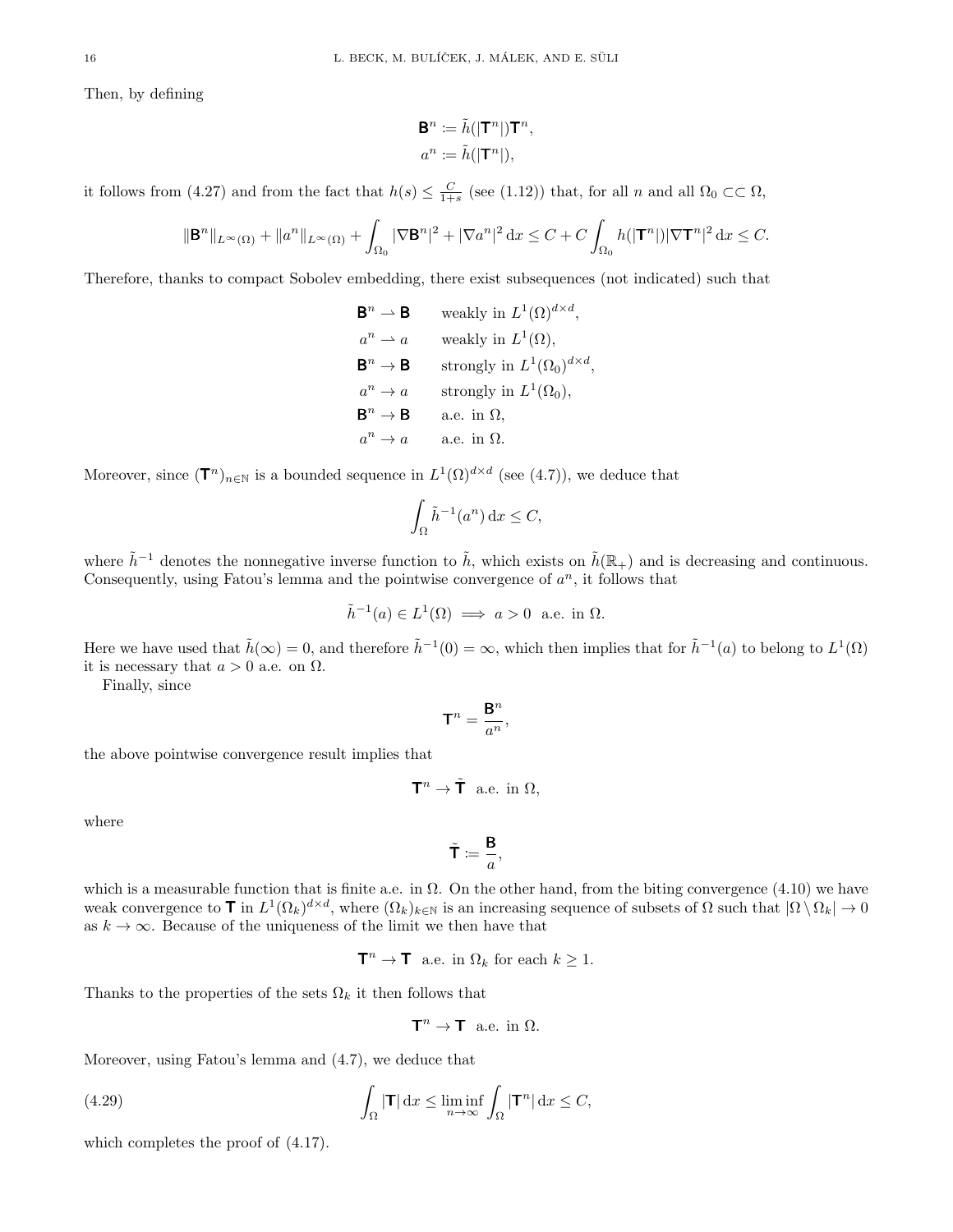4.5. Uniform interior renormalized regularity of  $\mathbf{T}^n$ . The next step is to strengthen (4.17) and to obtain (4.15), i.e., we want to show that

(4.30) 
$$
\int_{\Omega} \mathbf{T} \cdot \boldsymbol{\varepsilon}(\boldsymbol{w}) - \boldsymbol{f} \cdot \boldsymbol{w} \, dx = 0 \quad \text{for all } \boldsymbol{w} \in C_0^1(\Omega)^d.
$$

To this end, we distinguish the cases where the lower bound (1.19) holds, or where the asymptotic radial structure (2.9) with  $(2.8)$  is available.

Let us first argue under the assumption of (1.19) involving a restrictive condition on q, namely  $q < 1 + 2/d$ . If  $d \geq 3$ , then, taking also into account (4.27), we find

$$
\int_{\Omega} \left| \nabla \left( (1+|\mathbf{T}^n|)^{\frac{2-q}{2}} \right) \right|^2 \eta^2 dx \le C \int_{\Omega} (1+|\mathbf{T}^n|)^{-q} |\nabla \mathbf{T}^n|^2 \eta^2 dx
$$
  

$$
\le CC_1^{-1} \int_{\Omega} h(|\mathbf{T}^n|) |\nabla \mathbf{T}^n|^2 \eta^2 dx \le C_1^{-1} C(\eta),
$$

which first yields uniform boundedness of the sequence  $(1+|\mathbf{T}^n|)^{\frac{2-q}{2}}$  in  $W^{1,2}_{loc}(\Omega)$  and then, by the Rellich–Kondrashov theorem on compact embedding and after passage to a subsequence, strong convergence  $\mathbf{T}^n \to \mathbf{T}$  in  $L^1_{loc}(\Omega)^{d \times d}$  (note that, by hypothesis,  $2/(2-q) < 2d/(d-2)$ . In addition, using also the Gagliardo–Nirenberg continuous embedding theorem and the reflexivity of the Lebesgue spaces  $L^r(\Omega)$  for  $r \in (1,\infty)$ , we deduce that  $\mathbf{T} \in L^{d(2-q)/(d-2)}_{loc}(\Omega)^{d \times d}$ . If instead  $q = d = 2$ , then we can proceed similarly and obtain that  $log(1 + |\mathbf{T}^n|)$  is uniformly bounded in  $W_{loc}^{1,2}(\Omega)$ , which via the Trudinger–Moser inequality from [22] implies that the sequence  $\mathbf{T}^n$  is bounded in  $L_{loc}^p(\Omega)^{d \times d}$  for any  $p \in [1,\infty)$ , and hence, we have in particular strong convergence of  $\mathbf{T}^n \to \mathbf{T}$  in  $L^p_{loc}(\Omega)^{d \times d}$  for any  $p \in [1,\infty)$ . With these convergence results in hand, the claim (4.30) then follows immediately from the choice of the approximate solutions  $\mathbf{T}^n$  satisfying (4.1). Moreover, we see that, under the assumption (1.19), the higher integrability of  $\mathbf T$  stated in Theorem 2.2 (or Theorem 2.1) holds. In particular, as a simple consequence, we obtain for the prototypical case (1.13) the higher integrability stated in Theorem 1.1.

Otherwise, if we work under the assumptions (2.8) and (2.9), we have to use more subtle arguments, which are inspired by the notion of renormalized weak solution first introduced in the present context in [11]. Thanks to the estimate (4.27), we see that the weak solution of (4.1) is in fact the strong solution and therefore, pointwise in  $\Omega$ , we have

$$
(4.31)\qquad \qquad -\operatorname{div} \mathsf{T}^n = \mathbf{f}.
$$

Consequently, let  $w \in C_0^1(\Omega)^d$  and  $\tau \in C_0^1(\mathbb{R})$  be arbitrary. Then, by multiplying<sup>4</sup> (4.31) by  $w\tau(|\mathbf{T}^n|)$  and integrating over Ω, using integration by parts (note that all boundary terms vanish thanks to the assumption that  $w$  has compact support in  $\Omega$ ) we deduce that

(4.32) 
$$
\int_{\Omega} \mathbf{T}^n \cdot \boldsymbol{\varepsilon}(\boldsymbol{w}) \,\tau(|\mathbf{T}^n|) \,dx = \int_{\Omega} \boldsymbol{f} \cdot \boldsymbol{w} \,\tau(|\mathbf{T}^n|) \,dx - \int_{\Omega} \mathbf{T}_{ij}^n \,\boldsymbol{w}^i \,\partial_j \tau(|\mathbf{T}^n|) \,dx.
$$

Note here that since  $\tau$  has compact support and the estimate (4.27) holds, the last integral in (4.32) is meaningful. In addition, thanks to Lebesgue's dominated convergence theorem, using the pointwise convergence (4.17) and the fact that  $\tau$  has compact support (observe that  $\tau(|\mathbf{T}^n|)\mathbf{T}^n \in L^{\infty}(\Omega)^{d \times N}$ , uniformly w.r.t. n), we can let  $n \to \infty$  in the first two integrals in (4.32) to obtain the identity

(4.33) 
$$
\int_{\Omega} \mathbf{T} \cdot \boldsymbol{\varepsilon}(\boldsymbol{w}) \tau(|\mathbf{T}|) - \boldsymbol{f} \cdot \boldsymbol{w} \tau(|\mathbf{T}|) dx = - \lim_{n \to \infty} \int_{\Omega} \mathbf{T}_{ij}^n \boldsymbol{w}^i \, \partial_j \tau(|\mathbf{T}^n|) dx.
$$

Although we could evaluate the last term (similarly as in [11]), we have refrained from doing so here, as this is not necessary. Instead, we shall pass to the limit with  $\tau$ . To this end, we introduce a sequence of smooth nonincreasing functions  $\tau_k : \mathbb{R}_+ \to [0, 1]$ , which satisfy

$$
\tau_k(s) = \begin{cases} 1 & 0 \le s \le k, \\ 0 & s \ge 2k, \end{cases}
$$

and  $|\tau'_k| \leq \frac{C}{k}$ . We then use  $\tau_k$  instead of  $\tau$  in (4.33) and let  $k \to \infty$ . Since  $\tau_k \nearrow 1$  and  $\mathbf{T} \in L^1(\Omega)^{d \times d}$ , we can let  $k \to \infty$  in the terms on the left-hand side of (4.33) (with  $\tau_k$  instead of  $\tau$ ) to deduce that

(4.34) 
$$
\int_{\Omega} \mathbf{T} \cdot \boldsymbol{\varepsilon}(\boldsymbol{w}) - \boldsymbol{f} \cdot \boldsymbol{w} \, dx = - \lim_{k \to \infty} \lim_{n \to \infty} \int_{\Omega} \mathbf{T}_{ij}^{n} \, \boldsymbol{w}^{i} \, \partial_{j} \tau_{k}(|\mathbf{T}^{n}|) \, dx.
$$

Our objective now is to show that the right-hand side of (4.34) vanishes.

<sup>&</sup>lt;sup>4</sup>If we were to assume the more general structure (2.13), (2.14), we would multiply by  $\tau(g(\mathbf{T}^n))\boldsymbol{w}$ . The method then remains the same with only minor modifications and an adjusted definition of  $G_k$  in (4.36).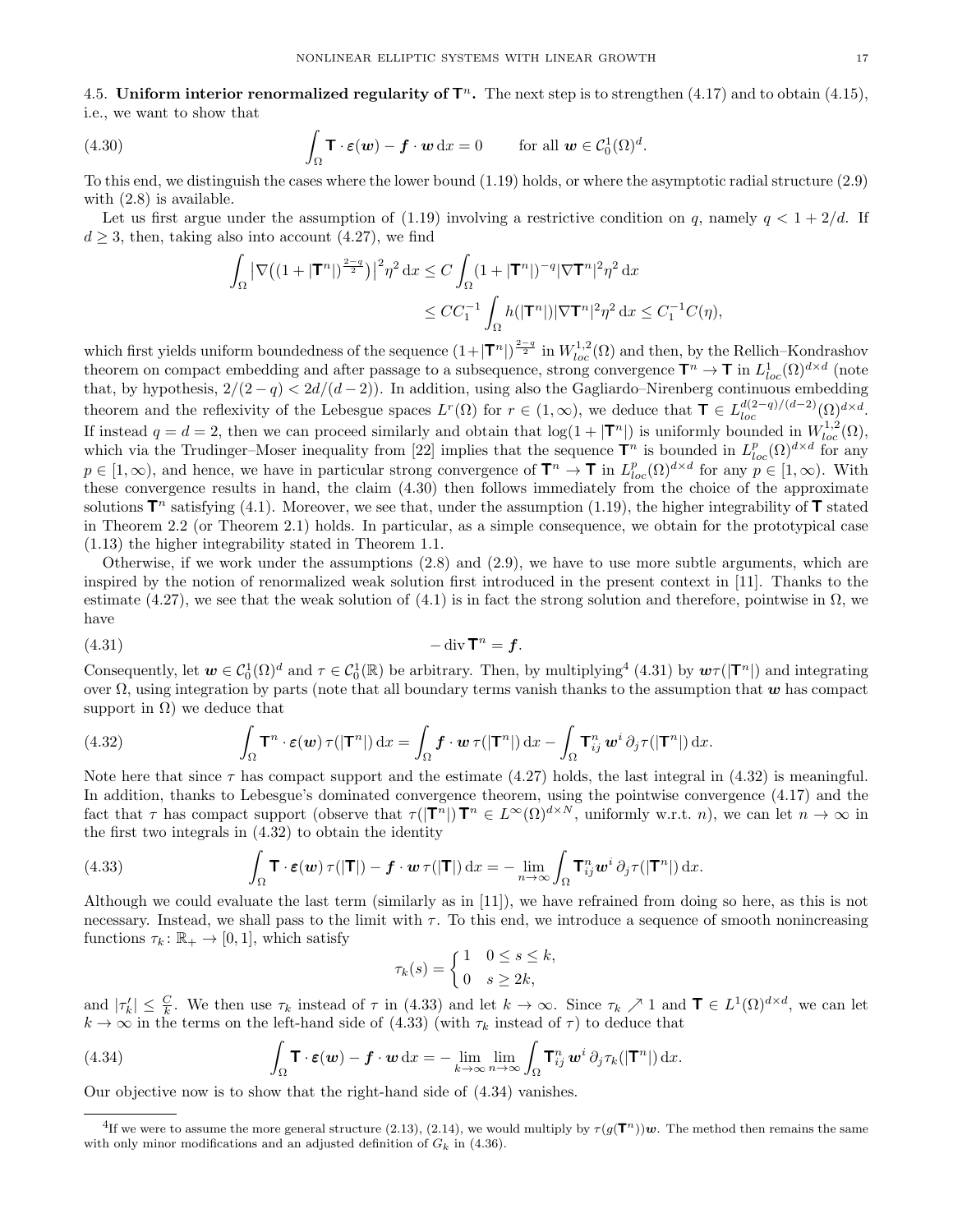The following calculations rely on the assumed asymptotic radial structure  $(2.9)$  with  $(2.8)$  (or  $(2.14)$  with  $(2.13)$ , respectively). First, for fixed  $k, n$  we rewrite the term on the right-hand side of  $(4.34)$  as

(4.35) 
$$
- \int_{\Omega} \mathbf{T}_{ij}^{n} \mathbf{w}^{i} \, \partial_{j} \tau_{k}(|\mathbf{T}^{n}|) \, dx = - \int_{\Omega} (\mathbf{T}_{ij}^{n} - g(|\mathbf{T}^{n}|) \, \varepsilon_{ij}^{*}(\mathbf{T}^{n})) \, \mathbf{w}^{i} \, \partial_{j} \tau_{k}(|\mathbf{T}^{n}|) \, dx - \int_{\Omega} g(|\mathbf{T}^{n}|) \, \varepsilon_{ij}^{*}(\mathbf{T}^{n}) \, \partial_{j} \tau_{k}(|\mathbf{T}^{n}|) \, \mathbf{w}^{i} \, dx.
$$

To evaluate the second term, we introduce the new function

(4.36) 
$$
G_k(s) := \int_0^s \tau'_k(t) g(t) dt,
$$

and with the aid of this definition and integration by parts, we rewrite the second integral on the right-hand side of (4.35) as follows:

$$
\int_{\Omega} g(|\mathbf{T}^{n}|) \, \boldsymbol{\varepsilon}_{ij}^{*}(\mathbf{T}^{n}) \, \partial_{j} \tau_{k}(|\mathbf{T}^{n}|) \, \boldsymbol{w}^{i} \, dx = \int_{\Omega} g(|\mathbf{T}^{n}|) \, \boldsymbol{\varepsilon}_{ij}^{*}(\mathbf{T}^{n}) \, \tau_{k}'(|\mathbf{T}^{n}|) \, \partial_{j}|\mathbf{T}^{n}| \, \boldsymbol{w}^{i} \, dx
$$
\n
$$
= \int_{\Omega} \boldsymbol{\varepsilon}_{ij}^{*}(\mathbf{T}^{n}) \, \partial_{j} G_{k}(|\mathbf{T}^{n}|) \, \boldsymbol{w}^{i} \, dx
$$
\n
$$
= -\int_{\Omega} \partial_{j} \boldsymbol{\varepsilon}_{ij}^{*}(\mathbf{T}^{n}) \, G_{k}(|\mathbf{T}^{n}|) \, \boldsymbol{w}^{i} + \boldsymbol{\varepsilon}_{ij}^{*}(\mathbf{T}^{n}) \, G_{k}(|\mathbf{T}^{n}|) \, \partial_{j} \boldsymbol{w}^{i} \, dx
$$
\n
$$
= -\int_{\Omega} \mathcal{A}_{ijlm}^{s}(\mathbf{T}^{n}) \, \partial_{\ell} \mathbf{T}_{lm}^{n} \, G_{k}(|\mathbf{T}^{n}|) \, \boldsymbol{w}^{i} \, \delta_{j\ell} \, dx - \int_{\Omega} \boldsymbol{\varepsilon}_{ij}^{*}(\mathbf{T}^{n}) \, G_{k}(|\mathbf{T}^{n}|) \, \partial_{j} \boldsymbol{w}^{i} \, dx
$$
\n
$$
- \int_{\Omega} (\mathcal{A}_{ijlm}(\mathbf{T}^{n}) - \mathcal{A}_{ijlm}^{s}(\mathbf{T}^{n})) \, \partial_{j} \mathbf{T}_{lm}^{n} \, G_{k}(|\mathbf{T}^{n}|) \, \boldsymbol{w}^{i} \, dx,
$$

where the last identity follows from the definition (1.11) of  $A$ , with  $A^s$  defined by (2.1). Consequently, by substituting  $(4.37)$  into  $(4.35)$  we have that

$$
\left| \int_{\Omega} {\bf T}^n_{ij} {\bf w}^i \, \partial_j \tau_k(|{\bf T}^n|) \, dx \right|
$$
  
\n
$$
\leq \int_{\Omega} \left( |{\bf T}^n - g(|{\bf T}^n|) | \, |\varepsilon^*({\bf T}^n)| \, |\tau'_k(|{\bf T}^n|) | + |\mathcal{A}({\bf T}^n) - \mathcal{A}^s({\bf T}^n)| \, G_k(|{\bf T}^n|) \right) |{\bf w}| \, |\nabla {\bf T}^n| \, dx
$$
  
\n
$$
+ \left| \int_{\Omega} (|{\bf w}| \, \partial_\ell {\bf T}^n, {\bf E}^\ell({\bf w},{\bf T}^n, \tau_k))_{\mathcal{A}^s({\bf T}^n)} \, dx \right| + \left| \int_{\Omega} \varepsilon^*_{ij}({\bf T}^n) \, G_k(|{\bf T}^n|) \, \partial_j {\bf w}^i \, dx \right|
$$
  
\n=:  $I_1^{n,k} + I_2^{n,k} + I_3^{n,k},$ 

where

$$
\mathsf{E}_{ij}^\ell(\boldsymbol{w},\mathsf{T}^n,\tau_k) \coloneqq \frac{G_k(|\mathsf{T}^n|)\boldsymbol{w}^i\delta_{j\ell}}{|\boldsymbol{w}|}.
$$

To proceed, we begin by noting that (4.27) still holds with  $\eta \in C_0^1(\Omega)$  replaced by  $\eta \in W_0^{1,\infty}(\Omega)$ , and therefore in particular with  $\eta = |\mathbf{w}|$  where  $\mathbf{w} \in C_0^1(\Omega)^d$ . We thus have that

(4.38) 
$$
\int_{\Omega} h(|\mathbf{T}^n|) |\nabla \mathbf{T}^n|^2 |\mathbf{w}|^2 + (|\mathbf{w}| \partial_k \mathbf{T}^n, |\mathbf{w}| \partial_k \mathbf{T}^n)_{\mathcal{A}^s(\mathbf{T}^n)} \, dx \leq C(\mathbf{w}).
$$

Hence, using Hölder's inequality, we can bound  $I_1^{n,k}$  as follows:

$$
I_1^{n,k} \leq C \left( \int_{\Omega} |\mathbf{w}|^2 h(|\mathbf{T}^n|) |\nabla \mathbf{T}^n|^2 \, dx \right)^{\frac{1}{2}}
$$
  
\$\times \left( \int\_{\Omega} \frac{|\mathbf{T}^n - g(|\mathbf{T}^n|) \mathbf{\varepsilon}^\*(\mathbf{T}^n)|^2 |\tau\_k'(|\mathbf{T}^n|)|^2 + |\mathcal{A}(\mathbf{T}^n) - \mathcal{A}^s(\mathbf{T}^n)|^2 G\_k^2(|\mathbf{T}^n|)}{h(|\mathbf{T}^n|)} \, dx \right)^{\frac{1}{2}}\$  
\$\leq C(\mathbf{w}) \left( \int\_{\Omega} (1 + |\mathbf{T}^n|^3) |\tau\_k'(|\mathbf{T}^n|)|^2 + \frac{G\_k^2(|\mathbf{T}^n|)}{1 + |\mathbf{T}^n|} \, dx \right)^{\frac{1}{2}},\$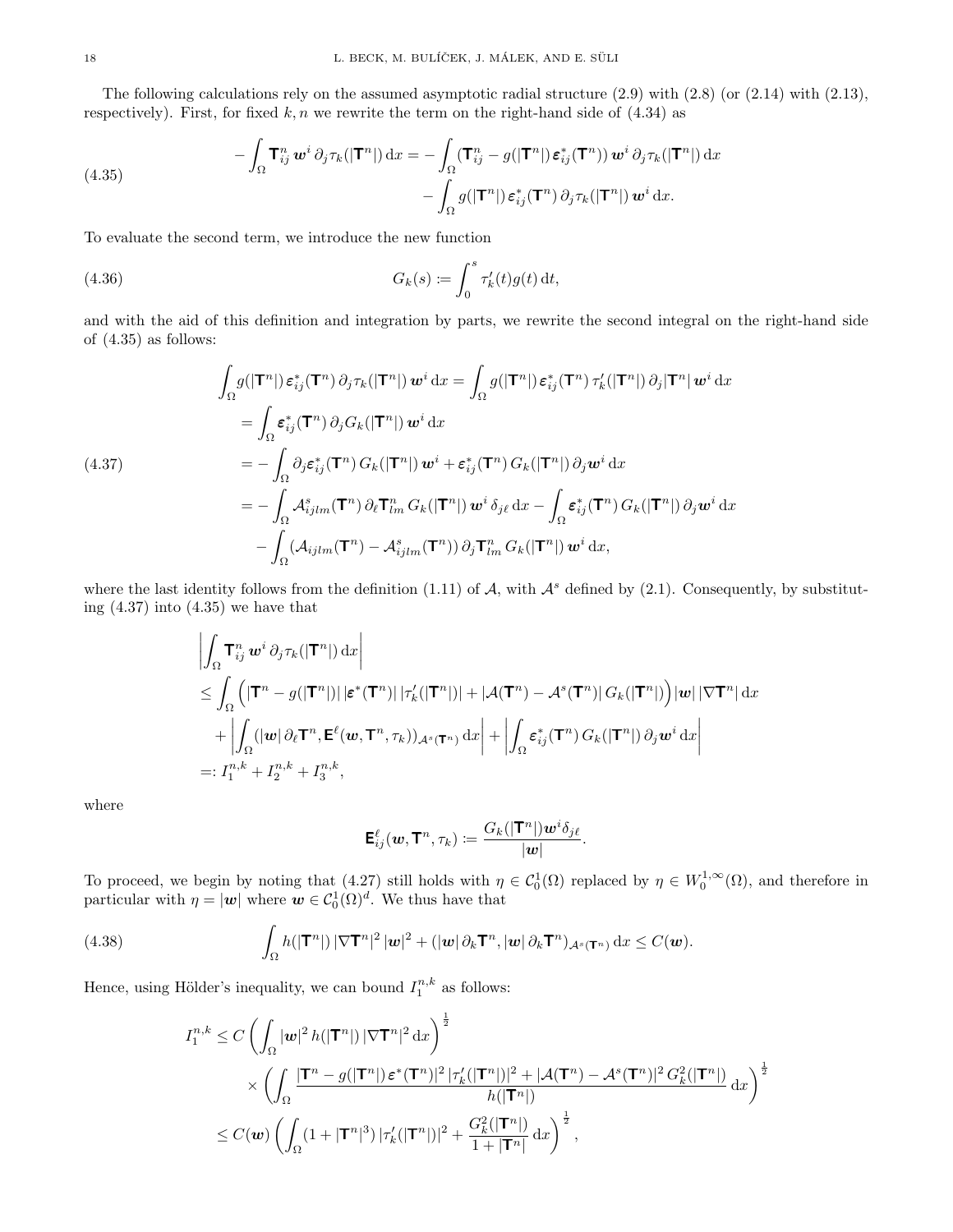where the last inequality follows from  $(2.2)$ ,  $(2.9)$  and  $(4.38)$ . Similarly, using the Cauchy–Schwarz inequality, Hölder's inequality, the definition of  $\mathbf{E}^{\ell}$ , (4.38) and the assumption (1.12), we deduce that

$$
I_2^{n,k} \leq \left( \int_{\Omega} (|\mathbf{w}| \partial_{\ell} \mathbf{T}^n, |\mathbf{w}| \partial_{\ell} \mathbf{T}^n)_{\mathcal{A}^s(\mathbf{T}^n)} \, dx \right)^{\frac{1}{2}} \left( \int_{\Omega} (\mathbf{E}^{\ell}(\mathbf{w}, \mathbf{T}^n, \tau_k), \mathbf{E}^{\ell}(\mathbf{w}, \mathbf{T}^n, \tau_k))_{\mathcal{A}^s(\mathbf{T}^n)} \, dx \right)^{\frac{1}{2}}
$$
  
 
$$
\leq C(\mathbf{w}) \left( \int_{\Omega} \frac{G_k^2(|\mathbf{T}^n|)}{1 + |\mathbf{T}^n|} \, dx \right)^{\frac{1}{2}}.
$$

Finally, since  $G_k$  is bounded for each fixed k and  $\tau_k$  is compactly supported, we can use Lebesgue's dominated convergence theorem and apply the pointwise convergence result (4.17) to deduce that

$$
\begin{split} &\limsup_{n\to\infty}I_{1}^{n,k}+I_{2}^{n,k}+I_{3}^{n,k} \\ &\leq C(\boldsymbol{w})\left(\int_{\Omega}(1+|\mathsf{T}|^{3})\,|\tau'_{k}(|\mathsf{T}|)|^{2}+\frac{G_{k}^{2}(|\mathsf{T}|)}{1+|\mathsf{T}|}\,\mathrm{d}x\right)^{\frac{1}{2}}+\left|\int_{\Omega}\boldsymbol{\varepsilon}_{ij}^{*}(\mathsf{T})\,G_{k}(|\mathsf{T}|)\,\partial_{j}\boldsymbol{w}^{i}\,\mathrm{d}x\right| \\ &\leq C(\boldsymbol{w})\left(\int_{\{|\mathsf{T}|>k\}}(1+|\mathsf{T}|^{3})\,|\tau'_{k}(|\mathsf{T}|)|^{2}+\frac{G_{k}^{2}(|\mathsf{T}|)}{1+|\mathsf{T}|}\,\mathrm{d}x\right)^{\frac{1}{2}}+C(\boldsymbol{w})\left|\int_{\{|\mathsf{T}|>k\}}|G_{k}(|\mathsf{T}|)|\,\mathrm{d}x\right|, \end{split}
$$

where the second inequality is the consequence of the properties of  $\tau_k$ , the definition of  $G_k$  and the assumption (1.10). Thus, using the assumption (2.8), we see that for all  $s \geq k$  we have

$$
|G_k(s)| = \int_k^s |\tau'_k(t)| g(t) dt \le Ck^{-1} \int_k^{2k} (1+t) dt \le C(1+k) \le C(1+s);
$$

substituting this bound into the above limit and using the fact that  $|\tau'_{k}(|{\bf T}|)| \leq C(1+|{\bf T}|)^{-1}$  we deduce that

$$
0 \leq \limsup_{n \to \infty} I_1^{n,k} + I_2^{n,k} + I_3^{n,k} \leq C(\boldsymbol{w}) \int_{\{|\mathbf{T}| > k\}} 1 + |\mathbf{T}| \, \mathrm{d} x.
$$

Therefore, since  $\mathbf{T} \in L^1(\Omega)^{d \times d}$ , see (4.29), we have that

$$
\limsup_{k \to \infty} \limsup_{n \to \infty} I_1^{n,k} + I_2^{n,k} + I_3^{n,k} = 0.
$$

Hence, substituting this relation into (4.34) yields the desired identity (4.30).

4.6. Derivation of (2.10). Using the weak-\* density of  $C_0^1(\Omega)^d$  functions, see Lemma A.3, we see that (4.30) yields

(4.39) 
$$
\int_{\Omega} \mathbf{T} \cdot \boldsymbol{\varepsilon}(\boldsymbol{w}) - \boldsymbol{f} \cdot \boldsymbol{w} \, dx = 0 \quad \text{for all } \boldsymbol{w} \in W_0^{1,1}(\Omega)^d; \ \boldsymbol{\varepsilon}(\boldsymbol{w}) \in L^{\infty}(\Omega)^{d \times d}.
$$

This then leads to the definition of the normal component of the trace of  $\mathbf{T}$  on  $\partial\Gamma_N$  as

(4.40) 
$$
\langle \mathbf{T} \mathbf{n}, \mathbf{w} \rangle |_{\Gamma_N} := \int_{\Omega} \mathbf{T} \cdot \boldsymbol{\varepsilon}(\tilde{\mathbf{w}}) - \mathbf{f} \cdot \tilde{\mathbf{w}} \, dx,
$$

for all  $\mathbf{w} \in \mathcal{C}_0(\Gamma_N)^d$  for which there exists an extension  $\tilde{\mathbf{w}}$  from  $\Gamma_N$  to  $\overline{\Omega}$  such that  $\tilde{\mathbf{w}} \in W_{\Gamma_D}^{1,1}(\Omega)^d$ ,  $\varepsilon(\tilde{\mathbf{w}}) \in L^{\infty}(\Omega)^{d \times d}$ and  $\tilde{\mathbf{w}} = \mathbf{w}$  on  $\Gamma_N$ . We note here that, thanks to (4.39), the definition of **Tn** does not depend on the choice of the extension  $\tilde{\boldsymbol{w}}$ . Furthermore, since by Kirszbraun's extension theorem any Lipschitz function on  $\Gamma_N$  can can be extended onto  $\mathbb{R}^d$  by preserving its Lipschitz constant, we see that  $\mathbf{T}\boldsymbol{n} \in (W_0^{1,\infty}(\Gamma_N)^d)^*$  and therefore  $\mathbf{T}\boldsymbol{n} \in (\mathcal{C}_0^1(\Gamma_N)^d)^*$ .

Finally, we focus on the correct identifications of all limits. Comparing (4.14) with (4.39), we see that

(4.41) 
$$
\langle \overline{\mathbf{T}}, \boldsymbol{\varepsilon}(\boldsymbol{w}) \rangle = \int_{\Omega} \mathbf{T} \cdot \boldsymbol{\varepsilon}(\boldsymbol{w}) \, dx \quad \text{for all } \boldsymbol{w} \in C_0^1(\Omega)^d.
$$

Moreover, (4.14) and (4.41) allow us to also define the trace of the measure  $\bar{\bm{\mathsf{T}}}$  on  $\Gamma_N$  as follows: Denoting by  $\mathcal{C}_0^1(\Gamma_N)^d$ the space of all functions w for which there exists an extension  $\tilde{\boldsymbol{w}} \in C^1_{\Gamma_D}(\overline{\Omega})^d$  such that  $\tilde{\boldsymbol{w}} = \boldsymbol{w}$  on  $\Gamma_N$ , we may define the distribution

(4.42) 
$$
\langle \overline{\mathbf{T}} \mathbf{n}, \mathbf{w} \rangle |_{\Gamma_N} \coloneqq \langle \overline{\mathbf{T}}, \boldsymbol{\varepsilon}(\tilde{\mathbf{w}}) \rangle - \int_{\Omega} \mathbf{f} \cdot \tilde{\mathbf{w}} \, dx,
$$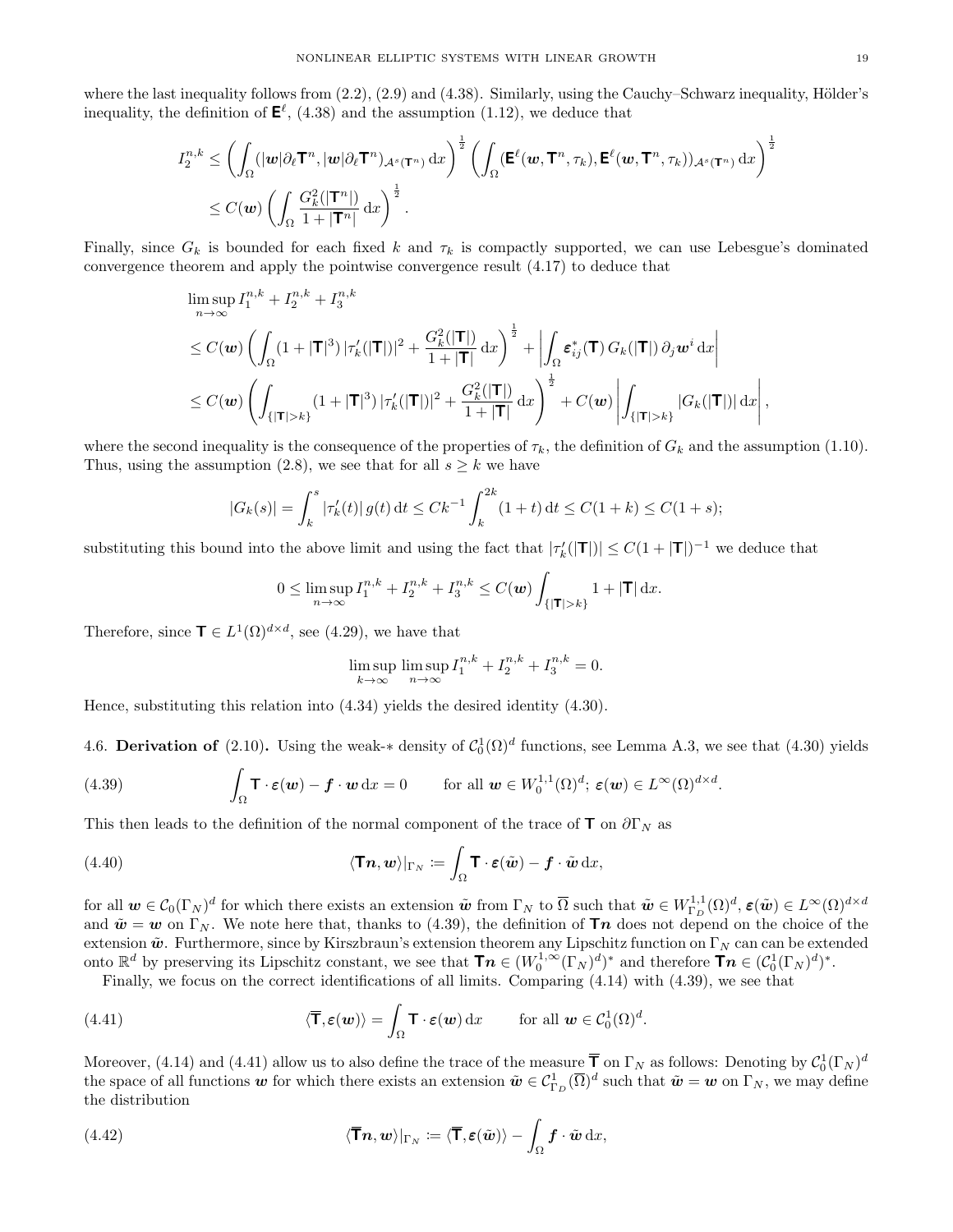thus  $\bar{\mathbf{T}}\mathbf{n}|_{\Gamma_N} \in (C_0^1(\Gamma_N)^d)^*$ . We note here that this definition is meaningful and does not depend on the choice of the extension  $\tilde{\mathbf{w}}$ . Indeed, let  $\tilde{\mathbf{w}}_1, \tilde{\mathbf{w}}_2$  be two extensions; then, necessarily,  $\tilde{\mathbf{w}}_1 - \tilde{\mathbf{w}}_2 \in C_0^1(\Omega)^d$  and

$$
\langle \overline{\mathbf{T}}, \boldsymbol{\varepsilon}(\tilde{\boldsymbol{w}}_1) \rangle - \int_{\Omega} \boldsymbol{f} \cdot \tilde{\boldsymbol{w}}_1 \, dx - \langle \overline{\mathbf{T}}, \boldsymbol{\varepsilon}(\tilde{\boldsymbol{w}}_2) \rangle + \int_{\Omega} \boldsymbol{f} \cdot \tilde{\boldsymbol{w}}_2 \, dx
$$

$$
= \langle \overline{\mathbf{T}}, \boldsymbol{\varepsilon}(\tilde{\boldsymbol{w}}_1 - \tilde{\boldsymbol{w}}_2) \rangle - \int_{\Omega} \boldsymbol{f} \cdot (\tilde{\boldsymbol{w}}_1 - \tilde{\boldsymbol{w}}_2) \, dx \stackrel{(4.14)}{=} 0.
$$

Finally, let us define  $\tilde{\mathbf{g}} \in (\mathcal{C}_0^1(\Gamma_N)^d)^*$  by

(4.43) 
$$
\langle \tilde{\boldsymbol{g}}, \boldsymbol{w} \rangle |_{\Gamma_N} \coloneqq \langle \overline{\boldsymbol{\mathsf{T}}} \boldsymbol{n} - \mathbf{T} \boldsymbol{n}, \boldsymbol{w} \rangle |_{\Gamma_N} \quad \text{for all } \boldsymbol{w} \in \mathcal{C}_0^1(\Gamma_N)^d.
$$

Consequently, for  $\mathbf{w} \in \mathcal{C}_{\Gamma_D}^1(\overline{\Omega})^d$  we have

$$
\int_{\Omega} \mathbf{T} \cdot \boldsymbol{\varepsilon}(\boldsymbol{w}) - \boldsymbol{f} \cdot \boldsymbol{w} \, dx - \langle \boldsymbol{g} - \tilde{\boldsymbol{g}}, \boldsymbol{w} \rangle|_{\Gamma_{N}} \stackrel{(4.14)}{=} \int_{\Omega} \mathbf{T} \cdot \boldsymbol{\varepsilon}(\boldsymbol{w}) \, dx - \langle \overline{\mathbf{T}}, \boldsymbol{\varepsilon}(\boldsymbol{w}) \rangle + \langle \tilde{\boldsymbol{g}}, \boldsymbol{w} \rangle|_{\Gamma_{N}} \n\stackrel{(4.40)}{=} \langle \mathbf{T} \boldsymbol{n} - \overline{\mathbf{T}} \boldsymbol{n}, \boldsymbol{w} \rangle|_{\Gamma_{N}} + \langle \tilde{\boldsymbol{g}}, \boldsymbol{w} \rangle|_{\Gamma_{N}} \n\stackrel{(4.43)}{=} 0,
$$

which is nothing else than (2.10). Hence, the proof is complete.

4.7. **Identification of**  $\overline{T}$ **.** In this final part of the proof of our main theorem we provide an improved characterization of the weak-\* limit  $\bar{\mathsf{T}}$  in terms of  $\varepsilon(u)$ ; the discussion in this section was inspired by some ideas of Anzellotti, see [2]. We begin by decomposing  $\bar{\mathsf{T}}$  into its regular and singular parts, i.e.,

$$
\mathbf{A}^{(4.44)} \qquad \qquad \mathbf{\overline{T}} = \mathbf{T}^r + \mathbf{T}^s,
$$

where  $\mathbf{T}^r \in L^1(\Omega)^{d \times d}$  and  $\mathbf{T}^s \in \mathcal{M}(\overline{\Omega})^{d \times d}$  is a singular Radon measure supported on a set of zero Lebesgue measure. When we work under the assumption (1.19), we can use the convergence  $\mathbf{T}^n \to \mathbf{T}$  in  $L^1_{loc}(\Omega)^{d \times d}$  established at the beginning of Subsect 4.5, which implies immediately that  $\mathbf{T}^s$  can only be supported on  $\overline{\Gamma_N}$  and there is nothing to be proved for the identification of  $\overline{\mathsf{T}}$ . Therefore, we focus in what follows on the asymptotic radial setting with (2.8) and (2.9). We denote by  $\mu \in \mathcal{M}(\overline{\Omega})$  a Radon measure that fulfills

(4.45) 
$$
\mathbf{T}^n \cdot \boldsymbol{\varepsilon}(\boldsymbol{u}^n) \rightharpoonup^* \mathbf{T} \cdot \boldsymbol{\varepsilon}(\boldsymbol{u}) + \mu \quad \text{ weakly-* in } \mathcal{M}(\overline{\Omega}).
$$

Note here that the sequence  $\mathbf{T}^n \cdot \boldsymbol{\varepsilon}(\boldsymbol{u}^n)$  is bounded in  $L^1(\Omega)$  as a consequence of the a priori estimates (4.5) and (4.7), and that the (possibly regular) measure  $\mu$  is nonnegative, thanks to Fatou's lemma, the pointwise convergence of  $\mathbf{T}^n$ (see (4.17)) and  $\varepsilon(u^n)$  (see (4.18)), and the boundedness from below of  $\mathbf{T} \cdot \varepsilon^*(\mathbf{T})$ , see (1.9).

Our first goal is to show that  $T^r = T$  almost everywhere in  $\Omega$  and that  $\mu$  is a singular measure, i.e., it is supported on a set of zero Lebesgue measure. When A is symmetric and, consequently,  $\varepsilon^*$  has a potential, this is a direct consequence of the inequality (2.11); see also the proof of Lemma 1.4 in the Appendix. In the general case (i.e., when, as is the case here,  $A$  is only assumed to be asymptotically symmetric), we have to use a different technique, which, in a certain sense, mimics the variational approach. Thanks to the monotonicity of  $\varepsilon^*$  we have that, almost everywhere in  $\Omega$ ,

$$
0 \leq (\mathbf{T}^n - \mathbf{B}) \cdot \left( \varepsilon^*(\mathbf{T}^n) + \frac{\mathbf{T}^n}{n(1+|\mathbf{T}^n|^2)^{\frac{n-1}{2n}}} - \varepsilon^*(\mathbf{B}) - \frac{\mathbf{B}}{n(1+|\mathbf{B}|^2)^{\frac{n-1}{2n}}} \right)
$$

$$
= (\mathbf{T}^n - \mathbf{B}) \cdot \left( \varepsilon(\mathbf{u}^n) - \varepsilon^*(\mathbf{B}) - \frac{\mathbf{B}}{n(1+|\mathbf{B}|^2)^{\frac{n-1}{2n}}} \right),
$$

where  $\mathbf{B} \in \mathcal{C}(\overline{\Omega})^{d \times d}$  is arbitrary. Thanks to (4.17), (4.18), the definition of  $\mu$  and the boundedness of  $\boldsymbol{\varepsilon}^*$ , we get that

$$
0 \leq (\mathbf{T}^n - \mathbf{B}) \cdot \left( \varepsilon(\mathbf{u}^n) - \varepsilon^*(\mathbf{B}) - \frac{\mathbf{B}}{n(1+|\mathbf{B}|^2)^{\frac{n-1}{2n}}} \right) \rightharpoonup^* \lambda_{\mathbf{B}} \quad \text{weakly-$\ast$ in } \mathcal{M}(\overline{\Omega}),
$$

where

(4.46) 
$$
0 \leq \lambda_{\mathbf{B}} := \mathbf{T} \cdot \varepsilon(\mathbf{u}) + \mu - \mathbf{T}^r \cdot \varepsilon^*(\mathbf{B}) - \mathbf{T}^s \cdot \varepsilon^*(\mathbf{B}) - \mathbf{B} \cdot (\varepsilon(\mathbf{u}) - \varepsilon^*(\mathbf{B})) \quad \text{in } \Omega \cup \overline{\Gamma_N}.
$$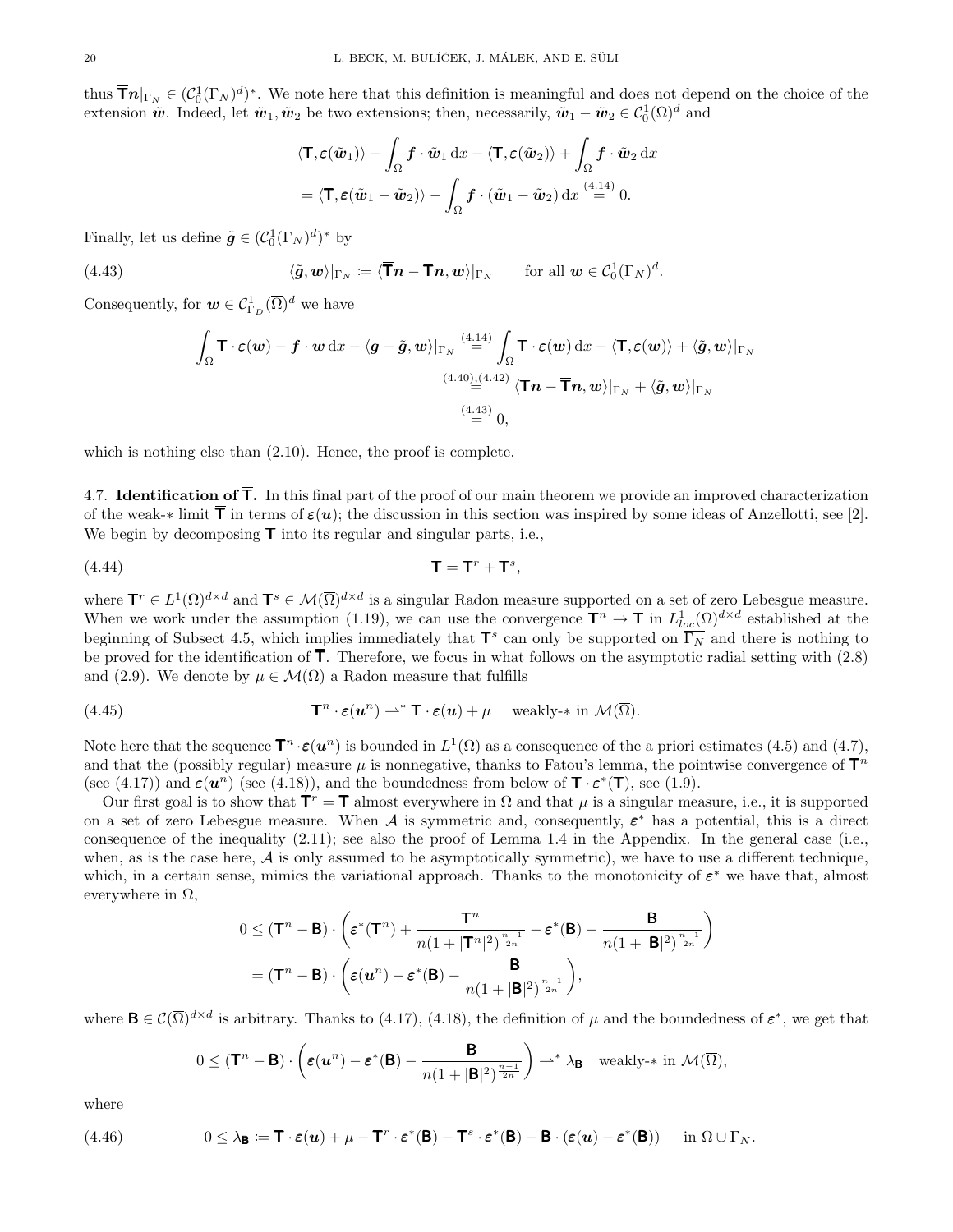On the other hand, using (4.1), (4.2), (4.9) and (4.12), we can deduce for arbitrary  $\varphi \in C^{\infty}_{\Gamma_D}(\overline{\Omega})$  that

$$
\int_{\Omega} \mathbf{T} \cdot \boldsymbol{\varepsilon}(\boldsymbol{u}) \varphi \,dx + \langle \mu, \varphi \rangle = \lim_{n \to \infty} \int_{\Omega} \mathbf{T}^n \cdot \boldsymbol{\varepsilon}(\boldsymbol{u}^n) \varphi \,dx
$$
\n
$$
= \lim_{n \to \infty} \int_{\Omega} \mathbf{T}^n \cdot \boldsymbol{\varepsilon}(\boldsymbol{u}^n \varphi) \,dx - \lim_{n \to \infty} \int_{\Omega} \mathbf{T}^n \cdot (\boldsymbol{u}^n \otimes \nabla \varphi) \,dx
$$
\n
$$
(4.47)
$$
\n
$$
= \lim_{n \to \infty} \int_{\Omega} \boldsymbol{f} \cdot \boldsymbol{u}^n \varphi \,dx + \int_{\Gamma_N} \boldsymbol{g} \cdot \boldsymbol{u}^n \varphi \,dS - \lim_{n \to \infty} \int_{\Omega} \mathbf{T}^n \cdot (\boldsymbol{u}^n \otimes \nabla \varphi) \,dx
$$
\n
$$
= \int_{\Omega} \boldsymbol{f} \cdot \boldsymbol{u} \varphi \,dx + \int_{\Gamma_N} \boldsymbol{g} \cdot \boldsymbol{u} \varphi \,dS - \langle \overline{\mathbf{T}}, \boldsymbol{u} \otimes \nabla \varphi \rangle.
$$

Since  $\Omega$  is Lipschitz, we can use Lemma A.3 and find  $u^{\varepsilon} \in \mathcal{C}^1_{\Gamma_D}(\overline{\Omega})^d$  such that (note that when  $\varphi$  has compact support in  $\Omega$  we can trivially take any  $\varepsilon$ -mollification of **u** as  $u^{\varepsilon}$ )

$$
\begin{aligned}\n\boldsymbol{u}^{\varepsilon} &\to \boldsymbol{u} &\text{strongly in } C(\overline{\Omega})^d \cap W^{1,1}(\Omega)^d, \\
\boldsymbol{\varepsilon}(\boldsymbol{u}^{\varepsilon}) &\rightharpoonup^* \boldsymbol{\varepsilon}(\boldsymbol{u}) &\text{weakly-* in } L^{\infty}(\Omega)^{d \times d}.\n\end{aligned}
$$

Consequently, it follows from (4.47) and (4.14) that

$$
\int_{\Omega} \mathbf{T} \cdot \boldsymbol{\varepsilon}(\boldsymbol{u}) \varphi \, dx + \langle \mu, \varphi \rangle = \lim_{\varepsilon \to 0+} \int_{\Omega} \boldsymbol{f} \cdot \boldsymbol{u}^{\varepsilon} \varphi \, dx + \int_{\Gamma_{N}} \boldsymbol{g} \cdot \boldsymbol{u}^{\varepsilon} \varphi \, dS - \langle \overline{\mathbf{T}}, \boldsymbol{u}^{\varepsilon} \otimes \nabla \varphi \rangle
$$
\n
$$
= \lim_{\varepsilon \to 0+} \int_{\Omega} \overline{\mathbf{T}} \cdot \boldsymbol{\varepsilon}(\boldsymbol{u}^{\varepsilon}) \varphi \, dx
$$
\n
$$
= \int_{\Omega} \mathbf{T}^{r} \cdot \boldsymbol{\varepsilon}(\boldsymbol{u}) \varphi \, dx + \lim_{\varepsilon \to 0+} \langle \mathbf{T}^{s}, \boldsymbol{\varepsilon}(\boldsymbol{u}^{\varepsilon}) \varphi \rangle
$$
\n
$$
= \int_{\Omega} \mathbf{T}^{r} \cdot \boldsymbol{\varepsilon}(\boldsymbol{u}) \varphi \, dx + \langle \tilde{\mu}, \varphi \rangle,
$$

where  $\tilde{\mu} \in \mathcal{M}(\overline{\Omega})$  is the weak-\* limit of  $\mathbf{T}^s \cdot \varepsilon(\mathbf{u}^\varepsilon)$ , which is necessarily absolutely continuous with respect to  $|\mathbf{T}^s|$ . In addition, by a density argument, the above relation holds also for all  $\varphi \in C_{\Gamma_D}(\overline{\Omega})$ . Comparing (4.46) and (4.48), we see that

(4.49) 
$$
0 \leq \lambda_{\mathbf{B}} = \tilde{\mu} - \mathbf{T}^s \cdot \boldsymbol{\varepsilon}^*(\mathbf{B}) + (\mathbf{T}^r - \mathbf{B}) \cdot (\boldsymbol{\varepsilon}(\boldsymbol{u}) - \boldsymbol{\varepsilon}^*(\mathbf{B})) \quad \text{in } \Omega \cup \overline{\Gamma_N}.
$$

However, since  $\tilde{\mu}$  and  $|\mathbf{T}^s|$  are singular measures (supported on a set of zero Lebesgue measure) and since  $\varepsilon(\mathbf{u}) = \varepsilon^*(\mathbf{T})$ in  $\Omega$ , we deduce that

(4.50) 
$$
(\mathbf{T}^r - \mathbf{B}) \cdot (\varepsilon^*(\mathbf{T}) - \varepsilon^*(\mathbf{B})) \ge 0 \quad \text{almost everywhere in } \Omega,
$$

$$
\tilde{\mu} - \mathbf{T}^s \cdot \varepsilon^*(\mathbf{B}) \ge 0 \quad |\mathbf{T}^s| \text{-almost everywhere in } \Omega \cup \overline{\Gamma_N}.
$$

Consequently, since  $\varepsilon^*(\mathsf{T})$  is strictly monotone, we can use Minty's method to show that

(4.51) 
$$
\mathbf{T}^r = \mathbf{T} \quad \text{almost everywhere in } \Omega,
$$

and using also (4.41), we see that

(4.52) 
$$
\operatorname{div} \mathbf{T}^s = 0 \quad \text{in } \Omega \text{ in the sense of distributions.}
$$

In addition, having the identification (4.51) and comparing (4.46) and (4.49), we obtain that  $\mu$  is absolutely continuous with respect to  $\tilde{\mu}$  with

(4.53) 
$$
\mu = \tilde{\mu} \quad |\mathbf{T}^s| \text{-almost everywhere in } \Omega \cup \overline{\Gamma_N},
$$

and hence,  $\mu$  is in particular a singular measure, as was claimed.

We continue by showing further, more refined, properties of  $\mathbf{T}^s$ . Recalling (4.53) and the identification of  $\tilde{\mu} \in \mathcal{M}(\overline{\Omega})$ as the weak- $*$  limit of  $\mathbf{T}^s \cdot \varepsilon(\boldsymbol{u}^{\varepsilon})$ , we can find  $\bar{\varepsilon}$  such that

(4.54) 
$$
\varepsilon(\mathbf{u}^{\varepsilon}) \rightharpoonup^* \bar{\varepsilon} \quad \text{ weakly-* in } L^{\infty}(\Omega \cup \overline{\Gamma_N}, |\mathbf{T}^s|)
$$

and

(4.55) 
$$
\mu = \frac{\mathbf{T}^s}{|\mathbf{T}^s|} \cdot \overline{\boldsymbol{\varepsilon}} \, |\mathbf{T}^s|,
$$

where  $\frac{\mathbf{T}^s}{\mathbf{T}^s}$  $\frac{\mathbf{T}^s}{|\mathbf{T}^s|}$  denotes the Radon–Nykodým derivative of  $\mathbf{T}^s$  with respect to  $|\mathbf{T}^s|$ . Hence, it follows from (4.50) that

(4.56) 
$$
\frac{\mathbf{T}^s}{|\mathbf{T}^s|} \cdot (\overline{\boldsymbol{\varepsilon}} - \boldsymbol{\varepsilon}^*(\mathbf{B})) \ge 0 \quad |\mathbf{T}^s|\text{-almost everywhere in } \Omega \cup \overline{\Gamma_N},
$$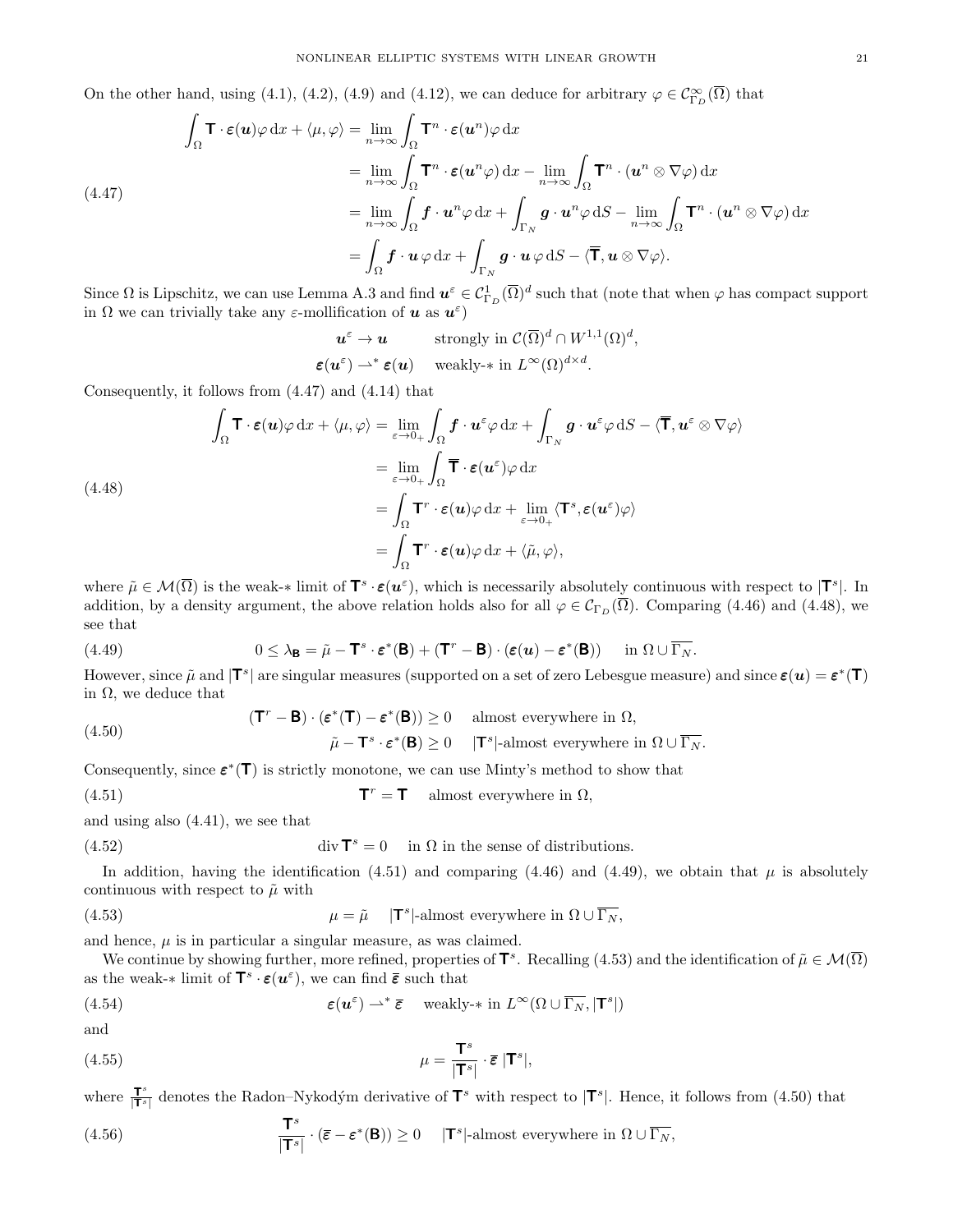for any  $\bf{B}$  that is  $|\bf{T}|$ -measurable.

We shall henceforth confine ourselves to the interior of  $\Omega$ . Therefore, in what follows, we denote by  $u^{\varepsilon}$  the standard mollification of **u**, and we proceed as follows. Since  $\boldsymbol{\varepsilon}^*(\mathbb{R}^{d \times d})$  is convex<sup>5</sup> and  $\boldsymbol{\varepsilon}(\boldsymbol{u}) \in \boldsymbol{\varepsilon}^*(\mathbb{R}^{d \times d})$  (cf. (4.16)), we see that  $\varepsilon(u^{\varepsilon}) \in \varepsilon^*(\mathbb{R}^{d \times d})$  and, consequently, there exists a continuous  $\mathsf{B}^{\varepsilon}$  such that  $\varepsilon(u^{\varepsilon}) = \varepsilon^*(\mathsf{B}^{\varepsilon})$ . Using such a  $\mathsf{B} = \mathsf{B}^{\varepsilon}$ in  $(4.56)$  and recalling  $(4.54)$ , we see that

$$
\frac{\mathsf{T}^s}{|\mathsf{T}^s|} \cdot \varepsilon(\boldsymbol{u}^\varepsilon) \to \frac{\mathsf{T}^s}{|\mathsf{T}^s|} \cdot \overline{\varepsilon} \quad \text{ strongly in } L^1(\Omega, |\mathsf{T}^s|),
$$

and therefore also,

(4.58) 
$$
\frac{\mathbf{T}^s}{|\mathbf{T}^s|} \cdot \boldsymbol{\varepsilon}(\boldsymbol{u}^\varepsilon) \to \frac{\mathbf{T}^s}{|\mathbf{T}^s|} \cdot \boldsymbol{\bar{\varepsilon}} \quad \text{strongly in } L^p(\Omega, |\mathbf{T}^s|),
$$

for all  $p \in [1,\infty)$ . Next, we infer from (4.56) that  $\bar{\varepsilon} \in \partial \varepsilon^*(\mathbb{R}^{d \times d})$  holds  $|\mathbf{T}^s|$ -almost everywhere; otherwise, there would exist a **B** such that (4.56) holds with the  $\geq$  sign replaced by the  $\lt$  sign, resulting in a contradiction. Since we have assumed the asymptotic radial setting (2.9), we may now work under the assumption that  $\lim_{t\to+\infty}\frac{t}{g(t)}=:\alpha>0^6$ , which implies that  $\lim_{n\to\infty} \varepsilon^*(n\mathbf{B}) = \alpha \frac{\mathbf{B}}{|\mathbf{B}|}$  for each  $\mathbf{B} \in \mathbb{R}^{d \times d}_{sym}$  with  $\mathbf{B} \neq \mathbf{0}$ . Consequently, we see that  $\overline{\varepsilon} = \alpha \mathbf{T}_I$  for some  $\mathbf{T}_I$  with  $|\mathbf{T}_I| = 1$ . Taking  $\mathbf{B} := n\mathbf{B}_I$  for some  $\mathbf{B}_I$  with  $|\mathbf{B}_I| = 1$  in (4.56) and letting  $n \to \infty$  we deduce that

$$
\frac{\mathbf{T}^s}{|\mathbf{T}^s|} \cdot (\mathbf{T}_I - \mathbf{B}_I) \ge 0 \qquad |\mathbf{T}^s| \text{-almost everywhere in } \Omega,
$$

and consequently we have

(4.60) 
$$
\frac{\mathbf{T}^s}{|\mathbf{T}^s|} = \mathbf{T}_I = \alpha^{-1}\overline{\boldsymbol{\varepsilon}} \qquad |\mathbf{T}^s| \text{-almost everywhere in } \Omega.
$$

Next, we observe<sup>7</sup> that  $|\boldsymbol{\varepsilon}(\boldsymbol{u})| \leq \alpha$  holds for all **u** and **T** satisfying  $\boldsymbol{\varepsilon}(\boldsymbol{u}) = \boldsymbol{\varepsilon}^*(\mathbf{T})$ , see (4.16). Thus,  $|\boldsymbol{\varepsilon}(\boldsymbol{u}^{\varepsilon})|^2 =$  $|\varepsilon^*(\mathbf{B}^{\varepsilon})|^2 \leq \alpha^2$ , and we shall see that

(4.61) 
$$
\alpha^{-1} \varepsilon(\boldsymbol{u}^{\varepsilon}) \to \frac{\mathbf{T}^s}{|\mathbf{T}^s|} \qquad \text{strongly in } L^p(\Omega, |\mathbf{T}^s|), \text{ for all } p \in [1, \infty).
$$

<sup>5</sup>For any  $\varepsilon_1, \varepsilon_2 \in \varepsilon^* (\mathbb{R}^{d \times d})$ , i.e.,  $\varepsilon_1 = \varepsilon^* (\mathsf{B}_1)$  and  $\varepsilon_2 = \varepsilon^* (\mathsf{B}_2)$  for certain  $\mathsf{B}_1 \in \mathbb{R}^{d \times d}$  and  $\mathsf{B}_2 \in \mathbb{R}^{d \times d}$ , we aim to show that, for any  $\lambda \in (0, 1)$ , there is a  $\mathbf{B}_3 = \mathbf{B}_3(\mathbf{B}_1, \mathbf{B}_2, \lambda)$  such that

(4.57) 
$$
\mathsf{P}(\mathsf{B}_3) \coloneqq \varepsilon^*(\mathsf{B}_3) - \lambda \varepsilon^*(\mathsf{B}_1) - (1 - \lambda)\varepsilon^*(\mathsf{B}_2) = \mathsf{O}.
$$

This is however a consequence of Brouwer's fixed point theorem provided that  $P(B_3) \cdot B_3 > 0$  for all  $B_3$  fulfilling  $|B_3| = \varrho$  with some  $\rho > 0$ . Note that this last condition follows from noticing that

$$
\textbf{P}(\textbf{B}_3)\cdot\textbf{B}_3=\lambda(\pmb{\varepsilon}^*(\textbf{B}_3)\cdot\textbf{B}_3-\pmb{\varepsilon}^*(\textbf{B}_1)\cdot\textbf{B}_3)+(1-\lambda)(\pmb{\varepsilon}^*(\textbf{B}_3)\cdot\textbf{B}_3-\pmb{\varepsilon}^*(\textbf{B}_2)\cdot\textbf{B}_3)
$$

and from the fact that both  $\mathbf{B}_1$  and  $\mathbf{B}_2$  satisfy the safety strain condition (1.17), as  $\varepsilon_1$  and  $\varepsilon_2$  belong to the interior of  $\varepsilon^* (\mathbb{R}^{d \times d})$  (cf. the proof of Lemma A.2).

 ${}^{6}$ In fact, relying on (2.8), (2.9), (1.10) and the fact that  $h(t)t \rightarrow 0$  as  $t \rightarrow \infty$  (cf. the comment after (2.2)), we first obtain

$$
0 < \liminf_{t \to \infty} \frac{t}{g(t)} \le \limsup_{t \to \infty} \frac{t}{g(t)} < \infty,
$$

so the limit, if it exists, is positive and finite. As a consequence, we find

(4.59) 
$$
\left|\varepsilon^*(\mathbf{T}) - \frac{\mathbf{T}}{g(|\mathbf{T}|)}\right| \le \frac{C_2^{1/2} (1+|\mathbf{T}|)}{g(|\mathbf{T}|)} h^{1/2}(\mathbf{T}) |\mathbf{T}|^{1/2} = o(1) \quad \text{as } |\mathbf{T}| \to \infty,
$$

which, in turn, implies, for each  $\mathbf{T} \in \mathbb{R}^{d \times d}_{sym}$  with  $|\mathbf{T}| = 1$ , that

$$
\lim_{t \to \infty} \left| \boldsymbol{\varepsilon}^*(t\mathbf{T}) \cdot \mathbf{T} - \frac{t}{g(t)} \right| = 0.
$$

We then notice that  $t \mapsto \varepsilon^*(t\mathbf{T}) \cdot \mathbf{T}$  is bounded and monotonic increasing by (1.12); hence, the limit  $\lim_{t \to \infty} \varepsilon^*(t\mathbf{T}) \cdot \mathbf{T}$  exists (and is the same) for each  $\mathbf{T} \in \mathbb{R}^{d \times d}_{sym}$  with  $|\mathbf{T}| = 1$ . Thus, also the limit  $\lim_{t \to \infty} \frac{t}{g(t)}$  exists, as claimed.

<sup>7</sup>To see this, we investigate the supremum of the mapping  $\mathbf{T} \in \mathbb{R}^{d \times d}_{sym} \mapsto |\varepsilon^*(\mathbf{T})|^2$ . Assuming first that the maximum value is attained at a point  $\mathbf{T} \in \mathbb{R}^{d \times d}_{sym}$ , we automatically deduce from the fact that  $\mathbf{T}$  is then a stationary point of  $|\boldsymbol{\varepsilon}^*(\cdot)|^2$  that

$$
2\sum_{i,j=1}^d \boldsymbol{\varepsilon}_{ij}^*(\mathbf{T})\mathcal{A}_{ijkl}(\mathbf{T})=0 \quad \text{ for all } k,l=1,\ldots,d.
$$

Multiplying this relation by  $\epsilon_{kl}^*(T)$  and summing over  $k, l = 1, ..., d$ , we immediately obtain a contradiction with (1.12). Thus, the supremum of  $\mathbf{T} \in \mathbb{R}^{d \times d}_{sym} \mapsto |\boldsymbol{\varepsilon}^*(\mathbf{T})|^2$  is attained for  $|\mathbf{T}| \to \infty$ . In view of (4.59), recalling the definition of  $\alpha$ , we thus have that  $\lim_{|\mathbf{T}| \to \infty} \varepsilon^*(\mathbf{T}) = \alpha$ , and the assertion follows.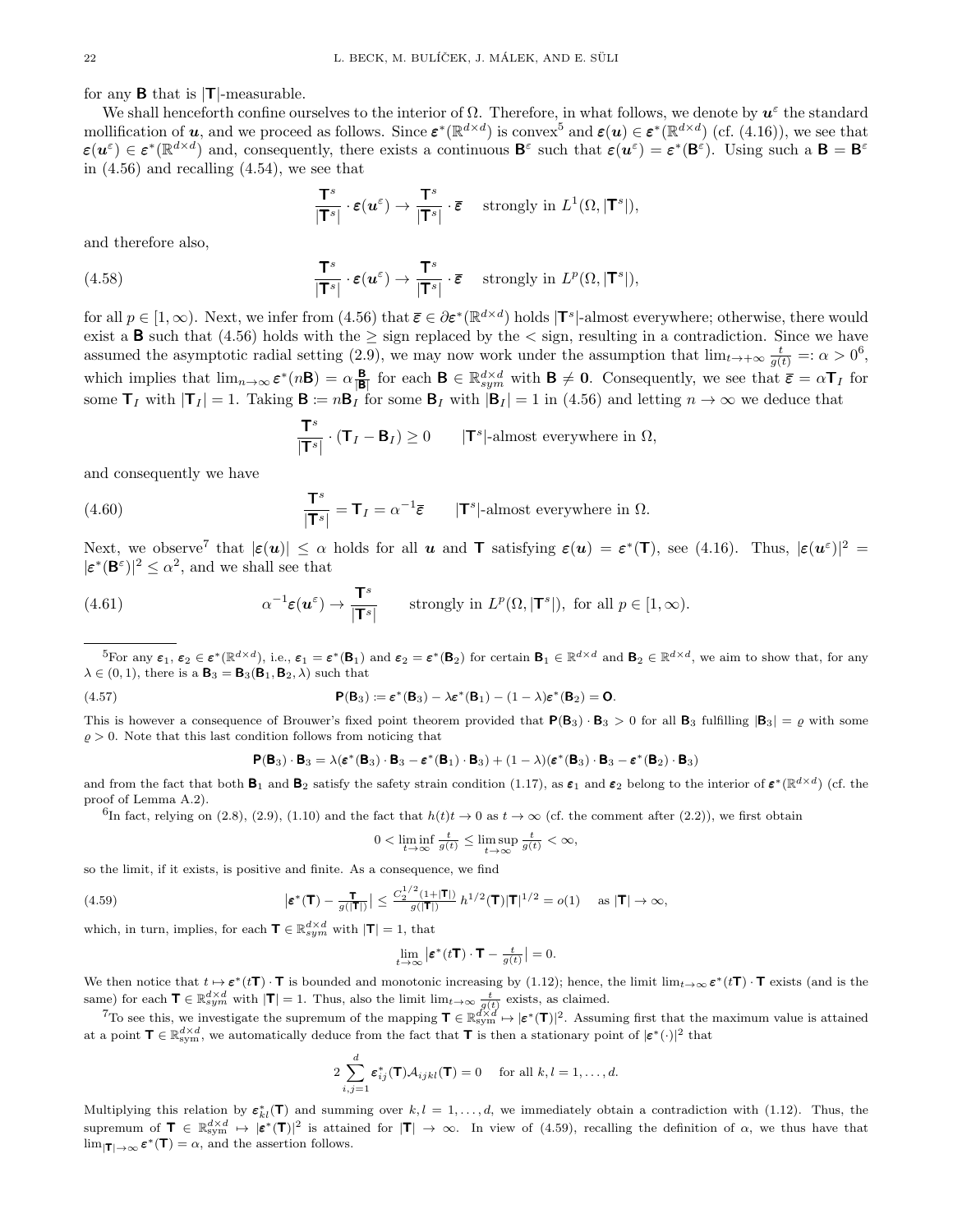This follows from the following arguments: we first notice, for an arbitrary nonnegative  $\varphi \in \mathcal{D}(\Omega)$ :

$$
\lim_{\varepsilon \to 0_+} \int_{\Omega} \varphi \left| \varepsilon(\mathbf{u}^{\varepsilon}) - \alpha \frac{\mathbf{T}^s}{|\mathbf{T}^s|} \right|^2 d|\mathbf{T}^s| = \lim_{\varepsilon \to 0_+} \int_{\Omega} \varphi \left( |\varepsilon(\mathbf{u}^{\varepsilon})|^2 + \alpha^2 - 2\alpha \varepsilon(\mathbf{u}^{\varepsilon}) \cdot \frac{\mathbf{T}^s}{|\mathbf{T}^s|} \right) d|\mathbf{T}^s|
$$
\n
$$
\leq \lim_{\varepsilon \to 0_+} 2 \int_{\Omega} \varphi \left( \alpha^2 - \alpha \varepsilon(\mathbf{u}^{\varepsilon}) \cdot \frac{\mathbf{T}^s}{|\mathbf{T}^s|} \right) d|\mathbf{T}^s| = 0,
$$

where, for the last equality, we have used  $(4.58)$  and  $(4.60)$ . We thus deduce that

$$
\alpha^{-1}\varepsilon(\boldsymbol{u}^{\varepsilon}) \to \frac{\mathbf{T}^s}{|\mathbf{T}^s|} \qquad \text{strongly in } L^2_{\text{loc}}(\Omega, |\mathbf{T}^s|),
$$

and therefore, for a subsequence (not indicated),

$$
\alpha^{-1}\varepsilon(\boldsymbol{u}^{\varepsilon}) \to \frac{\mathsf{T}^s}{|\mathsf{T}^s|} \qquad |\mathsf{T}^s|\text{-a.e. in } \Omega.
$$

As the sequence  $(\alpha^{-1}\varepsilon(\boldsymbol{u}^{\varepsilon}))_{\varepsilon>0}$  is bounded in  $L^{\infty}(\Omega,|\mathbf{T}^{s}|)$ , and therefore in  $L^{p}(\Omega,|\mathbf{T}^{s}|)$  for all  $p \in [1,\infty]$ , we can extract a further subsequence (not indicated), which weakly converges in  $L^1(\Omega, |T^s|)$ . Since this subsequence is also a.e. convergent in  $\Omega$  with respect to the measure  $|T^s|$ , Vitali's theorem implies that

$$
\alpha^{-1}\varepsilon(\boldsymbol{u}^{\varepsilon}) \to \frac{\mathbf{T}^s}{|\mathbf{T}^s|} \qquad \text{strongly in } L^1(\Omega, |\mathbf{T}^s|).
$$

Thus, noting once again that  $(\alpha^{-1}\epsilon(\mathbf{u}^{\varepsilon}))_{\varepsilon>0}$  is bounded in  $L^{\infty}(\Omega,|\mathbf{T}^s|)$ , the convergence claimed in (4.61) directly follows. Next, we show that for any compact set  $K \subset \Omega$  we have that

(4.62) 
$$
\text{supp} |\mathbf{T}^s| \cap K \subset \{x \in \Omega : M(|\varepsilon(\boldsymbol{u})|)(x) = \alpha\}.
$$

Indeed, for arbitrary  $\lambda \in (0, \alpha)$  we consider the set  $K_{\lambda} := \{x \in K : M(|\epsilon(u)|)(x) \leq \alpha - \lambda\}$ . Note that it follows from the properties of the maximal function M that  $K_\lambda$  is a closed set. Moreover, we have  $|\boldsymbol{\varepsilon}(\boldsymbol{u}^\varepsilon(x))| \leq \alpha - \lambda$  for every  $x \in K_\lambda$ , for sufficiently small  $\varepsilon$  (strictly less than the distance of K to  $\partial\Omega$ ). Thus, by weak-\* lower-semicontinuity (or, alternatively, by weak-\* closedness of convex closed sets) we also have that  $|\bar{\epsilon}(x)| \leq \alpha - \lambda$  for  $|\mathbf{T}^s|$ -almost every  $x \in K_\lambda$ . On the other hand we already know that  $|\bar{\varepsilon}| = \alpha$ ,  $|\mathbf{T}^s|$ -almost everywhere in  $K_\lambda$ . From this it immediately follows that  $|\mathbf{T}^s|(K_\lambda) = 0$ . Since  $\lambda \in (0,\alpha)$  was chosen to be arbitrary, we get (4.62). Thanks to the assumed asymptotic radial structure, we however also know that

$$
\lim_{R \to 0^+} R^{-d} \int_{B_R(x)} |\varepsilon^*(\mathbf{T}(y))| \, \mathrm{d}y = \alpha \quad \Longleftrightarrow \quad \lim_{R \to 0^+} R^{-d} \int_{B_R(x)} |\mathbf{T}(y)| \, \mathrm{d}y = +\infty.
$$

Consequently, we conclude from (4.62) that, for each compact set  $K \subset \Omega$ , we have

$$
\operatorname{supp} |\mathbf{T}^s| \cap K \subset \{x \in \Omega \colon M(|\mathbf{T}|)(x) = \infty\}.
$$

Finally, it is not difficult to deduce that

(4.63) 
$$
\left(\frac{\mathbf{T}}{|\mathbf{T}|}\right)^{\varepsilon} \to \frac{\mathbf{T}^{s}}{|\mathbf{T}^{s}|} \text{ strongly in } L^{p}(\Omega, |\mathbf{T}^{s}|).
$$

The proof of this statement proceeds as follows. We begin by noting that

$$
\begin{aligned} \left| \left( \alpha \frac{\mathsf{T}}{|\mathsf{T}|} \right)^{\varepsilon} - \varepsilon(u^{\varepsilon}) \right| &\leq \left| \left( \alpha \frac{\mathsf{T}}{|\mathsf{T}|} - \frac{\mathsf{T}}{g(|\mathsf{T}|)} \right)^{\varepsilon} \right| + \left| \left( \frac{\mathsf{T}}{g(|\mathsf{T}|)} - \varepsilon^*(\mathsf{T}) \right)^{\varepsilon} \right| \\ &\leq \left| \left( \alpha - \frac{|\mathsf{T}|}{g(|\mathsf{T}|)} \right)^{\varepsilon} \right| + C_2^{1/2} \left( \left( h(|\mathsf{T}|)(1 + |\mathsf{T}|^3) g(|\mathsf{T}|)^{-2} \right)^{\varepsilon} \right)^{\frac{1}{2}}, \end{aligned}
$$

where we have used  $(2.9)$  and Jensen's inequality. Hence, using the fact that  $|\mathbf{T}^s|$  is supported only on the set where  $M(|{\bf T}|) = \infty$ , the definition of  $\alpha$  and that  $h(s)s \to 0$  as  $s \to \infty$ , we obtain

$$
\int_{\Omega} \left| \left( \alpha \frac{\mathbf{T}}{|\mathbf{T}|} \right)^{\varepsilon} - \varepsilon(u^{\varepsilon}) \right| d|\mathbf{T}^{s}| \to 0
$$

as  $\varepsilon \to 0_+$ . Consequently, (4.63) follows from (4.61), which then finally completes the proof of our main theorem, Theorem 2.2.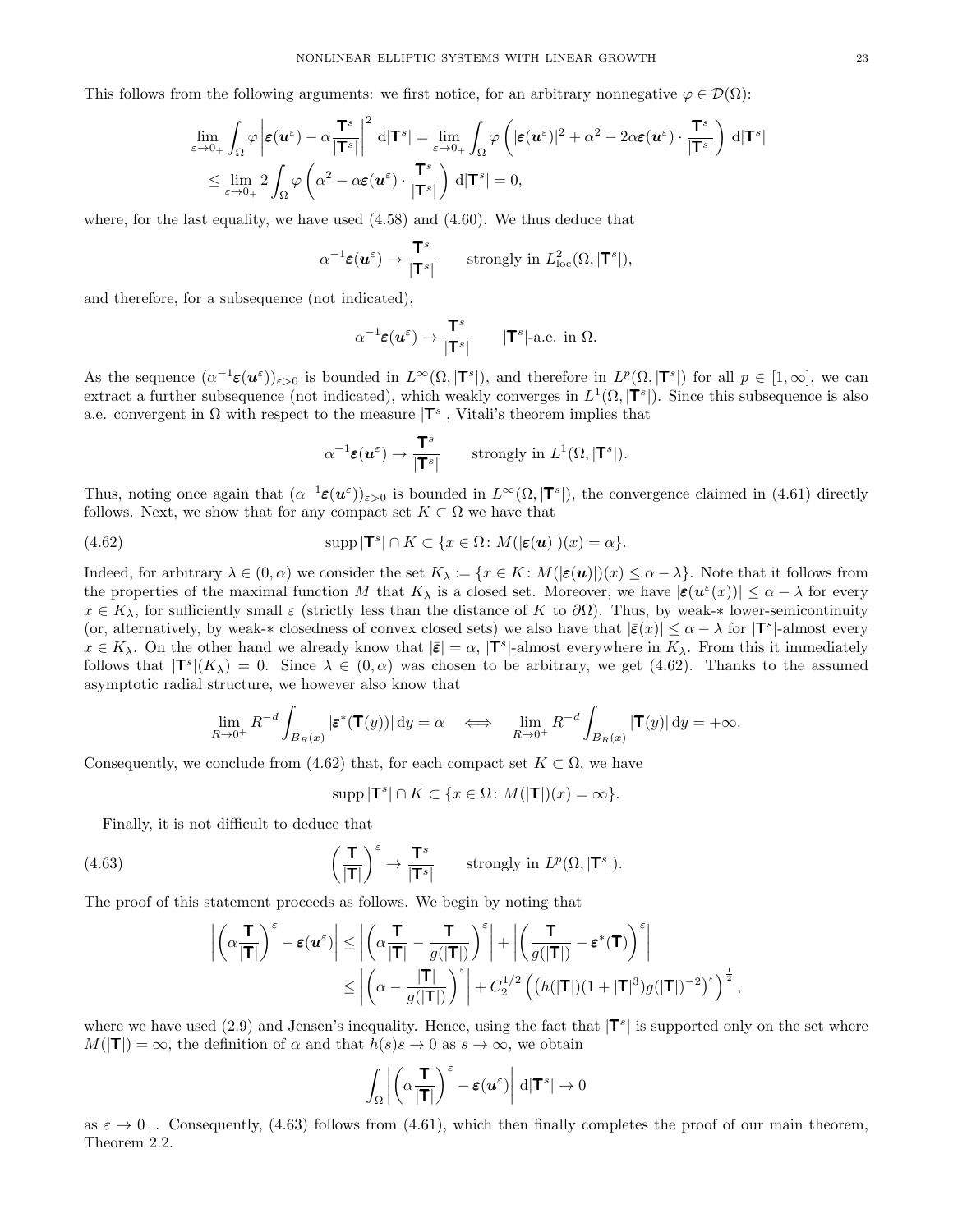## Appendix A. Tools

We complete the paper by recalling the properties of  $A$ ,  $F$  and  $F^*$  introduced in Section 1. Although such properties are easy consequences of the assumptions, we provide the detailed proofs in our setting. Furthermore, we provide the reformulation of the safety strain conditions (D2) and (D2<sup>∗</sup>) in the analytic forms (1.16) and (1.17), respectively. Finally, we state a density result for smooth, compactly supported functions.

**Lemma A.1.** Let A satisfy (1.4) and (1.7). Then, for all  $\mathbf{T}_1, \mathbf{T}_2 \in \mathbb{R}^{d \times N}$  one has the following inequality:

(A.1) 
$$
(\mathbf{D}(\mathbf{T}_1) - \mathbf{D}(\mathbf{T}_2)) \cdot (\mathbf{T}_1 - \mathbf{T}_2) \ge h(|\mathbf{T}_1| + |\mathbf{T}_2|)|\mathbf{T}_1 - \mathbf{T}_2|^2.
$$

Moreover, the set  $\overline{D(\mathbb{R}^{d\times N})}$  is convex. In addition, if A is symmetric, then  $F: \mathbb{R}^{d\times N} \to \mathbb{R}_+$  defined by (1.20) satisfies (1.21) and is strictly convex. Furthermore,  $F^*$  defined in (1.22) is strictly convex on  $\mathsf{D}(\mathbb{R}^{d\times N})$  and satisfies (1.23) and (1.24).

*Proof.* First, we focus on (A.1). Using the definitions of A and  $(\cdot, \cdot)_{\mathcal{A}}$  (cf. (1.6) and (1.7)) and the lower bound from assumption (1.7), we have

$$
(\mathbf{D}(\mathbf{T}_1) - \mathbf{D}(\mathbf{T}_2)) \cdot (\mathbf{T}_1 - \mathbf{T}_2) = (\mathbf{T}_1 - \mathbf{T}_2) \cdot \int_0^1 \frac{d}{ds} \mathbf{D}(\mathbf{T}_2 + s(\mathbf{T}_1 - \mathbf{T}_2)) ds
$$
  
\n
$$
= \int_0^1 (\mathbf{T}_1 - \mathbf{T}_2, \mathbf{T}_1 - \mathbf{T}_2) \mathcal{A}(\mathbf{T}_2 + s(\mathbf{T}_1 - \mathbf{T}_2)) ds
$$
  
\n
$$
\geq \int_0^1 h(|\mathbf{T}_2 + s(\mathbf{T}_1 - \mathbf{T}_2)|)|\mathbf{T}_1 - \mathbf{T}_2|^2 ds
$$
  
\n
$$
\geq h(|\mathbf{T}_2| + |\mathbf{T}_1|)|\mathbf{T}_1 - \mathbf{T}_2|^2,
$$

where the last inequality follows from the fact that h is nonincreasing. The convexity of the set  $\overline{D(R^{d\times N})}$  then follows from [20]<sup>8</sup>. Next, we verify the formula (1.21). Thanks to first the assumed symmetry property  $A_{j\mu i\nu} = A_{i\nu j\mu}$  for all  $i, j = 1, \ldots, d$  and  $\nu, \mu = 1, \ldots, N$ , we have that

$$
\frac{\partial F(\mathbf{T})}{\partial \mathbf{T}_{i\nu}} = \int_0^1 \mathbf{D}_{i\nu}(t\mathbf{T}) + \sum_{j=1}^d \sum_{\mu=1}^N \frac{\partial \mathbf{D}_{j\mu}(t\mathbf{T})}{\partial \mathbf{T}_{i\nu}} \mathbf{T}_{j\mu} t \, \mathrm{d}t \n= \int_0^1 \mathbf{D}_{i\nu}(t\mathbf{T}) + \sum_{j=1}^d \sum_{\mu=1}^N \frac{\partial \mathbf{D}_{i\nu}(t\mathbf{T})}{\partial \mathbf{T}_{j\mu}} \mathbf{T}_{j\mu} t \, \mathrm{d}t = \int_0^1 \frac{\mathrm{d}}{\mathrm{d}t} \left( t\mathbf{D}_{i\nu}(t\mathbf{T}) \right) \, \mathrm{d}t = \mathbf{D}_{i\nu}(\mathbf{T}).
$$

With this identification, the strict convexity of  $F$  follows directly from  $(A.1)$ . Consequently, this yields the strict convexity of  $F^*$  on (the open set)  $\mathbf{D}(\mathbb{R}^{d\times N})$ , and the identity (1.24) is a standard result from convex analysis, cf. [12, Chapter I.5. To verify also (1.23) in detail, let us first consider  $\mathbf{B} \notin \mathbf{D}(\mathbb{R}^{d \times N})$ . We start by observing that thanks to (1.4) and applying Corollary 1.1 to Brouwer's fixed point theorem on p. 279 in [16], one has  $\mathbf{D}(\mathbf{T}_0) = \mathbf{0}$  for some  $\mathbf{T}_0 \in \mathbb{R}^{d \times N}$ . Then, thanks to the convexity of the set  $\overline{\mathbf{D}(\mathbb{R}^{d \times N})}$ , there exists a  $\lambda \in (0,1)$  such that

$$
t\mathbf{B} \in \mathbf{D}(\mathbb{R}^{d \times N}) \text{ for all } t \in [0, \lambda)
$$

and  $\lambda \mathbf{B} \in \partial \mathbf{D}(\mathbb{R}^{d \times N})$ . Consequently, there exists a family  $\mathbf{T}_t$  such that  $t\mathbf{B} = \mathbf{D}(\mathbf{T}_t)$  for  $t \in [0, \lambda)$ , with  $|\mathbf{T}_t| \to \infty$ as  $t \to \lambda$ . Thus, using the definition of  $F^*$  (cf. (1.22)) and noting that, thanks to the convexity of  $F$ ,  $F(\mathbf{T}_0) \ge$  $F(\mathbf{T}_t) + \mathbf{D}(\mathbf{T}_t) \cdot (\mathbf{T}_0 - \mathbf{T}_t)$ , we have by (1.4) and (1.5) that

$$
F^*(\mathbf{B}) \geq \mathbf{B} \cdot \mathbf{T}_t - F(\mathbf{T}_t) = \frac{1-t}{t} \mathbf{D}(\mathbf{T}_t) \cdot \mathbf{T}_t + \mathbf{D}(\mathbf{T}_t) \cdot \mathbf{T}_t - F(\mathbf{T}_t) \geq \frac{1-t}{t} (C_1 |\mathbf{T}_t| - C_0) - F(\mathbf{T}_0) - C_2 |\mathbf{T}_0|.
$$

Finally, letting  $t \to \lambda < 1$ , we get  $F^*(\mathbf{B}) = \infty$ . Similarly, if  $\mathbf{B} = \mathbf{D}(\mathbf{T}_B)$  for some  $\mathbf{T}_B \in \mathbb{R}^{d \times N}$ , we deduce by the convexity of  $F$  that

 $\mathbf{B} \cdot \mathbf{T} - F(\mathbf{T}) = \mathbf{D}(\mathbf{T}_B) \cdot \mathbf{T} - F(\mathbf{T}) \leq \mathbf{D}(\mathbf{T}_B) \cdot \mathbf{T}_B - F(\mathbf{T}_B)$ 

for every  $\mathbf{T} \in \mathbb{R}^{d \times N}$ . Hence, the second identity in (1.23) follows by setting  $\mathbf{T} = \mathbf{T}_B$  in the definition of  $F^*$  $\Box$ 

**Lemma A.2.** If  $\mathbf{D}$ :  $\mathbb{R}^{d \times N} \to \mathbb{R}^{d \times N}$  satisfies (1.4), (1.5) and (1.7), then the conditions (D2) and (1.16) are equivalent. Similarly, if  $\varepsilon^* \colon \mathbb{R}^{d \times d}_{sym} \to \mathbb{R}^{d \times d}_{sym}$  satisfies (1.9), (1.10) and (1.12), then the conditions (D2<sup>∗</sup>) and (1.17) are equivalent.

 ${}^{8}$ In fact, in [20], Rockafellar works in the more general context of maximal monotone operators, which covers our case here since  $\bf{D}$  is monotone and continuous. In particular, the convexity of the closure of  $\mathbf{D}(\mathbb{R}^{d\times N})$  follows from Theorem 2 in [20].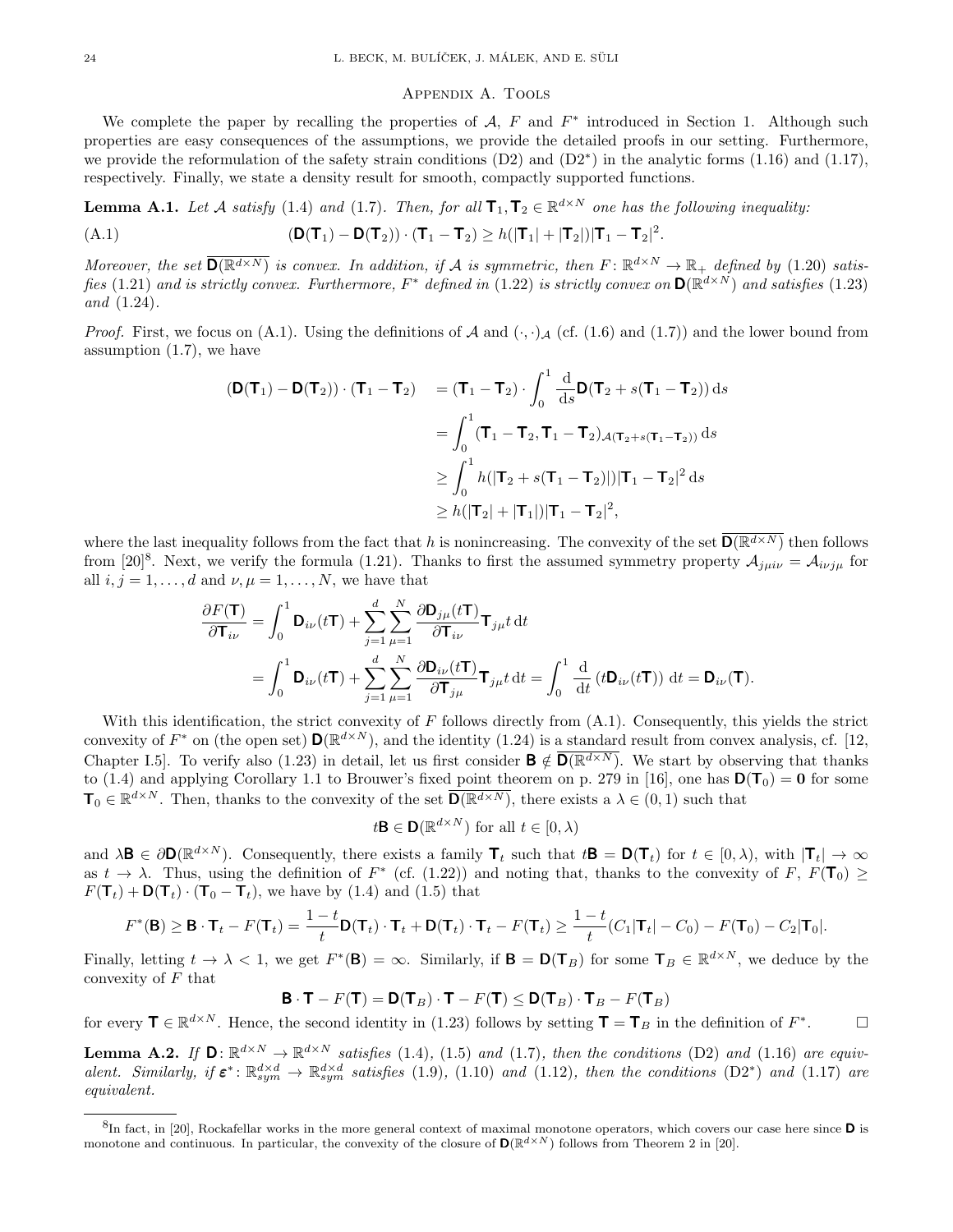*Proof.* We only prove the assertion on  $D$ , since the proof of the assertion on  $\varepsilon^*$  is essentially the same. First, we assume (D2) to be satisfied. Then, in view of Lemma A.1, we have  $\nabla u_0 = \mathbf{D}(\mathbf{T}_0)$  almost everywhere in  $\Omega$  for some measurable function  $\mathbf{T}_0$ , which satisfies  $\|\mathbf{T}_0\|_{\infty} \leq C$  for a constant  $C < \infty$ . For each Lebesgue point x of  $\mathbf{T}_0$ , we then infer from (1.5) and (1.7) (note that h is nonincreasing) for every  $\mathbf{T} \in \mathbb{R}^{d \times N}$  with  $|\mathbf{T}| = 1$  that

$$
\liminf_{n \to \infty} \left( \mathbf{D}(n\mathbf{T}) - \mathbf{D}(\mathbf{T}_0(x)) \right) \cdot \mathbf{T}
$$
\n
$$
= \liminf_{n \to \infty} \left( \mathbf{D}(n\mathbf{T}) - \mathbf{D}(\mathbf{T}_0(x)) \right) \cdot (\mathbf{T} - n^{-1}\mathbf{T}_0(x))
$$
\n
$$
\geq \liminf_{n \to \infty} \int_0^1 h(|sn\mathbf{T} + (1-s)\mathbf{T}_0(x)|) \, ds \, |n\mathbf{T} - \mathbf{T}_0(x)|^2 n^{-1}
$$
\n
$$
\geq \liminf_{n \to \infty} \int_0^{1/n} h(sn + (1-s)C) \, ds \, |n\mathbf{T} - \mathbf{T}_0(x)|^2 n^{-1} \geq h(C+1) > 0,
$$

which proves (1.16) (possibly after adapting the choice of  $C_1$  in (1.4)). For the reverse implication we assume (1.16) to be satisfied. Thus, we find a constant  $t_c$  such that we have

$$
\left(\mathbf{D}(\mathbf{T}) - \nabla \boldsymbol{u}_0(x)\right) \cdot \mathbf{T} = \left(\mathbf{D}(|\mathbf{T}|\hat{\mathbf{T}}) - \nabla \boldsymbol{u}_0(x)\right) \cdot \hat{\mathbf{T}}|\mathbf{T}| \ge \frac{C_1|\mathbf{T}|}{2} \quad \text{for all } |\mathbf{T}| \ge t_c \text{ and a.e. } x \in \Omega,
$$

where we have denoted  $\hat{\mathbf{T}} \coloneqq \mathbf{T}/|\mathbf{T}|$ . Since **D** is continuous, according to (a standard consequence of) Brouwer's fixedpoint theorem there exists a measurable map  $\mathbf{T}_0$ :  $\Omega \to \mathbb{R}^{d \times N}$  with  $\|\mathbf{T}_0\|_{\infty} \leq t_c$ , which satisfies  $\mathbf{D}(\mathbf{T}_0(x)) = \nabla u_0(x)$ for a.e.  $x \in \Omega$ . Thus, we arrive at (D2) with the compact set K defined as  $\{D(T) : |T| \le t_c\}$ .

**Lemma A.3** (Density of smooth compactly supported functions). Let  $\Omega \subset \mathbb{R}^d$  be a domain with Lipschitz boundary. Assume that  $\Gamma_D \subset \partial\Omega$  is a relatively open Lipschitz set. Then, for any  $\mathbf{u} \in W^{1,1}_{\Gamma_D}(\Omega)^d$  with  $\varepsilon(\mathbf{u}) \in L^{\infty}(\Omega)^{d \times d}$ , there exists a sequence  $(\mathbf{u}^n)_{n\in\mathbb{N}}$  such that  $\mathbf{u}^n \in \mathcal{C}^1_{\Gamma_D}(\overline{\Omega})^d$  for all  $n \in \mathbb{N}$  and

(A.2) 
$$
\mathbf{u}^n \to \mathbf{u} \qquad \qquad \text{strongly in } W_{\Gamma_D}^{1,p}(\Omega)^d \text{ for all } 1 \leq p < \infty,
$$

(A.3) 
$$
\boldsymbol{\varepsilon}(\boldsymbol{u}^n) \rightharpoonup^* \boldsymbol{\varepsilon}(\boldsymbol{u}) \qquad \text{weakly-* in } L^{\infty}(\Omega)^{d \times d}.
$$

Proof. Since  $\Omega$  is a Lipschitz domain, we know that the boundary can be covered by a finite number of, say k, open sets, where the boundary is described as a graph of a Lipschitz mapping. Moreover, after possibly adding to such a covering a proper open set  $\Omega_0 \subset \overline{\Omega}_0 \subset \Omega$ , we can find a corresponding partition of unity  $\{\tau_i\}_{i=0}^k$  and decompose  $u = \sum_{i=0}^{k} \tau_i u =: \sum_{i=1}^{k} u_i$  where, by Korn's inequality, we have  $u_i \in W^{1,p}(\Omega)^d$  for all  $p \in [1,\infty)$  and  $\boldsymbol{\varepsilon}(\boldsymbol{u}_i) \in L^{\infty}(\Omega)^{d \times d}$ , for each  $i \in \{1, \ldots, k\}$ . Next, we can follow step by step the Appendix in [9] to show that each  $\boldsymbol{u}_i$ can be approximated by a smooth function satisfying  $(A.2)$ ,  $(A.3)$  whenever one considers only the interior of  $\Omega$  or the covering near Γ<sub>D</sub> which does not intersect with  $\partial\Gamma_D$ . Similarly, the same results can also be shown to hold (by changing the procedure in [9] so that one performs shifts in the outward direction instead of the inward direction) if we work in a neighborhood of  $\Gamma_N := \partial\Omega \setminus \overline{\Gamma_D}$  which does not intersect with  $\partial\Gamma_D$ . Hence, it only remains to check what happens if we consider a part of the partition of unity which intersects with  $\partial\Gamma_D$ . Without loss of generality, we show how the approximation can be done when a particular choice of covering and  $d \geq 3$  is considered (for  $d = 2$ ) the proof is even simpler). Hence, let  $a \in C^{0,1}((-1,1)^{d-1})$  and  $b \in C^{0,1}((-1,1)^{d-2})$  be Lipschitz functions fulfilling<sup>9</sup>  $||a||_{\infty}, ||b||_{\infty} \leq 2^{-1}$  and  $||\nabla a||_{\infty}, ||\nabla b||_{\infty} \leq L$  for some  $L > 1$ . Next, consider  $\Omega$  and  $\Gamma_D$  given as

$$
\Omega := \{x \in \mathbb{R}^d : x = (x', x_d), x' \in (-1, 1)^{d-1}, a(x') < x_d < 1\},\
$$
\n
$$
\Omega^c := \{x \in \mathbb{R}^d : x = (x', x_d), x' \in (-1, 1)^{d-1}, a(x') > x_d > -1\},\
$$
\n
$$
\partial\Omega := \{x \in \mathbb{R}^d : a(x') = x_d\},\
$$
\n
$$
\Gamma_D := \{x \in \partial\Omega : x = (x', x_d) = (x'', x_{d-1}, x_d), b(x'') < x_{d-1}\},\
$$
\n
$$
\Gamma_N := \{x \in \partial\Omega : x = (x', x_d) = (x'', x_{d-1}, x_d), b(x'') > x_{d-1}\}.
$$

We consider a function  $u$  satisfying the assumptions, and since we are operating in a localized setting, we may assume that  $u(x)$  can be extended by zero whenever  $x' \notin (-1/2, 1/2)^d$  so that it remains a Sobolev function. Finally, we focus on a proper approximation of this function.

First of all, let us assume that there exists a constant C such that for all  $x \in \Omega$  we have

$$
|\mathbf{u}(x)| \le C \|\mathbf{\varepsilon}(\mathbf{u})\|_{\infty} \operatorname{dist}(x, \Gamma_D).
$$

 $9$ We assume these restrictions on a and b merely for the sake of simplicity of the presentation. Otherwise, we would need to change the geometry slightly and rescale everything.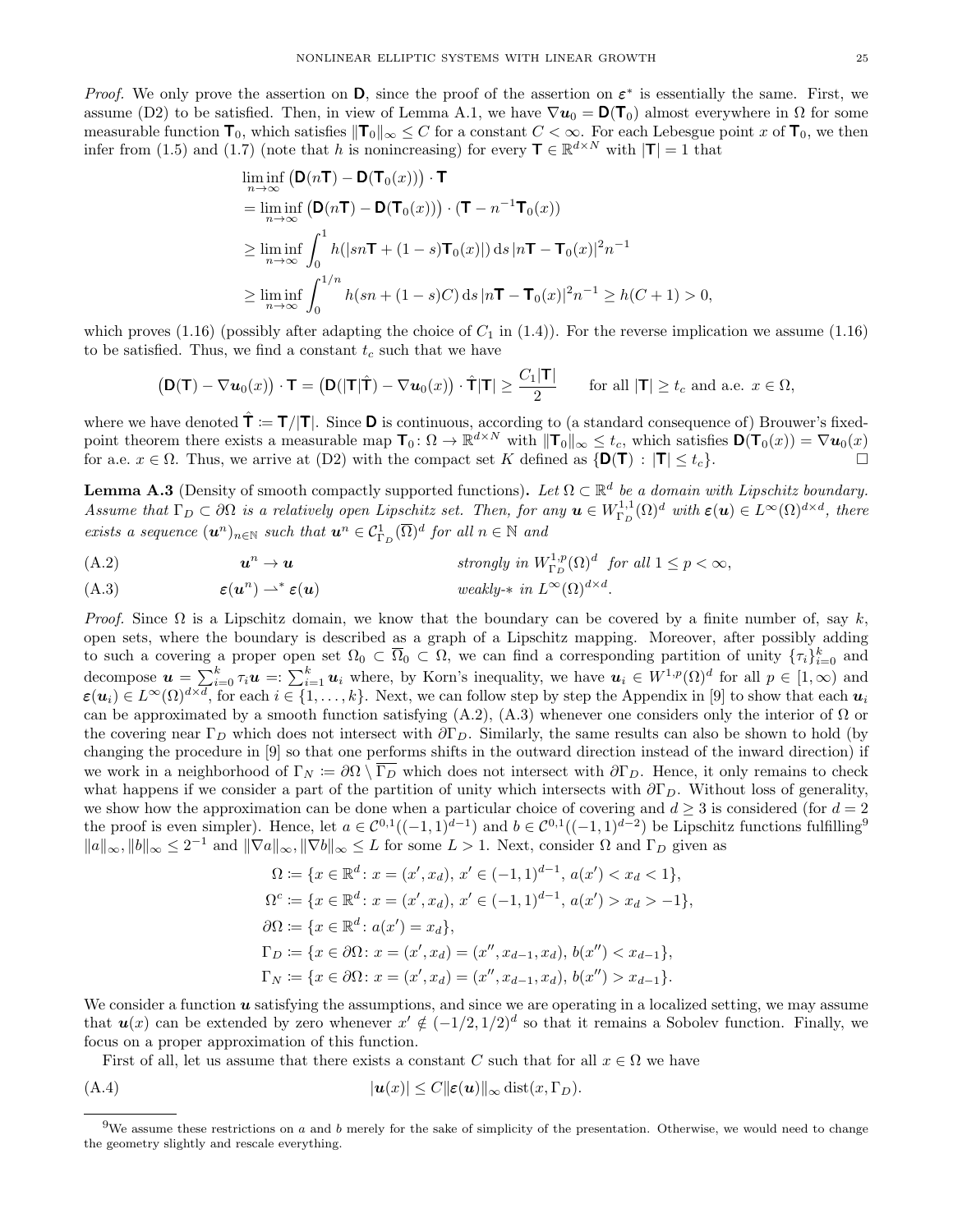By taking an arbitrary nonnegative function  $\varphi_n \in C^{\infty}(\mathbb{R}^d)$  such that  $\varphi_n(x) = 0$  if  $dist(x, \Gamma_D) < n^{-1}$ ,  $\varphi_n(x) = 1$  if  $dist(x, \Gamma_D) > 2n^{-1}$  and  $|\nabla \varphi| \leq Cn$ , and defining  $\tilde{u}^n := u\varphi_n$ , we then see that  $\tilde{u}^n$  and  $\nabla \tilde{u}^n$  converge pointwise to  $u$ and  $\nabla u$ , respectively. Moreover, we see that

$$
|\varepsilon(\tilde{u}^n(x))| \leq C |\varepsilon(u(x))| + Cn|u(x)| \chi_{\{x \colon n^{-1} < \text{dist}(x, \Gamma_D) < 2n^{-1}\}} \leq C.
$$

Consequently, we find that  $\tilde{u}^n$  fulfills (A.2) and (A.3). Moreover,  $\tilde{u}^n$  is identically zero in an  $n^{-1}$ -neighborhood of  $\Gamma_D$ . Therefore, we can shift  $\tilde{u}^n$  in the outward direction by  $2^{-1}n^{-1}$  and the resulting function will still be identically zero near  $\Gamma_D$ . Finally, by applying a convolution with a mollification kernel, we can construct the desired sequence of smooth functions fulfilling all requirements; we refer to [9] for the details. Thus, it only remains to check the validity of (A.4).

First, we show that (A.4) holds on the set

$$
\Omega_D \coloneqq \{ x \in \Omega \colon b(x'') < x_{d-1} \}.
$$

Notice that since  $\Omega$  is Lipschitz, we know that  $dist(x, \partial \Omega) \sim |x_d - a(x')|$ , where the equivalence constant depends on the Lipschitz constant L. Hence, for  $x \in \Omega_D$  arbitrary, we infer from  $u = 0$  on  $\Gamma_D$  that

(A.5) 
$$
|u_d(x)| = \left| \int_{a(x)}^{x_d} \frac{d}{ds} u_d(x',s) ds \right| \leq |x_d - a(x')| \|\varepsilon(u)\|_{\infty}
$$

and that consequently (A.4) holds for  $u_d$  on  $\Omega_D$ .

Next, we show that (A.4) holds also for  $u_{d-1}$  on  $\Omega_D$ . Indeed, let us consider an arbitrary  $x \in \Omega_D$  and for any  $t \geq 0$  define  $y(t) := x + t(0, \ldots, 1, -2L)$ . Then, we find the smallest  $t_0 > 0$  such  $y(t_0) \in \partial \Omega$ , i.e., we look for the smallest  $t > 0$  that solves

$$
a(x'', x_{d-1} + t) = x_d - 2Lt.
$$

To get an estimate as well the upper bound for such a t, we first notice that since  $x \in \Omega$ , we have

$$
a(x'', x_{d-1} + 0) < x_d - 2L0.
$$

On the other hand, using the Lipschitz continuity of a, we have

$$
x_d - 2Lt = x_d - a(x') + a(x') - a(x'', x_{d-1} + t) + a(x'', x_{d-1} + t) - 2Lt
$$
  
\n
$$
\leq a(x'', x_{d-1} + t) + |x_d - a(x')| - Lt.
$$

Hence we see that whenever  $t > |x_d - a(x')|/L$  then  $y(t) \in \Omega^c$ . Consequently, due to continuity of a there exists a  $t_0 > 0$  fulfilling in addition  $t_0 \le C(L)|x_d - a(x')| \le C(L)$  dist $(x, \partial \Omega)$  such that  $y(t_0) \in \partial \Omega$ . Moreover, since  $x \in \Omega_D$ , it follows directly from the definition that  $b(y''(t_0)) < y_{d-1}(t_0)$  and consequently  $y(t_0) \in \Gamma_D$ . Since  $u(y(t_0)) = 0$ , we deduce that

$$
|u_{d-1}(x) - 2Lu_d(x)| = \left| \int_0^{t_0} \frac{d}{dt} (u_{d-1}(y(t)) - 2Lu_d(y(t))) dt \right|
$$
  
= 
$$
\left| \int_0^{t_0} \varepsilon_{d-1,d-1}(\boldsymbol{u}(y(t)) - 4L\varepsilon_{d-1,d}(\boldsymbol{u}(y(t)) + 4L^2\varepsilon_{d,d}(\boldsymbol{u}(y(t))) dt \right|
$$
  

$$
\leq C(L)t_0 ||\boldsymbol{\varepsilon}(\boldsymbol{u})||_{\infty} \leq C(L) ||\boldsymbol{\varepsilon}(\boldsymbol{u})||_{\infty} \text{dist}(x, \Gamma_D).
$$

Thus, since we have already proven (A.4) for  $u_d$ , we see that it holds for  $u_{d-1}$  in  $\Omega_D$  as well. Finally, we show the validity of (A.4) in  $\Omega_D$  also for  $u_i$  with  $i = 1, \ldots, d - 2$ . To this end, for  $x \in \Omega_D$  we set

$$
y(t) = x + t(1, 0, \dots, 0, L, -3L^2).
$$

Using the fact that  $x \in \Omega_D$  and the Lipschitz continuity of a and b, we see that

$$
b(y''(t)) - y_{d-1}(t) \le b(x'') - x_{d-1} + |b(y''(t) - b(x'')| - Lt < 0
$$

and, by recalling  $L > 1$ ,

$$
a(y'(t)) - y_d(t) \ge a(x') - x_d - |a(y'(t)) - a(x')| + 3L^2t \ge a(x') - x_d + L^2t.
$$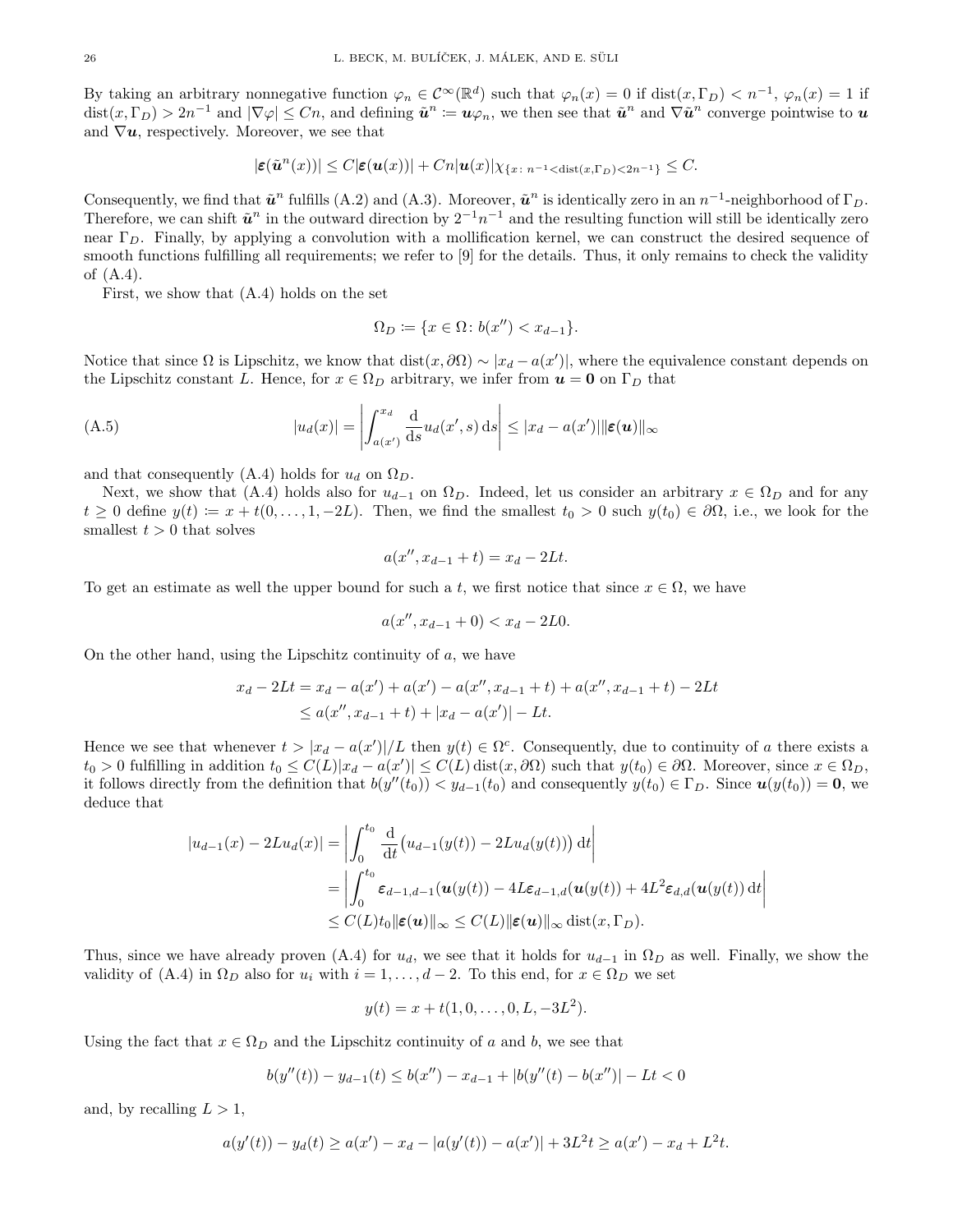Similarly as above, we find the smallest  $t_0 > 0$  such that  $y(t_0) \in \partial\Omega$  and due to the above properties, we see that  $y(t_0) \in \Gamma_D$  and  $t_0 \leq |x_d - a(x')|/L^2 \leq C(L) \text{dist}(x, \Gamma_D)$ . Then we have

$$
|u_1(x) + Lu_{d-1}(x) - 3L^2u_d(x)| = \left| \int_0^{t_0} \frac{d}{dt} (u_1(y(t)) + Lu_{d-1}(y(t)) - 3L^2u_d(y(t))) dt \right|
$$
  
\n
$$
= \left| \int_0^{t_0} \varepsilon_{1,1}(u(y(t))) + L^2\varepsilon_{d-1,d-1}(u(y(t))) + 9L^4\varepsilon_{d,d}(u(y(t)))
$$
  
\n
$$
+ 2L\varepsilon_{1,d-1}(u(y(t))) - 6L^2\varepsilon_{1,d}(u(y(t))) - 6L^3\varepsilon_{d-1,d}(u(y(t))) dt \right|
$$
  
\n
$$
\leq C(L)t_0 \|\varepsilon(u)\|_{\infty} \leq C(L) \|\varepsilon(u)\|_{\infty} \text{ dist}(x, \Gamma_D).
$$

Consequently, since  $u_{d-1}$  and  $u_d$  fulfill (A.4), we get the same also for  $u_1$  and after the same procedure for all  $u_i$ .

Next, we show the validity of  $(A.4)$  in  $\Omega \setminus \Omega_D$ . Thanks to the definition, we have for all x from this set that  $dist(x, \Gamma_D) \sim \max(|x_d - a(x')|, |x_{d-1} - b(x'')|)$ . First, we introduce the set

$$
\Omega^1_{\Gamma_N} := \{ x \in \Omega \colon \text{there exists } y \in \Omega \text{ such that } b(y'') = y_{d-1} \text{ and } t \in [0, 1],
$$
  
satisfying  $x = (y'', y_{d-1} - t(2L)^{-1}(y_d - a(y')), y_d) \}.$ 

Note here that if  $x(t) = (y'', y_{d-1} - t(2L)^{-1}(y_d - a(y')), y_d) \in \Omega$  for some  $t \in [0, 1]$  then  $x(t) \in \Omega$  for all  $t \in [0, 1]$ . This easily follows from the inequality

$$
x_d(t) - a(x'(t)) = y_d - a(y') + a(y') - a(x'(t)) \ge y_d - a(y') - L|y'(t) - x'(t)| = (1 - t/2)(y_d - a(y')) \ge 0.
$$

Therefore, we can use the same procedure as above and conclude that

$$
|u_{d-1}(x(t))| \leq \left| \int_0^t \frac{d}{ds} u_{d-1}(x(s)) ds \right| + |u_{d-1}(x(0))| \leq L^{-1} |y_d - a(y')| \left| \int_0^t \frac{\partial u_{d-1}(x(s))}{\partial x_{d-1}} ds \right| + |u_{d-1}(y)|
$$
  
\n
$$
\leq C(L) \|\varepsilon(\mathbf{u})\|_{\infty} |y_d - a(y')| + C(L) \|\varepsilon(\mathbf{u})\|_{\infty} \operatorname{dist}(x, \Gamma_D),
$$

where for the last inequality we used the fact that  $y \in \overline{\Omega}_D$ . Finally, since

$$
|y_d - a(y')| \le |x_d(t) - a(x'(t))| + |a(x'(t)) - a(y')| \le |x_d(t) - a(x'(t))| + L|x'(t) - y'|
$$
  
 
$$
\le |x_d(t) - a(x'(t))| + |y_d - a(y')|/2,
$$

we have that  $|y_d - a(y')| \leq 2|x_d(t) - a(x'(t))| \leq C \text{dist}(x(t), \Gamma_D)$  and therefore  $u_{d-1}$  satisfies (A.4) in  $\Omega_{\Gamma_N}^1$ . Then, for  $x(t) \in \Omega^1_{\Gamma_N}$  let us consider  $z(s) := x(t) + (0, \ldots, s, -s)$  and find the smallest  $s_0$  such that either  $u(z(s_0)) = 0$ or  $z(s_0) \in \overline{\Omega}_D$ . Note that  $s_0 \leq (2L)^{-1}(y_d - a(y'))$ . Consequently, using the triangle inequality and the fact  $dist(x(t), \Gamma_D) \sim dist(z(s_0), \Gamma_D)$ , we get

$$
|u_{d-1}(x(t)) - u_d(x(t))| \leq \int_0^{s_0} \left| \frac{d}{ds} (u_{d-1}(z(s)) - u_d(z(s))) \right| ds + |u_{d-1}(z(s_0)) - u_d(z(s_0))|
$$
  

$$
\leq C s_0 ||\mathbf{\varepsilon}(u)||_{\infty} + C(L) ||\mathbf{\varepsilon}(u)||_{\infty} \operatorname{dist}(z(s_0), \Gamma_D),
$$

and we see that (A.4) holds also for  $u_d$  in  $\Omega^1_{\Gamma_N}$ . Then, following the scheme above we can get the same result also for all  $u_i$  with  $i = 1, \ldots, d - 2$ . Next, we switch to the set

$$
\Omega_{\Gamma_N}^2 := \{ x \in \Omega \colon \text{there exists a } y \in \Omega \text{ such that } b(y'') = y_{d-1} \text{ and } t \ge 0, \\ \text{satisfying } x = (y'', y_{d-1} - (y_d - a(y'))(2L)^{-1}, y_d - t) \}.
$$

Clearly, if  $x(t) = (y'', y_{d-1} - (y_d - a(y'))(2L)^{-1}, y_d - t) \in \Omega_{\Gamma_N}^2$ , then for all  $s \in [0, t]$  we have  $x(s) \in \Omega_{\Gamma_N}^2$  as well, and we have

$$
|u_d(x(t))| \leq \int_0^{|y_d - a(x'(t))|} \left| \frac{\partial u_d(x(t))}{\partial x_d} \right| dt + |u_d(x(0))|
$$
  
\n
$$
\leq C ||\boldsymbol{\varepsilon}(\boldsymbol{u})||_{\infty} (|y_d - a(x'(t))| + \text{dist}(x(0), \Gamma_N)) \leq C(L) ||\boldsymbol{\varepsilon}(\boldsymbol{u})||_{\infty} |y_d - a(y')|.
$$

Moreover, using

$$
dist(x(t),\Gamma_D) \ge C|b(x''(t))-x_{d-1}'(t)|=C(L)|y_d-a(y')|,
$$

we see that (A.4) holds also for  $u_d$  in  $\Omega_{\Gamma_N}^2$ . For the other  $u_i$  we can now follow step by step the computation above by choosing a straight line connecting  $x(t)$  and  $\Omega_{\Gamma_N}^1$ . Finally, since for all  $x \notin \Omega_{\Gamma_N}^1 \cap \Omega_{\Gamma_N}^2$  we have  $dist(x, \Gamma_D) \geq \varepsilon > 0$ for some  $\varepsilon$ , we can complete the proof of (A.4) by noting that  $u \in L^{\infty}(\Omega)^d$ . .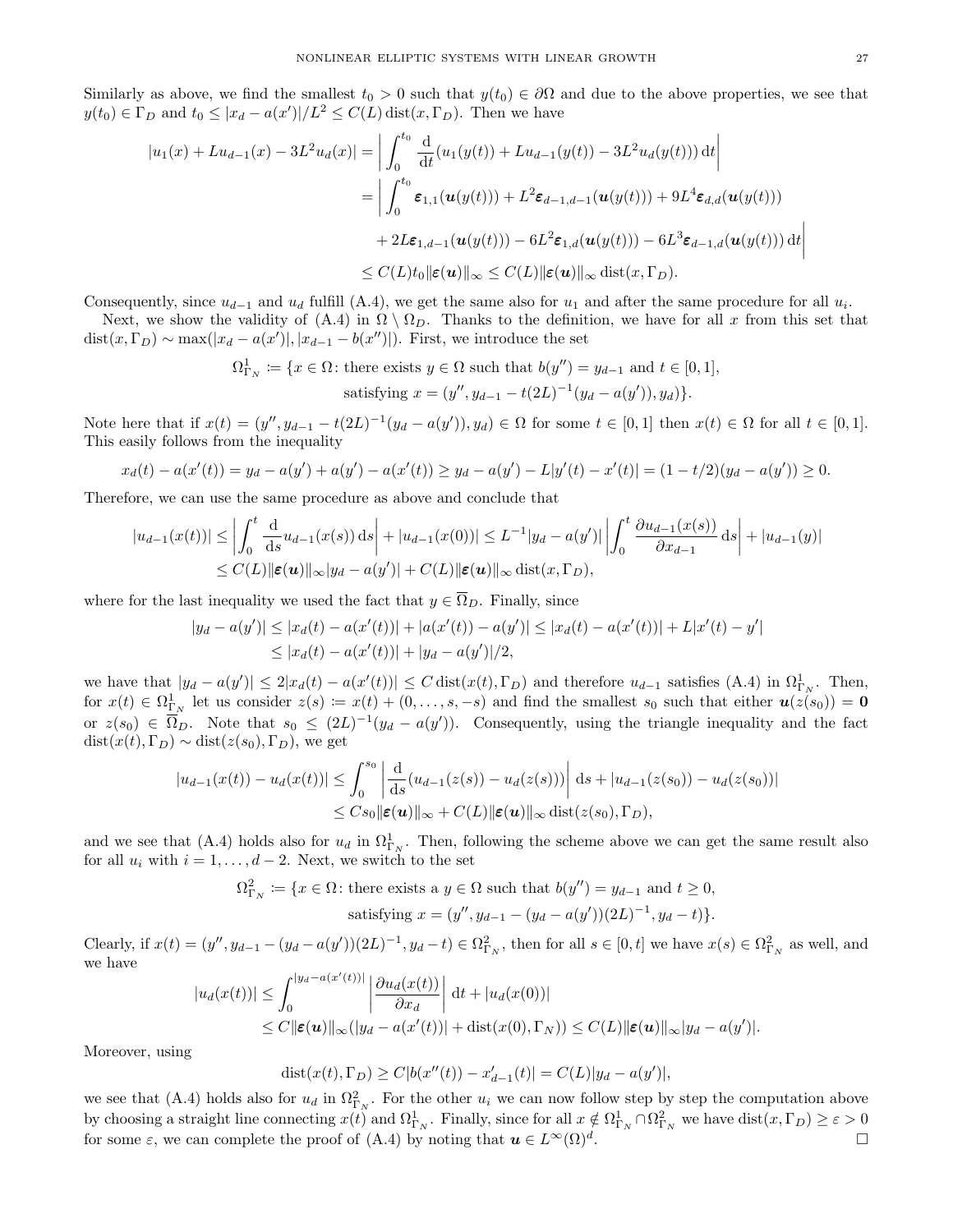### Appendix B. The proofs of Lemmas 1.1–1.5

*Proof of Lemma 1.1.* First, we focus on the uniqueness. Let  $(\mathbf{u}_1, \mathbf{T}_1)$  and  $(\mathbf{u}_2, \mathbf{T}_2)$  be two weak solutions to (1.18). Subtracting the weak formulation (1.18) for  $(\mathbf{u}_1, \mathbf{T}_1)$  from that for  $(\mathbf{u}_2, \mathbf{T}_2)$  we deduce that

$$
\int_{\Omega} (\mathbf{T}_1 - \mathbf{T}_2) \cdot \nabla \mathbf{w} \,dx = 0 \qquad \text{for all } \mathbf{w} \in W^{1,\infty}_{\Gamma_D}(\Omega)^N.
$$

Hence, setting  $\boldsymbol{w} = \boldsymbol{u}_1 - \boldsymbol{u}_2 \in W^{1,\infty}_{\Gamma_D}(\Omega)^N$ , we get

$$
\int_{\Omega} (\mathbf{T}_1 - \mathbf{T}_2) \cdot (\mathbf{D}(\mathbf{T}_1) - \mathbf{D}(\mathbf{T}_2)) dx = 0.
$$

Using the strict monotonicity (A.1) of D, we then deduce that  $T_1 = T_2$  a.e. in  $\Omega$ . Consequently, we also get  $\nabla u_1 = \nabla u_2$ . We thus see that **T** is given uniquely, and the same holds true also for **u** provided that either  $\Gamma_D$ is of positive measure or that the mean value of **u** is fixed (recall here the definition of  $W^{1,\infty}_{\Gamma_D}(\Omega)^N$  and that  $\Omega$  is connected).

Next, we start from a weak solution  $(u, T)$  to (1.18) and want to show (1.25) and (1.26). It is evident that  $T \in S$ and  $u \in S^*$ . Using the convexity of F, see Lemma A.1, combined with (1.21), we get for all  $W \in S$  the inequality

$$
\int_{\Omega} F(\mathbf{W}) - F(\mathbf{T}) - \nabla u_0 \cdot (\mathbf{W} - \mathbf{T}) \, dx \ge \int_{\Omega} \mathbf{D}(\mathbf{T}) \cdot (\mathbf{W} - \mathbf{T}) - \nabla u_0 \cdot (\mathbf{W} - \mathbf{T}) \, dx
$$
\n
$$
= \int_{\Omega} \nabla (\mathbf{u} - \mathbf{u}_0) \cdot (\mathbf{W} - \mathbf{T}) \, dx = 0,
$$

where the last equality follows from the definition of S and the fact that  $u - u_0 \in W^{1,\infty}_{\Gamma_D}(\Omega)^N$ . Hence, (1.26) is established. To prove also  $(1.25)$ , we first notice that the left-hand side of that inequality is finite. Indeed, since  $\blacksquare$ is finite almost everywhere, we have that  $\nabla u \in \mathbf{D}(\mathbb{R}^{d\times N})$  almost everywhere, and using (1.23) we deduce that

$$
\int_{\Omega} F^*(\nabla \mathbf{u}) \, dx = \int_{\Omega} \nabla \mathbf{u} \cdot \mathbf{D}^{-1}(\nabla \mathbf{u}) - F(\mathbf{D}^{-1}(\nabla \mathbf{u})) \, dx = \int_{\Omega} \mathbf{D}(\mathbf{T}) \cdot \mathbf{T} - F(\mathbf{T}) \, dx < \infty.
$$

Next, we distinguish two possibilities. First, if  $v \in S^*$  is such that the set  $\{x \in \Omega : \nabla v(x) \notin \overline{\mathsf{D}(\mathbb{R}^{d \times N})}\}$  is of positive measure, we simply deduce that the inequality (1.25) holds true since the right-hand side is infinite in this case. Otherwise, if  $\nabla v \in \overline{\mathbf{D}(\mathbb{R}^{d\times N})}$  a.e. in  $\Omega$ , we can use the convexity of  $F^*$  to deduce with the aid of Lemma A.1 that

$$
\int_{\Omega} F^*(\nabla v) - F^*(\nabla u) - \mathbf{f} \cdot (\mathbf{v} - \mathbf{u}) \, dx - \int_{\Gamma_N} \mathbf{g} \cdot (\mathbf{v} - \mathbf{u}) \, dS
$$
\n
$$
\geq \int_{\Omega} \mathbf{D}^{-1}(\nabla u) \cdot (\nabla v - \nabla u) - \mathbf{f} \cdot (\mathbf{v} - \mathbf{u}) \, dx - \int_{\Gamma_N} \mathbf{g} \cdot (\mathbf{v} - \mathbf{u}) \, dS
$$
\n
$$
= \int_{\Omega} \mathbf{T} \cdot (\nabla v - \nabla u) - \mathbf{f} \cdot (\mathbf{v} - \mathbf{u}) \, dx - \int_{\Gamma_N} \mathbf{g} \cdot (\mathbf{v} - \mathbf{u}) \, dS = 0,
$$

where the last equality follows from (1.18) and the fact that  $\mathbf{v} - \mathbf{u} \in W^{1,\infty}_{\Gamma_D}(\Omega)^N$ .

Proof of Lemma 1.2. First, we show that the infimum is finite. To obtain the upper bound, it suffices to show that the set  $S$  is nonempty. Indeed, by considering the problem

$$
-\operatorname{div}(|\nabla v|^{d-1}\nabla v)=\mathbf{f}\,\,\text{ in }\,\Omega,\qquad |\nabla v|^{d-1}\nabla v\cdot\mathbf{n}=\mathbf{g}\,\,\text{ on }\Gamma_N,\quad v=\mathbf{0}\,\,\text{on }\Gamma_D,
$$

which has a unique solution  $v oldsymbol{v} \in W_{\Gamma_D}^{1,d+1}(\Omega)^N$  (recall again that either  $\Gamma_D$  is of positive measure or the mean value is fixed), we see that the function  $|\nabla v|^{d-1}\nabla v$  belongs to S. In order to establish also the lower bound, we first use the definition of F (cf. (1.20)) and Fubini's theorem to deduce, with  $\mathbf{W} := \frac{\mathbf{T}}{|\mathbf{T}|}$ , that

$$
\int_{\Omega} F(\mathbf{T}) - \nabla u_0 \cdot \mathbf{T} \, dx = \int_{\Omega} \int_0^1 (\mathbf{D}(t\mathbf{T}) - \nabla u_0) \cdot \mathbf{T} \, dt \, dx = \int_0^\infty \int_{\{|\mathbf{T}(x)| > t\}} (\mathbf{D}(t\mathbf{W}) - \nabla u_0) \cdot \mathbf{W} \, dx \, dt.
$$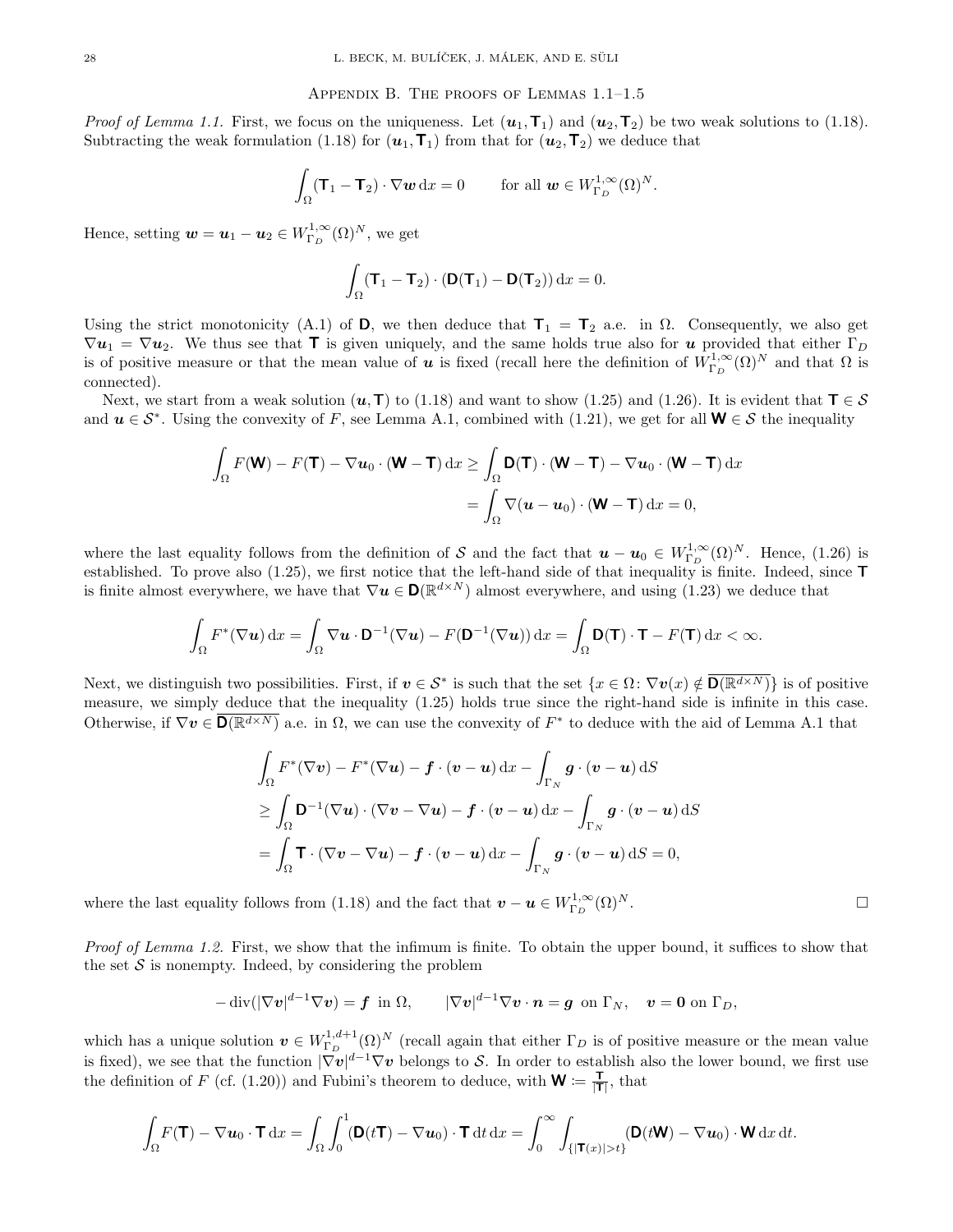Next, using the safety strain condition (1.16), we find  $t_c > 0$  such that, for all  $t \geq t_c$  and almost all  $x \in \Omega$ , we have  $(\mathbf{D}(t\mathbf{W}) - \nabla u_0) \cdot \mathbf{W} \geq C_1/2$ . Consequently, using (1.5) and the fact that  $u_0$  is Lipschitz, we deduce that

$$
\int_{\Omega} F(\mathbf{T}) - \nabla u_0 \cdot \mathbf{T} dx = \int_0^{t_c} \int_{\{|\mathbf{T}(x)| > t\}} (\mathbf{D}(t\mathbf{W}) - \nabla u_0) \cdot \mathbf{W} dx dt \n+ \int_{t_c}^{\infty} \int_{\{|\mathbf{T}(x)| > t\}} (\mathbf{D}(t\mathbf{W}) - \nabla u_0) \cdot \mathbf{W} dx dt \n\geq -C(C_2, \Omega, t_c, \|\nabla u_0\|_{\infty}) + \frac{C_1}{2} \int_{t_c}^{\infty} |\{x \in \Omega : |\mathbf{T}(x)| > t\}| dt \n\geq -C(C_1, C_2, \Omega, t_c, \|\nabla u_0\|_{\infty}) + \frac{C_1}{2} \int_0^{\infty} |\{x \in \Omega : |\mathbf{T}(x)| > t\}| dt \n= \frac{C_1 \|\mathbf{T}\|_1}{2} - C,
$$

and the lower bound for the infimum follows from this lower bound. Note also that the above computations imply that every minimizing sequence for J in S is bounded in  $L^1(\Omega)^{d\times N}$ . Therefore, if the infimum of the mapping  $\mathbf{T} \mapsto J(\mathbf{T})$  is attained for some  $\mathbf{T} \in L^1(\Omega)^{d \times N}$ , then necessarily  $\|\mathbf{T}\|_1 \leq C$  with a constant C depending only on the data.

In order to prove the second part of the lemma, we consider a minimizer  $\mathsf T$  of J in S. First, since F is strictly convex, see Lemma A.1, and since the set S is closed and convex in  $L^1(\Omega)^{d\times N}$ , we see that there is at most one minimizer. Setting  $\mathbf{W} = \mathbf{T} + \lambda \tilde{\mathbf{W}}$  in (1.26) with arbitrary  $\tilde{\mathbf{W}} \in L^1(\Omega)^{d \times N}$  satisfying

(B.1) 
$$
\int_{\Omega} \tilde{\mathbf{W}} \cdot \nabla \mathbf{w} \, dx = 0 \quad \text{for all } \mathbf{w} \in W_{\Gamma_D}^{1,\infty}(\Omega)^N,
$$

we deduce the following Euler–Lagrange equation for the minimization problem  $(1.26)$  for the functional J:

(B.2) 
$$
\int_{\Omega} (\mathbf{D}(\mathbf{T}) - \nabla \mathbf{u}_0) \cdot \tilde{\mathbf{W}} \, dx = 0 \quad \text{for all } \tilde{\mathbf{W}} \text{ satisfying (B.1)}.
$$

Next, we find a unique  $\boldsymbol{u}$  such that  $\boldsymbol{u} - \boldsymbol{u}_0 \in W_{{\Gamma}_D}^{1,2}(\Omega)^N$  and

(B.3) 
$$
\int_{\Omega} \nabla \mathbf{u} \cdot \nabla \mathbf{w} \,dx = \int_{\Omega} \mathbf{D}(\mathbf{T}) \cdot \nabla \mathbf{w} \,dx \quad \text{for all } \mathbf{w} \in W_{\Gamma_D}^{1,2}(\Omega)^N.
$$

Our final goal is to show that  $\nabla u = D(T)$  a.e. in  $\Omega$ , which will directly imply that  $u \in W^{1,\infty}(\Omega)^N$  and hence, as  $T \in \mathcal{S}$ , that the couple  $(\mathbf{T}, \mathbf{u})$  is a weak solution. To prove that  $\nabla \mathbf{u} = \mathbf{D}(\mathbf{T})$ , we set  $\tilde{\mathbf{W}} \coloneqq \nabla \mathbf{u} - \mathbf{D}(\mathbf{T})$  in (B.2) (which is an admissible choice thanks to (B.3)) to deduce that

$$
\|\mathbf{D}(\mathbf{T})\|_2^2 = -\int_{\Omega} \nabla \boldsymbol{u}_0 \cdot (\nabla \boldsymbol{u} - \mathbf{D}(\mathbf{T})) \, \mathrm{d}x + \int_{\Omega} \mathbf{D}(\mathbf{T}) \cdot \nabla \boldsymbol{u} \, \mathrm{d}x,
$$

and setting  $w = u - u_0$  in (B.3) we deduce that

$$
\|\nabla \mathbf{u}\|_2^2 = \int_{\Omega} \mathbf{D}(\mathbf{T}) \cdot \nabla (\mathbf{u} - \mathbf{u}_0) \,dx + \int_{\Omega} \nabla \mathbf{u} \cdot \nabla \mathbf{u}_0 \,dx.
$$

Summing the resulting identities we obtain

$$
\|\mathbf{D}(\mathbf{T})\|_2^2 + \|\nabla \mathbf{u}\|_2^2 = 2 \int_{\Omega} \mathbf{D}(\mathbf{T}) \cdot \nabla \mathbf{u} \, \mathrm{d}x \implies \|\mathbf{D}(\mathbf{T}) - \nabla \mathbf{u}\|_2^2 = 0,
$$

which completes the proof.  $\square$ 

Proof of Lemma 1.3. First, we show that the infimum of  $J^*$  is finite. For this purpose it is enough to check that

(B.4) 
$$
\left| \int_{\Omega} F^*(\nabla u_0) \, \mathrm{d}x \right| < \infty
$$

(keeping in mind condition (D3) in the case  $\Gamma_D = \emptyset$ ). However, this is a direct consequence of the condition (D2), which guarantees the existence of a number  $t_c$  and a measurable function  $\mathbf{T}_0 : \Omega \to \mathbb{R}^{d \times N}$  such that one has  $\|\mathbf{T}_0\|_{\infty} \leq t_c$  and  $\nabla u_0 = \mathbf{D}(\mathbf{T}_0)$  a.e. in  $\Omega$ . Consequently,

$$
\left|\int_{\Omega} F^*(\nabla \boldsymbol{u}_0) \,dx\right| = \left|\int_{\Omega} \boldsymbol{T}_0 \cdot \nabla \boldsymbol{u}_0 - F(\boldsymbol{T}_0) \,dx\right| \leq C(C_2, t_c, \|\nabla \boldsymbol{u}_0\|_{\infty}, \Omega) < \infty,
$$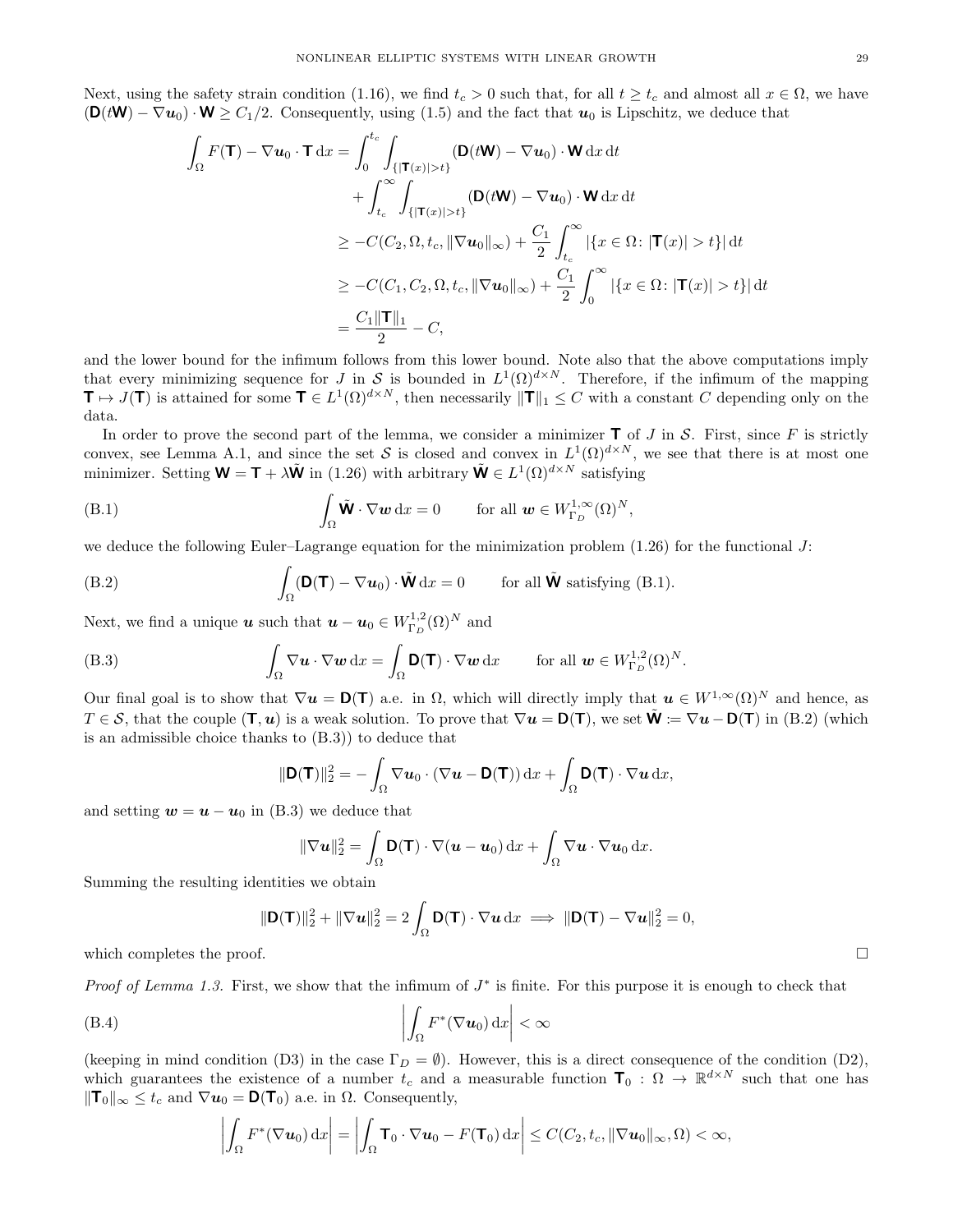which in turn shows that the infimum of  $J^*$  over  $S^*$  is finite. Therefore, we can find a minimizing sequence  $u^n \in S^*$ , which, because of the coercivity of  $J^*$  (recalling  $F^* = \infty$  outside of the compact set  $\overline{D(\mathbb{R}^{d \times N})}$  and the assumptions on  $g, f, u_0$ , satisfies

$$
\|\boldsymbol{u}^n\|_{1,\infty}\leq C.
$$

Consequently, using the weak-∗ lower semicontinuity of convex functionals, we deduce that the infimum is attained for some  $u \in S^*$  (note that  $S^*$  is closed and convex in  $W^{1,\infty}(\Omega)^N$ ). Consequently, since  $F^*(\nabla u)$  is finite almost everywhere, we have that  $\nabla u \in \overline{\mathsf{D}(\mathbb{R}^{d\times N})}$  almost everywhere in  $\Omega$ . Next, we show that there exists a  $\mathsf{T} \in L^1(\Omega)^{d\times N}$ such that  $D(T) = \nabla u$  almost everywhere in  $\Omega$ , and which satisfies (1.28). To this end, let us assume that  $v \in S^*$  is arbitrary with

$$
\int_{\Omega} F^*(\nabla v) \, \mathrm{d}x < \infty
$$

(which directly yields that  $\nabla v$  takes values in  $\overline{D(R^{d\times N})}$  a.e. in  $\Omega$ ). Then, because of the convexity of  $F^*$ , it follows that also

$$
\int_{\Omega} F^*((1-\lambda)\nabla \mathbf{u} + \lambda \nabla \mathbf{v}) \, \mathrm{d}x < \infty \qquad \text{for all } \lambda \in [0,1].
$$

Therefore, we may now use  $(1 - \lambda)\mathbf{u} + \lambda \mathbf{v}$  instead of v in (1.25), and after dividing by  $\lambda$  we get the inequality

$$
\int_{\Omega} \frac{F^*(\nabla \boldsymbol{u}) - F^*((1-\lambda)\nabla \boldsymbol{u} + \lambda \nabla \boldsymbol{v})}{\lambda} dx \leq \int_{\Omega} \boldsymbol{f} \cdot (\boldsymbol{u} - \boldsymbol{v}) dx + \int_{\Gamma_N} \boldsymbol{g} \cdot (\boldsymbol{u} - \boldsymbol{v}) dS,
$$

which by the convexity of  $F^*$  leads to

(B.5) 
$$
\int_{\Omega} \mathbf{D}^{-1}((1-\lambda)\nabla \mathbf{u} + \lambda \nabla \mathbf{v}) \cdot (\nabla \mathbf{u} - \nabla \mathbf{v}) \,dx \leq \int_{\Omega} \mathbf{f} \cdot (\mathbf{u} - \mathbf{v}) \,dx + \int_{\Gamma_N} \mathbf{g} \cdot (\mathbf{u} - \mathbf{v}) \,dS,
$$

provided that for almost all  $x \in \Omega$  and all  $\lambda \in (0,1)$  we have

(B.6) 
$$
(1 - \lambda)\nabla \mathbf{u}(x) + \lambda \nabla \mathbf{v}(x) \in \mathbf{D}(\mathbb{R}^{d \times N}).
$$

However, to justify (B.6), it is enough to show that at least one of the following inclusions holds:

(B.7) 
$$
\nabla u(x) \in \mathbf{D}(\mathbb{R}^{d \times N}) \text{ or } \nabla v(x) \in \mathbf{D}(\mathbb{R}^{d \times N}).
$$

Indeed, assume for example that the second holds (the arguments for the other inclusion are exactly the same); we shall then show that for any  $\lambda \in (0,1)$  there exists an  $\varepsilon > 0$  such that for all  $\mathbf{T} \in B_{\varepsilon}(\mathbf{0})$  we have

(B.8) 
$$
(1 - \lambda)\nabla u(x) + \lambda \nabla v(x) + \mathbf{T} \in \overline{\mathbf{D}(\mathbb{R}^{d \times N})},
$$

which then necessarily implies  $(B.6)$ . In order to prove that the assertion  $(B.8)$  holds, we note that

$$
(1 - \lambda)\nabla \mathbf{u}(x) + \lambda \nabla \mathbf{v}(x) + \mathbf{T} = (1 - \lambda)\nabla \mathbf{u}(x) + \lambda(\nabla \mathbf{v}(x) + \lambda^{-1}\mathbf{T}),
$$

and, using the convexity of  $\overline{D(R^{d\times N})}$  (see Lemma A.1), we observe that it suffices to check that  $(\nabla v(x) + \lambda^{-1}T) \in$  $\overline{\mathbf{D}(\mathbb{R}^{d\times N})}$ . However, since  $\nabla \mathbf{v}(x)$  belongs to the open set  $\mathbf{D}(\mathbb{R}^{d\times N})$ , the claim follows by choosing  $\varepsilon$  sufficiently small. In view of the equality  $\nabla u_0 = \mathsf{D}(\mathsf{T}_0)$  guaranteed by (D2), we now take advantage of (B.5)–(B.7) with  $v := u_0$ .

Defining

$$
\mathbf{T}_{\lambda} \coloneqq \mathbf{D}^{-1}((1-\lambda)\nabla \mathbf{u}(x) + \lambda \nabla \mathbf{u}_0(x)),
$$

we have that

$$
D(T_{\lambda}) \to \nabla u \quad \text{a.e. in } \Omega
$$

as  $\lambda \to 0_+$ . In addition, we see that (B.5) now reduces to

$$
\frac{1}{1-\lambda} \int_{\Omega} \mathbf{T}_{\lambda} \cdot (\mathbf{D}(\mathbf{T}_{\lambda}) - \nabla \boldsymbol{u}_{0}) dx = \int_{\Omega} \mathbf{D}^{-1}((1-\lambda)\nabla \boldsymbol{u} + \lambda \nabla \boldsymbol{u}_{0}) \cdot (\nabla \boldsymbol{u} - \nabla \boldsymbol{u}_{0}) dx
$$
  
\$\leq \int\_{\Omega} \boldsymbol{f} \cdot (\boldsymbol{u} - \boldsymbol{u}\_{0}) dx + \int\_{\Gamma\_{N}} \boldsymbol{g} \cdot (\boldsymbol{u} - \boldsymbol{u}\_{0}) dS \leq C\$,

where the last inequality follows from the assumptions on  $g, f, u_0$  and the fact that  $u \in W^{1,\infty}(\Omega)^N$  by construction. The condition (D2) then implies that for all  $\lambda \in (0, \frac{1}{2})$  we have

$$
\|\mathbf{T}_{\lambda}\|_{1} \leq C(\Omega,t_{c},\mathbf{g},\mathbf{f},\mathbf{u}_{0}).
$$

Consequently, using  $(B.9)$ , the strict monotonicity of  $D$ , the above estimate and Fatou's lemma, we deduce that there exists a (unique) function  $\mathbf{T} \in L^1(\Omega)^{d \times N}$  with  $\|\mathbf{T}\|_1 \leq C(\Omega, t_c, \mathbf{g}, \mathbf{f}, \mathbf{u}_0)$  such that  $\mathbf{T}_{\lambda} \to \mathbf{T}$  a.e. in  $\Omega$  as  $\lambda \to 0_+$ , and  $\nabla u = \mathsf{D}(\mathsf{T})$ , as asserted. Obviously, the minimizer u is also unique, by strict convexity of  $F^*$  on the set  $\mathsf{D}(\mathbb{R}^{d\times N})$ from Lemma A.1 (combined with an inclusion of the form  $(B.6)$  for two potential minimizers  $u, v$ ).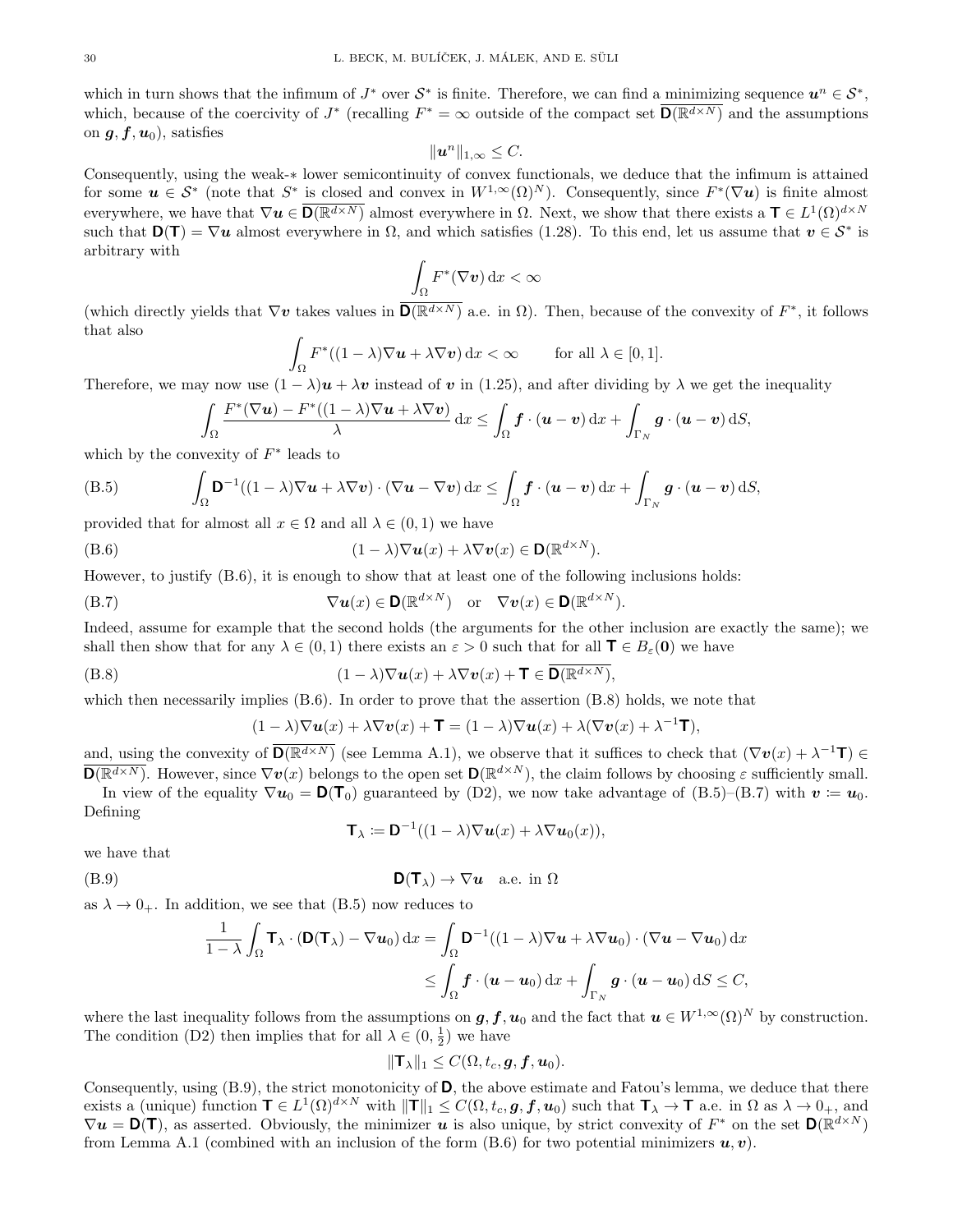In addition, since  $\mathsf{T}$  is finite almost everywhere, we see that the first part of  $(B.7)$  automatically holds, and consequently  $(B.5)$  is valid for any choice of v. Next we verify  $(1.28)$ . For this purpose we consider in  $(B.5)$  a test function  $\mathbf{v} \in W^{1,\infty}(\Omega)^N$  such that  $\mathbf{v} - \mathbf{u}_0 \in W^{1,\infty}_{\Gamma_D}(\Omega)^N$  and  $\mathbf{D}(\tilde{\mathbf{T}}) = \nabla \mathbf{v}$  for some function  $\tilde{\mathbf{T}} \in L^1(\Omega)^{d \times N}$ . We now want to let  $\lambda \to 0_+$  on the left-hand side of (B.5) and we therefore begin by expressing (B.5) as

(B.10) 
$$
\int_{\Omega} \mathbf{D}^{-1}((1-\lambda)\mathbf{D}(\mathbf{T})+\lambda\mathbf{D}(\tilde{\mathbf{T}}))\cdot(\mathbf{D}(\mathbf{T})-\mathbf{D}(\tilde{\mathbf{T}}))\,\mathrm{d}x \leq \int_{\Omega} \mathbf{f}\cdot(\mathbf{u}-\mathbf{v})\,\mathrm{d}x + \int_{\Gamma_N} \mathbf{g}\cdot(\mathbf{u}-\mathbf{v})\,\mathrm{d}S.
$$

By rewriting the left-hand side of this as

$$
\int_{\Omega} \mathbf{D}^{-1}((1-\lambda)\mathbf{D}(\mathbf{T}) + \lambda \mathbf{D}(\tilde{\mathbf{T}})) \cdot (\mathbf{D}(\mathbf{T}) - \mathbf{D}(\tilde{\mathbf{T}})) dx \n= \frac{1}{1-\lambda} \int_{\Omega} (\mathbf{D}^{-1}((1-\lambda)\mathbf{D}(\mathbf{T}) + \lambda \mathbf{D}(\tilde{\mathbf{T}})) - \mathbf{D}^{-1}(\mathbf{D}(\tilde{\mathbf{T}}))) \cdot ((1-\lambda)\mathbf{D}(\mathbf{T}) + \lambda \mathbf{D}(\tilde{\mathbf{T}})) - [\mathbf{D}(\tilde{\mathbf{T}})] ) dx \n+ \int_{\Omega} \tilde{\mathbf{T}} \cdot (\mathbf{D}(\mathbf{T}) - \mathbf{D}(\tilde{\mathbf{T}})) dx,
$$

we see that, because of the monotonicity of  $\mathbf{D}^{-1}$  (see Lemma A.1), the first term is nonnegative and the second term is integrable. Therefore, we can use Fatou's lemma to pass to the limit  $\lambda \to 0_+$  in (B.10) to arrive at the claim

(B.11) 
$$
\int_{\Omega} \mathbf{T} \cdot (\nabla \boldsymbol{u} - \nabla \boldsymbol{v}) \, dx \leq \int_{\Omega} \boldsymbol{f} \cdot (\boldsymbol{u} - \boldsymbol{v}) \, dx + \int_{\Gamma_N} \boldsymbol{g} \cdot (\boldsymbol{u} - \boldsymbol{v}) \, dS.
$$

Finally, we prove the last assertion of the lemma. By hypothesis, we can approximate any  $w \in W^{1,\infty}_{\Gamma_D}(\Omega)^N$  by a sequence  $w^n$  in  $W_{\Gamma_D}^{1,\infty}(\Omega)^N$  in the sense of (1.29), and we now want to use

$$
\bm{v}=\bm{u}-\varepsilon\bm{w}^n
$$

as a test function in inequality (B.11). To this end, we need to justify this choice and must thus check that for sufficiently small  $\varepsilon$  there exists a  $\mathbf{T}_{\varepsilon}^n \in L^1(\Omega)^{d \times N}$  with  $\mathbf{D}(\mathbf{T}_{\varepsilon}^n) = \nabla u - \varepsilon \nabla w^n$ . However, since  $\nabla w^n$  is supported on the set  $\Omega_n := \{x \in \Omega : |\mathbf{T}(x)| \leq n\}$ , we see that  $\mathbf{T}_\varepsilon^n = \mathbf{T}$  in  $\Omega \setminus \Omega_n$ . On the other hand, if  $x \in \Omega_n$ , then  $\nabla u(x) \in \mathsf{D}(\overline{B_n(0)}) \subset \mathsf{D}(B_{2n}(0)) \subset \overline{\mathsf{D}(\mathbb{R}^{d\times N})}$ . Since the first set is closed, the second open and the last closed, we see that for each n there exists a  $\delta$  such that

$$
0 < \delta \le |\mathbf{T} - \mathbf{Q}| \quad \text{ for all } \mathbf{T} \in \mathbf{D}(\overline{B_n(\mathbf{0})}) \text{ and } \mathbf{Q} \in \partial \mathbf{D}(\mathbb{R}^{d \times N}).
$$

Consequently, setting  $\varepsilon$  so small that  $2\varepsilon|\nabla w^n|\leq \delta$ , we can find a closed set K such that

$$
\nabla u(x) - \varepsilon \nabla \boldsymbol{w}^n(x) \in K \subset \mathbf{D}(\mathbb{R}^{d \times N}) \quad \text{a.e. in } \Omega_n,
$$

and therefore there exists a  $\mathbf{T}_{\varepsilon}^n \in L^{\infty}(\Omega_n)^{d \times N}$  such that  $\mathbf{D}(\mathbf{T}_{\varepsilon}^n) = \nabla u - \varepsilon \nabla w^n$ . Thus,  $v \coloneqq u - \varepsilon w^n$  is an admissible choice in  $(B.11)$  for  $\varepsilon$  sufficiently small, and we therefore deduce that

$$
\int_{\Omega} \mathbf{T} \cdot \nabla \mathbf{w}^n \, dx \le \int_{\Omega} \mathbf{f} \cdot \mathbf{w}^n \, dx + \int_{\Gamma_N} \mathbf{g} \cdot \mathbf{w}^n \, dS.
$$

Using the weak-∗ density property assumed in the statement of the lemma we see that  $(B.12)$  holds also for w, and since w is arbitrary, it holds in fact with the equality sign. Consequently, the couple  $(u, T)$  is a weak solution.  $\Box$ 

*Proof of Lemma 1.4.* We start by showing that the infimum for the minimization problem  $(1.30)$  is finite and attained for some  $\mathsf{T} \in \mathcal{S}^m$ . To this end, we observe that S is a nonempty subset of  $\mathcal{S}^m$  and the functional in (1.30) coincides with J on S; hence, the infimum of the functional  $\mathcal J$  is bounded from above via Lemma 1.2. Moreover, using a Fubini-type argument and involving the definition of the recession function  $F_{\infty}$ , we can rewrite the functional in  $(1.30)$  similarly as in the proof of Lemma 1.2 to then infer from the condition  $(1.16)$  (or  $(D2)$ ) a lower bound of the form

$$
\mathcal{J}(\mathbf{T}) = \int_{\Omega} F(\mathbf{T}^r) dx + \mathcal{F}_{\infty}(\mathbf{T}^s) - \langle \nabla \mathbf{u}_0, \mathbf{T} \rangle \ge \frac{C_1}{2} |\mathbf{T}| (\Omega \cup \overline{\Gamma_N}) - C
$$

for a constant  $C > 0$  depending only on the data. This implies that the infimum is bounded from below. Moreover, since bounded sequences in  $\mathcal{M}(\Omega \cup \overline{\Gamma_N})$  are relatively compact with respect to weak-\* convergence and since  $\mathcal{S}^m$ is weakly-∗ closed, we obtain the existence of a minimizer  $\mathbf{T} \in \mathcal{S}^m$  by Reshetnyak's lower semicontinuity result, see [1, Theorem 2.38]. For its rigorous application, we first extend the measures in  $\mathcal{S}^m$  by zero to an open set  $\Omega'$ containing  $\Omega \cup \overline{\Gamma_N}$ , then we rewrite  $\mathcal J$  with the help of the function  $\bar F \colon [0,\infty) \times \mathbb R^{d \times N} \to \mathbb R$ , defined for  $\mathbf T \in \mathbb R^{d \times N}$  as  $\overline{F}(s,T) \coloneqq sF(T/s)$  for  $s > 0$  and  $\overline{F}(0,T) \coloneqq F_{\infty}(T)$  for  $s = 0$ , in terms of a positively 1-homogeneous integrand as

$$
\mathcal{J}(\mathbf{T}) + F(0)\mathcal{L}^d(\Omega' \setminus \Omega) = \int_{\Omega'} \bar{F}\left(\frac{\langle \mathcal{L}^d, \mathbf{T} \rangle}{|\langle \mathcal{L}^d, \mathbf{T} \rangle|}\right) \, \mathrm{d} |\langle \mathcal{L}^d, \mathbf{T} \rangle| - \langle \nabla \boldsymbol{u}_0, \mathbf{T} \rangle,
$$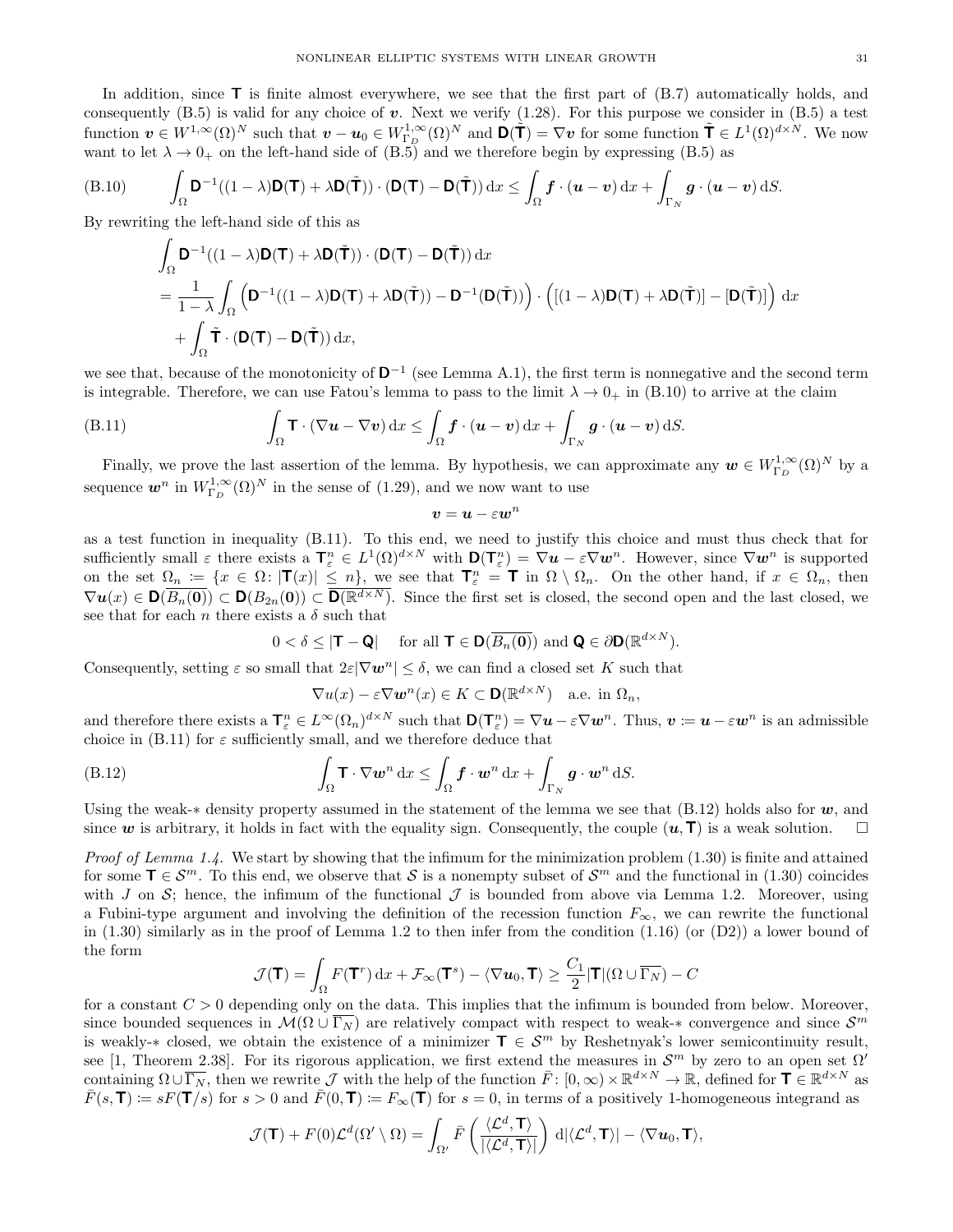for which, because of the linear growth assumption on  $F$ , Reshetnyak's lower semicontinuity theorem can finally be applied.

Next, we prove the restricted uniqueness assertion for the set of minimizers. Given two minimizers  $\mathbf{T}, \mathbf{T} \in \mathcal{S}^m$ , we immediately obtain the identity  $T^r = \overline{T}^r$  for the absolutely continuous parts with respect to the Lebesgue measure. Indeed, in view of the convexity of F,  $\mathcal{F}_{\infty}$  and  $\mathcal{S}^{m}$ , the fact that  $\overline{\mathbf{T}}$  and  $\overline{\mathbf{T}}$  are minimizers implies that also  $({\bf T} + \bar{{\bf T}})/2 \in \mathcal{S}^m$  is a minimizer, with

$$
2\int_{\Omega} F\big((\mathbf{T}^r + \bar{\mathbf{T}}^r)/2\big) \, \mathrm{d}x = \int_{\Omega} \big(F(\mathbf{T}^r) + F(\bar{\mathbf{T}}^r)\big) \, \mathrm{d}x,
$$

$$
\mathcal{F}_{\infty}(\mathbf{T}^s + \bar{\mathbf{T}}^s) = \big(\mathcal{F}_{\infty}(\mathbf{T}^s) + \mathcal{F}_{\infty}(\bar{\mathbf{T}}^s)\big).
$$

Since F is in fact strictly convex (see Lemma A.1), the first identity immediately gives  $T^r = \overline{T}^r$  a.e. in  $\Omega$ . Concerning the singular parts  $\mathsf{T}^s$ ,  $\bar{\mathsf{T}}^s$  of the minimizers, we note that  $\mathcal{F}_{\infty}$  is only convex, but not strictly convex. Hence, uniqueness does not in general follow from the second identity. However, by the definition of  $\mathcal{S}^m$ , we still have

(B.13) 
$$
\langle \mathbf{T}^s - \overline{\mathbf{T}}^s, \nabla \mathbf{w} \rangle = 0 \quad \text{for all } \mathbf{w} \in \mathcal{C}^1_{\Gamma_D}(\overline{\Omega})^N.
$$

Finally, we obtain  $\nabla u = \mathsf{D}(\mathsf{T}^r)$  for the unique minimizer u to the primal problem exactly as in the proof of Lemma 1.2 by considering variations  $\mathbf{T} + \lambda \tilde{\mathbf{W}}$  about the minimizer  $\mathbf{T}$ , with an arbitrary  $\tilde{\mathbf{W}} \in L^1(\Omega)^{d \times N}$  that satisfies (B.1) (and hence,  $T + \lambda \tilde{W}$  is a competitor in  $\mathcal{S}^m$ ), and then by repeating the same argument, with T replaced by  $\mathbf{T}^r$ . With the identity (B.13) in hand, the remaining assertion (1.28) then follows from Lemma 1.3.  $\Box$ 

Next we prove the partial reverse implication: that solutions provide minimizers.

*Proof of Lemma 1.5.* We begin by proving the minimality of u. To this end, we initially consider a function  $v \in S^*$ with  $\nabla v = \mathbf{D}(\tilde{\mathbf{T}})$  for some  $\tilde{\mathbf{T}} \in L^1(\Omega)^{d \times N}$ . Then, in view of the inequality (1.33) (or inequality (2.7), respectively) and the convexity of  $F^*$ , we have that

$$
J^*(u) = \int_{\Omega} F^*(\nabla u) - \mathbf{f} \cdot u \, dx - \int_{\Gamma_N} \mathbf{g} \cdot u \, dS
$$
  
\n
$$
\leq \int_{\Omega} F^*(\nabla u) - \mathbf{T} \cdot (\nabla u - \nabla v) \, dx - \int_{\Omega} \mathbf{f} \cdot v \, dx - \int_{\Gamma_N} \mathbf{g} \cdot v \, dS
$$
  
\n(B.14)  
\n
$$
\leq J^*(v) + \int_{\Omega} \left( \frac{\partial F^*(\nabla u)}{\partial \mathbf{B}} - \mathbf{T} \right) \cdot (\nabla u - \nabla v) \, dx = J^*(v),
$$

where the last equality is a consequence of  $\nabla u = D(T)$  in  $\Omega$  and the formula (1.24). In order to obtain the full minimality property among all functions in  $S^*$ , we still need to admit functions  $v \in S^*$  with  $\nabla v \in \overline{D(\mathbb{R}^{d\times N})}$  a.e. in  $\Omega$  (recalling that  $F^* = \infty$  outside of  $\overline{\mathsf{D}(\mathbb{R}^{d\times N})}$ ). However, thanks to the condition (D2), we have  $\nabla u_0(x) = \mathsf{D}(\mathsf{T}_0(x))$ with  $\mathbf{T}_0(x) \in B_{t_c}(0)$  for some  $t_c$ , uniformly for a.e.  $x \in \Omega$ , and therefore, by convexity of  $\overline{\mathbf{D}(\mathbb{R}^{d\times N})}$ , we have the representation

$$
\nabla v_t \coloneqq \nabla(t\mathbf{u}_0 + (1-t)\mathbf{v}) = \mathbf{D}(\tilde{\mathbf{T}}_t)
$$

with functions  $\tilde{\mathbf{T}}_t \in L^1(\Omega)^{d \times N}$ , for all  $t \in (0,1]$ . At this stage, we invoke (B.14) with  $\mathbf{v} = \mathbf{v}_t$  and the convexity of  $J^*$ to find, for all  $t \in (0, 1]$ , that

$$
J^*(u) \leq J^*(v_t) \leq tJ^*(u_0) + (1-t)J^*(v).
$$

Since  $J^*(u_0)$  is finite, cf. (B.4), the minimality of **u** follows in the limit  $t \searrow 0$ .

Next we proceed to proving the minimality of  $\mathbf{T}$ , under the additional assumption  $\tilde{\boldsymbol{q}} = \boldsymbol{0}$ . In this case  $\mathbf{T}$  obviously belongs to S, as a consequence of (1.34), the L<sup>1</sup>-regularity of  $\mathsf T$  and a density argument. Moreover, the minimality of **T** for  $J^*$  follows similarly to above, by taking advantage of the convexity of F, the identity  $\nabla u = D(T)$  and the formula (1.21): indeed, we have, for any  $\mathbf{T} \in \mathcal{S}$ ,

$$
J(\mathbf{T}) = \int_{\Omega} F(\mathbf{T}) - \nabla u_0 \cdot \mathbf{T} \, dx \le \int_{\Omega} F(\bar{\mathbf{T}}) - \nabla u_0 \cdot \bar{\mathbf{T}} \, dx + \int_{\Omega} \left( \frac{\partial F(\mathbf{T})}{\partial \mathbf{T}} - \nabla u_0 \right) \cdot (\mathbf{T} - \bar{\mathbf{T}}) \, dx
$$

$$
= J(\bar{\mathbf{T}}) + \int_{\Omega} \left( \nabla u - \nabla u_0 \right) \cdot (\mathbf{T} - \bar{\mathbf{T}}) \, dx = J(\bar{\mathbf{T}}),
$$

where the last equality is true, since  $u - u_0 \in W^{1,\infty}_{\Gamma_D}(\Omega)^N$  and  $\mathsf{T}, \bar{\mathsf{T}}$  both belong to S. This proves the minimality of  $\mathsf{T}$  and concludes the proof.

### Conflict of Interest

The authors declare that they have no conflict of interest.